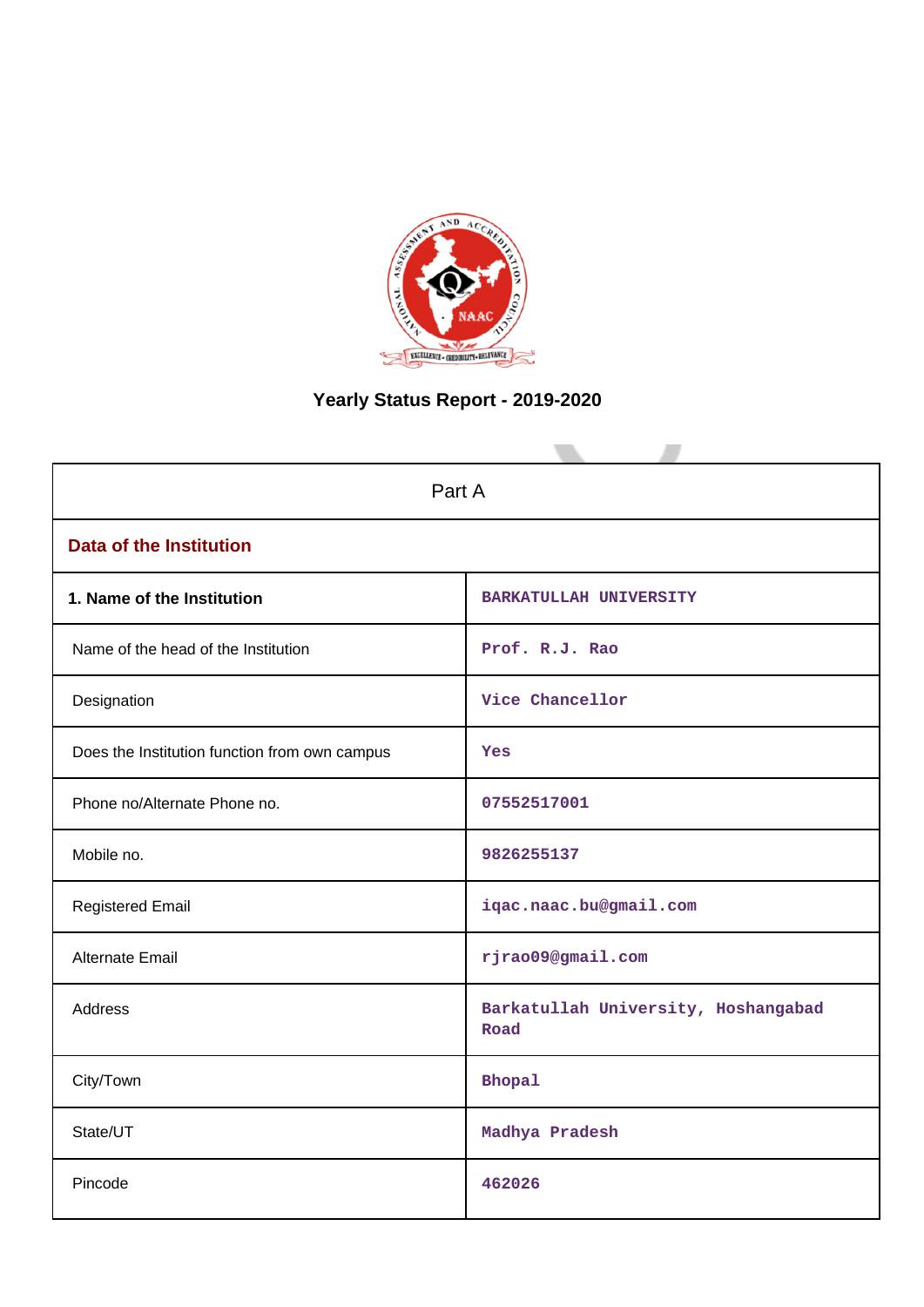| 2. Institutional Status                                                  |                                                                                             |
|--------------------------------------------------------------------------|---------------------------------------------------------------------------------------------|
| University                                                               | <b>State</b>                                                                                |
| Type of Institution                                                      | Co-education                                                                                |
| Location                                                                 | Urban                                                                                       |
| <b>Financial Status</b>                                                  | state                                                                                       |
| Name of the IQAC co-ordinator/Director                                   | Professor D.C.Gupta                                                                         |
| Phone no/Alternate Phone no.                                             | 07552517198                                                                                 |
| Mobile no.                                                               | 9425378171                                                                                  |
| <b>Registered Email</b>                                                  | iqac.naac.bu@gmail.com                                                                      |
| Alternate Email                                                          | dcggeology@gmail.com                                                                        |
| 3. Website Address                                                       |                                                                                             |
| Web-link of the AQAR: (Previous Academic Year)                           | http://www.bubhopal.ac.in/Site/Uploa<br>d/Menu/1600_1620_2018--19_AQAR%2018%201<br>9.pdf    |
| 4. Whether Academic Calendar prepared during<br>the year                 | Yes                                                                                         |
| if yes, whether it is uploaded in the institutional website:<br>Weblink: | http://bu.mponline.gov.in/Site/Upload/N<br>ews/a3258f97-fc26-4061-be9c-2a49ff599be<br>4.pdf |
| <b>5. Accrediation Details</b>                                           |                                                                                             |

| Cycle | Grade | <b>CGPA</b> | Year of      | Validity          |                          |
|-------|-------|-------------|--------------|-------------------|--------------------------|
|       |       |             | Accrediation | Period From       | Period To                |
|       | в     | 73.15       | 2003         | $24 - Mar - 2003$ | $23 - \text{Mar} - 2008$ |
|       | в     | 2.5         | 2015         | $01 - May - 2015$ |                          |

**6. Date of Establishment of IQAC 09-Oct-2018**

# **7. Internal Quality Assurance System**

Quality initiatives by IQAC during the year for promoting quality culture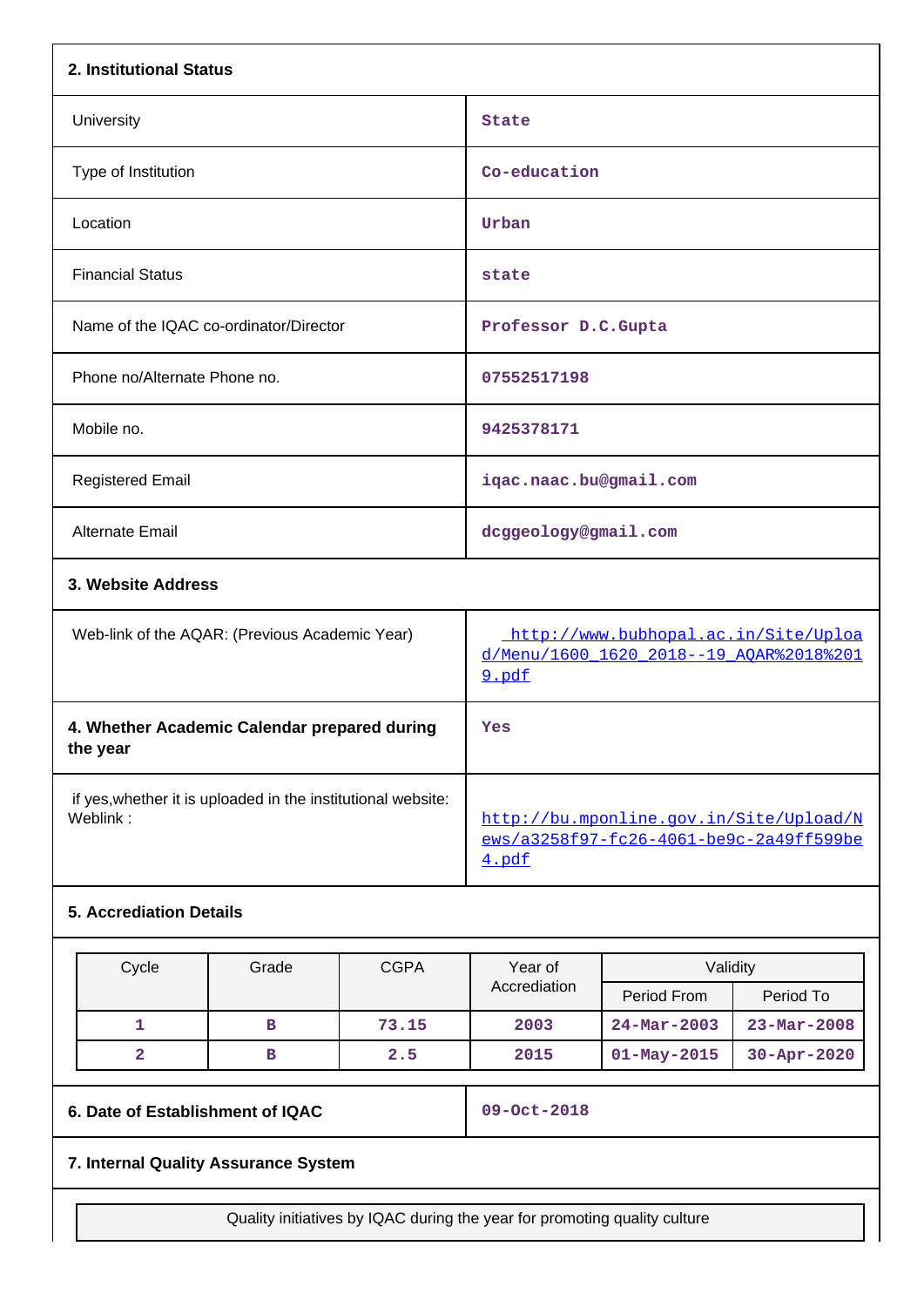| Item /Title of the quality initiative by<br><b>IQAC</b>                                                                                             | Date & Duration                              | Number of participants/ beneficiaries |
|-----------------------------------------------------------------------------------------------------------------------------------------------------|----------------------------------------------|---------------------------------------|
| One day Workshop on<br>implementation of CBCS in<br><b>UTD Course</b>                                                                               | $11 - Jan - 2019$<br>1                       | 70                                    |
| One Day workshop on Role<br>of University Stakeholder<br>towards creating Quality<br>in Academic and<br>Administration in<br>Barkatullah University | $25 - Feb - 2019$<br>1                       | 150                                   |
| One day seminar on<br>intellectual property<br>Rights in Research and<br>Technology                                                                 | $18 - \text{Mar} - 2019$<br>1                | 75                                    |
| One day Workshop on<br>Capacity Building for<br>Promoting values and<br>Ethics in higher<br>education                                               | $20 - Appr - 2019$<br>1                      | 75                                    |
| One day NAAC awareness<br>workshop on Revised<br><b>Accreditation Framework</b><br>of NAAC (State Level)                                            | 27-May-2019<br>1                             | 50                                    |
| Mock Committee Visit to<br>UTDS                                                                                                                     | $31 - May - 2019$<br>4                       | 150                                   |
| First Research Seminar                                                                                                                              | $01 - Jun - 2019$<br>$\overline{\mathbf{2}}$ | 300                                   |
| Interactive Session with<br>Prof V.S. Chauhan<br>(Chairman)                                                                                         | $08 - Jun - 2019$<br>1                       | 70                                    |
| One day Workshop on<br>implementation of CBCS in<br><b>UTD Course</b>                                                                               | $25 - Jun - 2019$<br>1                       | 70                                    |
|                                                                                                                                                     | View File                                    |                                       |

### **8. Provide the list of Special Status conferred by Central/ State Government-UGC/CSIR/DST/DBT/ICMR/TEQIP/World Bank/CPE of UGC etc.**

| Institution/Departmen<br>t/Faculty | Scheme                 | Funding Agency | Year of award with<br>duration | Amount   |  |  |
|------------------------------------|------------------------|----------------|--------------------------------|----------|--|--|
| Sociology                          | Rajeev Gandhi<br>Chair | <b>UGC</b>     | 2006<br>4745                   | 29459921 |  |  |
| Physics                            | <b>FIST</b>            | <b>DST</b>     |                                | 15100000 |  |  |
| Physics                            | SAP/DSA                |                | 2018<br><b>UGC</b><br>1825     |          |  |  |
| No Files Uploaded !!!              |                        |                |                                |          |  |  |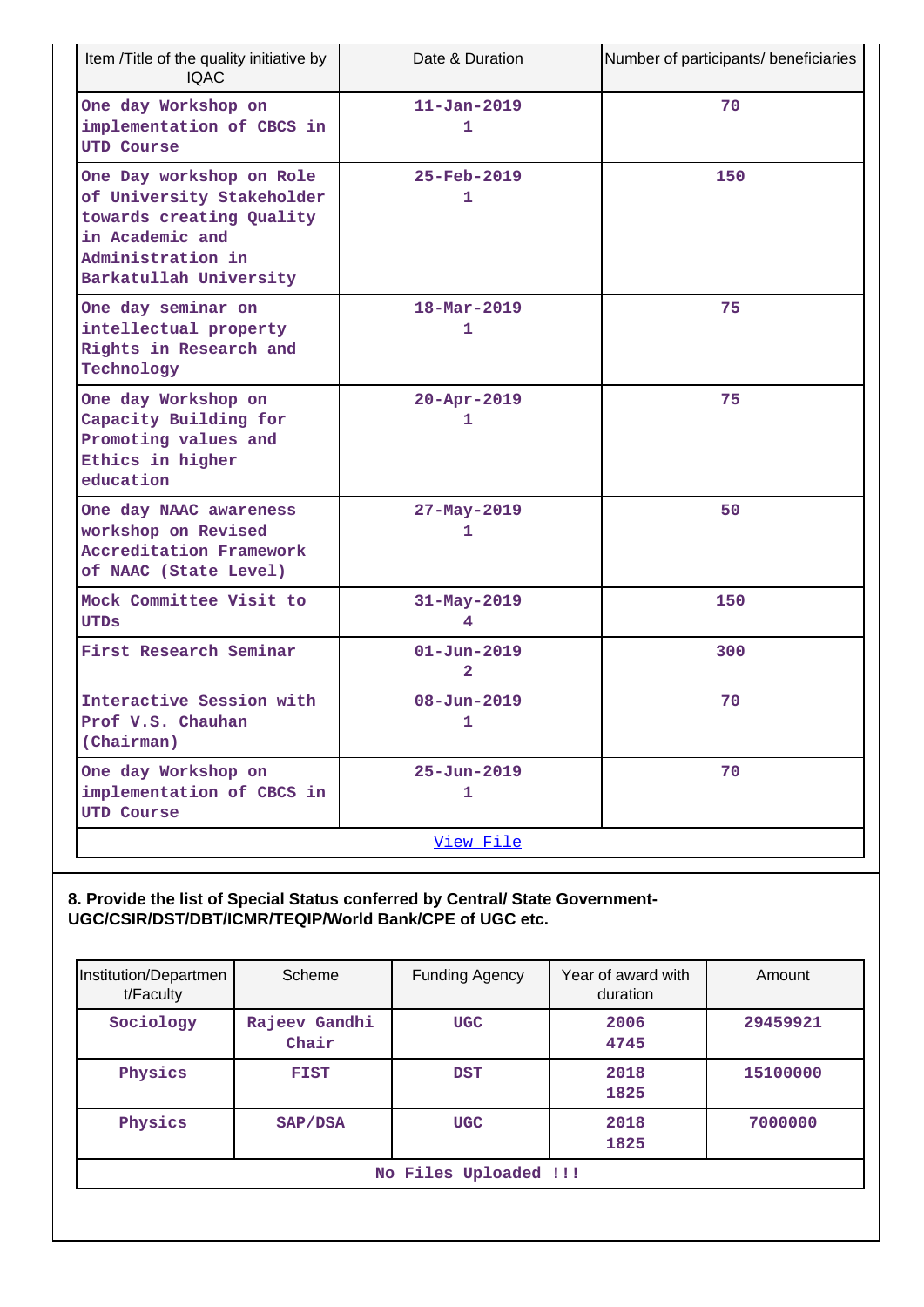| 9. Whether composition of IQAC as per latest<br><b>NAAC</b> guidelines:                                                                                              | Yes                                                                                                                                                       |  |  |  |  |  |
|----------------------------------------------------------------------------------------------------------------------------------------------------------------------|-----------------------------------------------------------------------------------------------------------------------------------------------------------|--|--|--|--|--|
| Upload latest notification of formation of IQAC                                                                                                                      | View File                                                                                                                                                 |  |  |  |  |  |
| 10. Number of IQAC meetings held during the<br>year :                                                                                                                | $12 \overline{ }$                                                                                                                                         |  |  |  |  |  |
| The minutes of IQAC meeting and compliances to the<br>decisions have been uploaded on the institutional<br>website                                                   | Yes                                                                                                                                                       |  |  |  |  |  |
| Upload the minutes of meeting and action taken report                                                                                                                | View File                                                                                                                                                 |  |  |  |  |  |
| 11. Whether IQAC received funding from any of<br>the funding agency to support its activities<br>during the year?                                                    | Yes                                                                                                                                                       |  |  |  |  |  |
| If yes, mention the amount                                                                                                                                           | 570000                                                                                                                                                    |  |  |  |  |  |
| Year                                                                                                                                                                 | 2018                                                                                                                                                      |  |  |  |  |  |
| 12. Significant contributions made by IQAC during the current year(maximum five bullets)                                                                             |                                                                                                                                                           |  |  |  |  |  |
|                                                                                                                                                                      | 3. Online feedback forms have been developed to get feedback from stakeholders<br>and action is being taken according to feedback.                        |  |  |  |  |  |
| 4. Various policies have been formulated to improved quality in academic,<br>research and administrative areas.                                                      |                                                                                                                                                           |  |  |  |  |  |
| 5. Established data centre housed in Central library Building for retrieval and<br>better dissemination of information.                                              |                                                                                                                                                           |  |  |  |  |  |
| which are helpful in improvement of quality.                                                                                                                         | 1. At BU Bhopal, We have started documentation of various activities and Programs                                                                         |  |  |  |  |  |
|                                                                                                                                                                      | 2. Under the umbrella of IQAC, we have organised several institutional workshops,<br>events and initiative with the focal themes of quality improvements. |  |  |  |  |  |
| No Files Uploaded !!!                                                                                                                                                |                                                                                                                                                           |  |  |  |  |  |
| 13. Plan of action chalked out by the IQAC in the beginning of the academic year towards Quality<br>Enhancement and outcome achieved by the end of the academic year |                                                                                                                                                           |  |  |  |  |  |
| Plan of Action                                                                                                                                                       | Achivements/Outcomes                                                                                                                                      |  |  |  |  |  |
| Promotion of Research through<br>Research projects and Fellowships have<br>Institutional Funding<br>been given to faculty member and<br><b>Students</b>              |                                                                                                                                                           |  |  |  |  |  |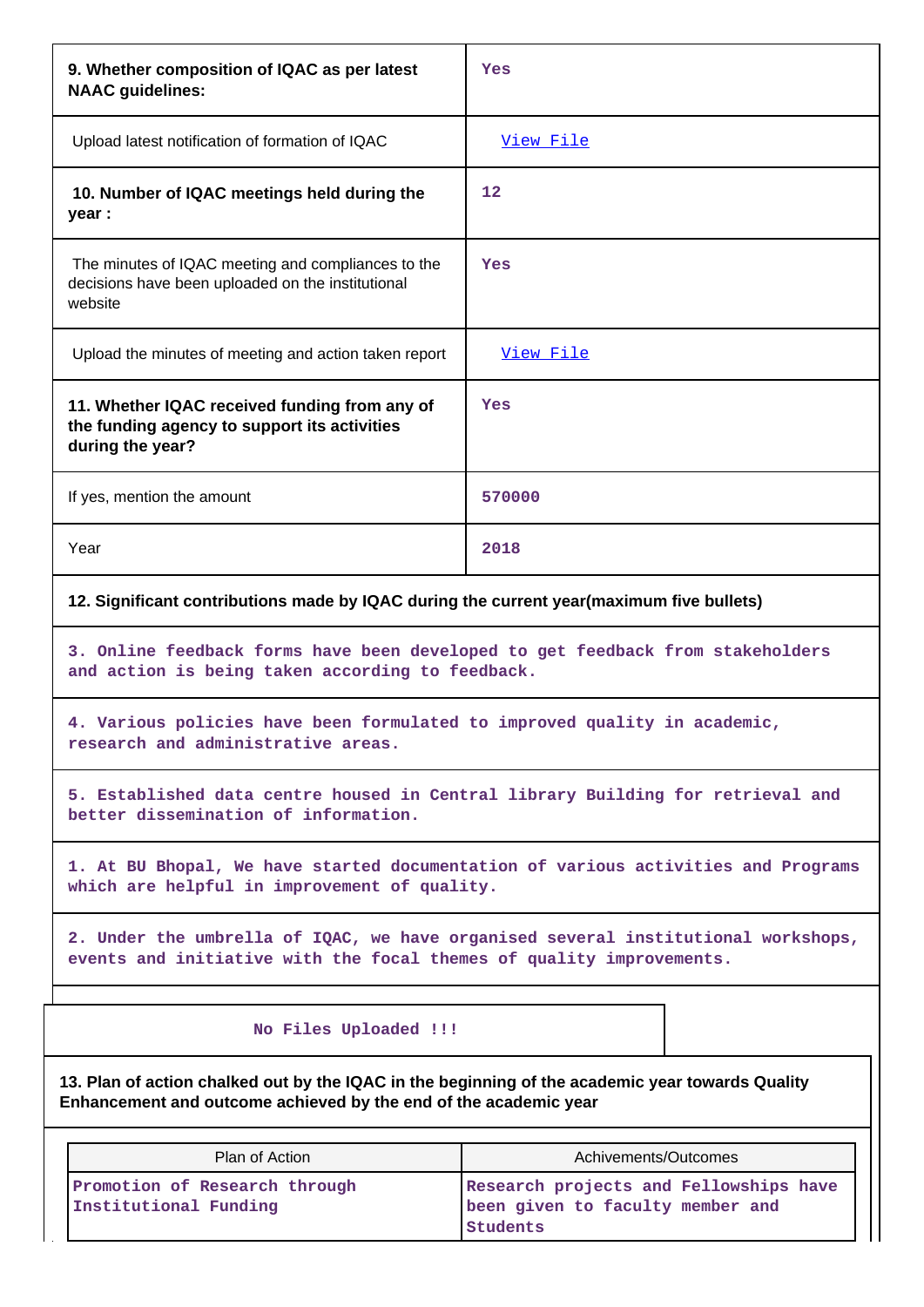| Established Academic Audit Cell for<br>UTDs and Affiliated colleges                                                  | In Progress                                                                                                                                                                                                                                                                                                                                                                                                                                                                                                                                                                                                                                                                                                             |  |  |  |  |
|----------------------------------------------------------------------------------------------------------------------|-------------------------------------------------------------------------------------------------------------------------------------------------------------------------------------------------------------------------------------------------------------------------------------------------------------------------------------------------------------------------------------------------------------------------------------------------------------------------------------------------------------------------------------------------------------------------------------------------------------------------------------------------------------------------------------------------------------------------|--|--|--|--|
| All UTD department to develop their own<br>Quality Assurance Cell maintaining the<br>Data                            | In Progress                                                                                                                                                                                                                                                                                                                                                                                                                                                                                                                                                                                                                                                                                                             |  |  |  |  |
| Development of Quality in the<br>Institution                                                                         | HODs are instructed to enhance<br>Academic, Research and Cocurricular<br>activities with department and submit<br>the report to IQAC                                                                                                                                                                                                                                                                                                                                                                                                                                                                                                                                                                                    |  |  |  |  |
|                                                                                                                      | View File                                                                                                                                                                                                                                                                                                                                                                                                                                                                                                                                                                                                                                                                                                               |  |  |  |  |
| 14. Whether AQAR was placed before statutory<br>body?                                                                | Yes                                                                                                                                                                                                                                                                                                                                                                                                                                                                                                                                                                                                                                                                                                                     |  |  |  |  |
| Name of Statutory Body                                                                                               | <b>Meeting Date</b>                                                                                                                                                                                                                                                                                                                                                                                                                                                                                                                                                                                                                                                                                                     |  |  |  |  |
| Executive Council                                                                                                    | $29 - Jun - 2019$                                                                                                                                                                                                                                                                                                                                                                                                                                                                                                                                                                                                                                                                                                       |  |  |  |  |
| 15. Whether NAAC/or any other accredited<br>body(s) visited IQAC or interacted with it to<br>assess the functioning? | Yes                                                                                                                                                                                                                                                                                                                                                                                                                                                                                                                                                                                                                                                                                                                     |  |  |  |  |
| Date of Visit                                                                                                        | $11 - Jan - 2019$                                                                                                                                                                                                                                                                                                                                                                                                                                                                                                                                                                                                                                                                                                       |  |  |  |  |
| 16. Whether institutional data submitted to<br>AISHE:                                                                | Yes                                                                                                                                                                                                                                                                                                                                                                                                                                                                                                                                                                                                                                                                                                                     |  |  |  |  |
| Year of Submission                                                                                                   | 2019                                                                                                                                                                                                                                                                                                                                                                                                                                                                                                                                                                                                                                                                                                                    |  |  |  |  |
| Date of Submission                                                                                                   | $28 - Feb - 2019$                                                                                                                                                                                                                                                                                                                                                                                                                                                                                                                                                                                                                                                                                                       |  |  |  |  |
| 17. Does the Institution have Management<br><b>Information System?</b>                                               | Yes                                                                                                                                                                                                                                                                                                                                                                                                                                                                                                                                                                                                                                                                                                                     |  |  |  |  |
| If yes, give a brief descripiton and a list of modules<br>currently operational (maximum 500 words)                  | EGOVERNANCE IT CELL The following<br>activities of this Cell are (in<br>collaboration with MPOnline): 1.<br>Collection of all types of fees from<br>the students 2. PreExamination Work 3.<br>Counter Base facility 4. Collection of<br>affiliation fees from the colleges 5.<br>Checking and uploading all the<br>information notification related to<br>affiliated colleges 6. Uploading all<br>the information related to academic<br>work 7. Uploading all notification,<br>circulars, tenders etc., on the website<br>8. Grievance Redresser System 9.<br>eEnrollment 10. CCTV Control Pre Post<br>Examination Work Online and Offline<br>Activities: 1. Student Admission<br>Process (all levels) 2. Enrolment of |  |  |  |  |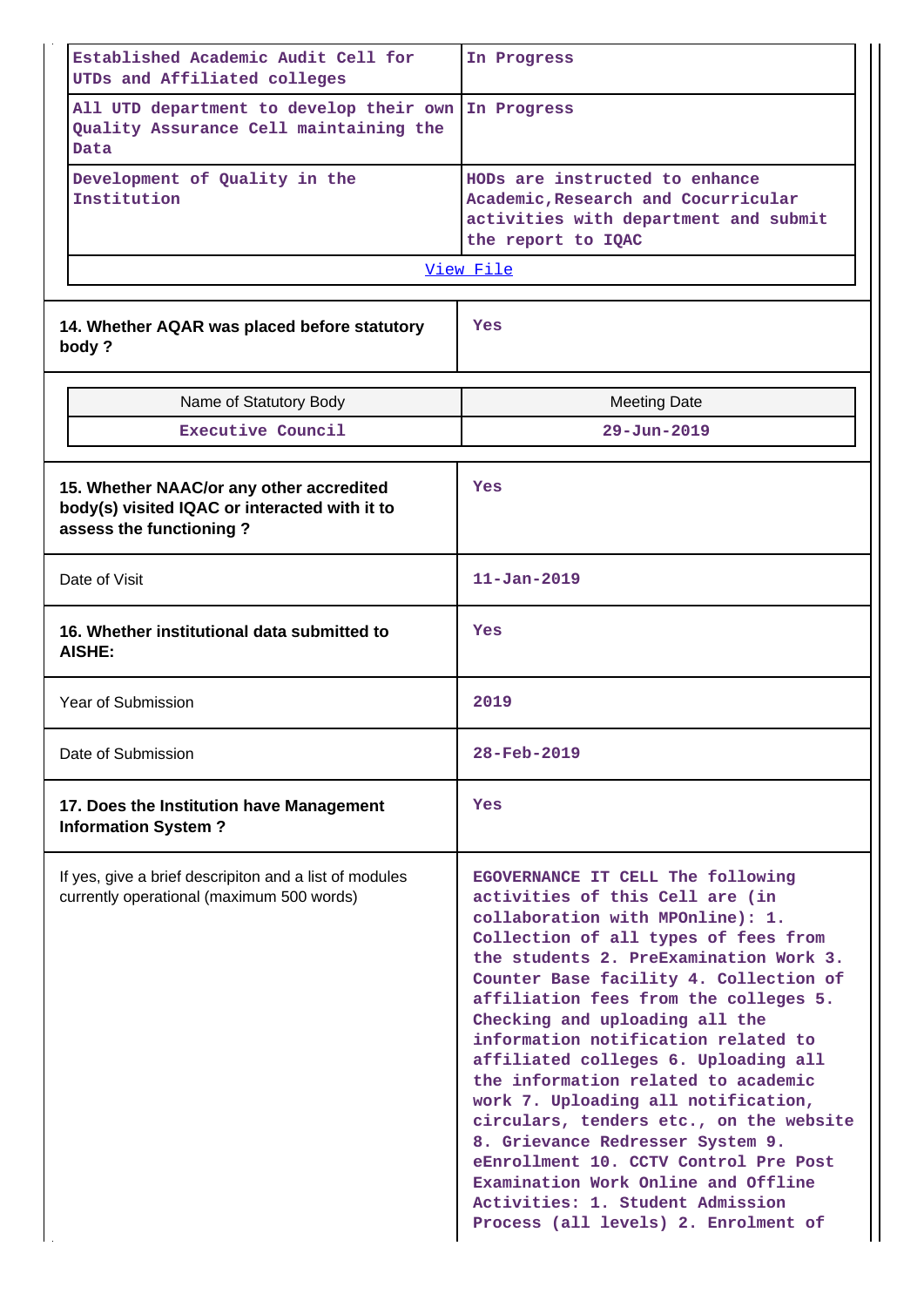**the students 3. Pre Examination Work 4. Examination Valuation Process including scanning of answer bboks 5. Result Preparation Declaration and Mark Sheet Process 6. Reopening Retotaling Process DATA Centre The following activities of this Cell are : 1. Maintenance of Database related to teachers, employees, students and academic departments 2. Generation of Reports for onward submission to various organizations e.g., MP Govt., UGC, AICTE, NAAC, AISHE etc. 3. RUSA Nodal Centre 4. Provides various data services to different wings of the University 5. Verification of students Records 6. Maintain Teachers' database and assist Examination Processes in the University 7. Provide training support to the University employee.**

| Part B                                                                                                                                                |                                                                                                                            |  |  |                          |  |  |  |                       |  |  |
|-------------------------------------------------------------------------------------------------------------------------------------------------------|----------------------------------------------------------------------------------------------------------------------------|--|--|--------------------------|--|--|--|-----------------------|--|--|
| <b>CRITERION I - CURRICULAR ASPECTS</b>                                                                                                               |                                                                                                                            |  |  |                          |  |  |  |                       |  |  |
| 1.1 - Curriculum Design and Development                                                                                                               |                                                                                                                            |  |  |                          |  |  |  |                       |  |  |
| 1.1.1 - Programmes for which syllabus revision was carried out during the Academic year                                                               |                                                                                                                            |  |  |                          |  |  |  |                       |  |  |
| Name of Programme                                                                                                                                     | Date of Revision<br>Programme Code<br>Programme Specialization                                                             |  |  |                          |  |  |  |                       |  |  |
|                                                                                                                                                       | No Data Entered/Not Applicable !!!                                                                                         |  |  |                          |  |  |  |                       |  |  |
|                                                                                                                                                       |                                                                                                                            |  |  | View File                |  |  |  |                       |  |  |
| year                                                                                                                                                  | 1.1.2 – Programmes/ courses focussed on employability/ entrepreneurship/ skill development during the Academic             |  |  |                          |  |  |  |                       |  |  |
| Programme with<br>Code                                                                                                                                | Date of Introduction<br>Course with Code<br>Date of Introduction<br>Programme<br>Specialization                            |  |  |                          |  |  |  |                       |  |  |
|                                                                                                                                                       | No Data Entered/Not Applicable !!!                                                                                         |  |  |                          |  |  |  |                       |  |  |
|                                                                                                                                                       |                                                                                                                            |  |  | View File                |  |  |  |                       |  |  |
| 1.2 - Academic Flexibility                                                                                                                            |                                                                                                                            |  |  |                          |  |  |  |                       |  |  |
| 1.2.1 - New programmes/courses introduced during the Academic year                                                                                    |                                                                                                                            |  |  |                          |  |  |  |                       |  |  |
| Programme/Course                                                                                                                                      |                                                                                                                            |  |  | Programme Specialization |  |  |  | Dates of Introduction |  |  |
|                                                                                                                                                       | No Data Entered/Not Applicable !!!                                                                                         |  |  |                          |  |  |  |                       |  |  |
|                                                                                                                                                       |                                                                                                                            |  |  | View File                |  |  |  |                       |  |  |
| 1.2.2 - Programmes in which Choice Based Credit System (CBCS)/Elective Course System implemented at the<br>University level during the Academic year. |                                                                                                                            |  |  |                          |  |  |  |                       |  |  |
| <b>CBCS</b>                                                                                                                                           | Date of implementation of<br>Name of programmes adopting<br>Programme Specialization<br><b>CBCS/Elective Course System</b> |  |  |                          |  |  |  |                       |  |  |
| <b>MA</b>                                                                                                                                             |                                                                                                                            |  |  | Hindi                    |  |  |  | 01/07/2019            |  |  |
| <b>MA</b>                                                                                                                                             |                                                                                                                            |  |  | Sanskrit                 |  |  |  | 01/07/2019            |  |  |
| <b>MA</b>                                                                                                                                             |                                                                                                                            |  |  | Linguistics              |  |  |  | 01/07/2019            |  |  |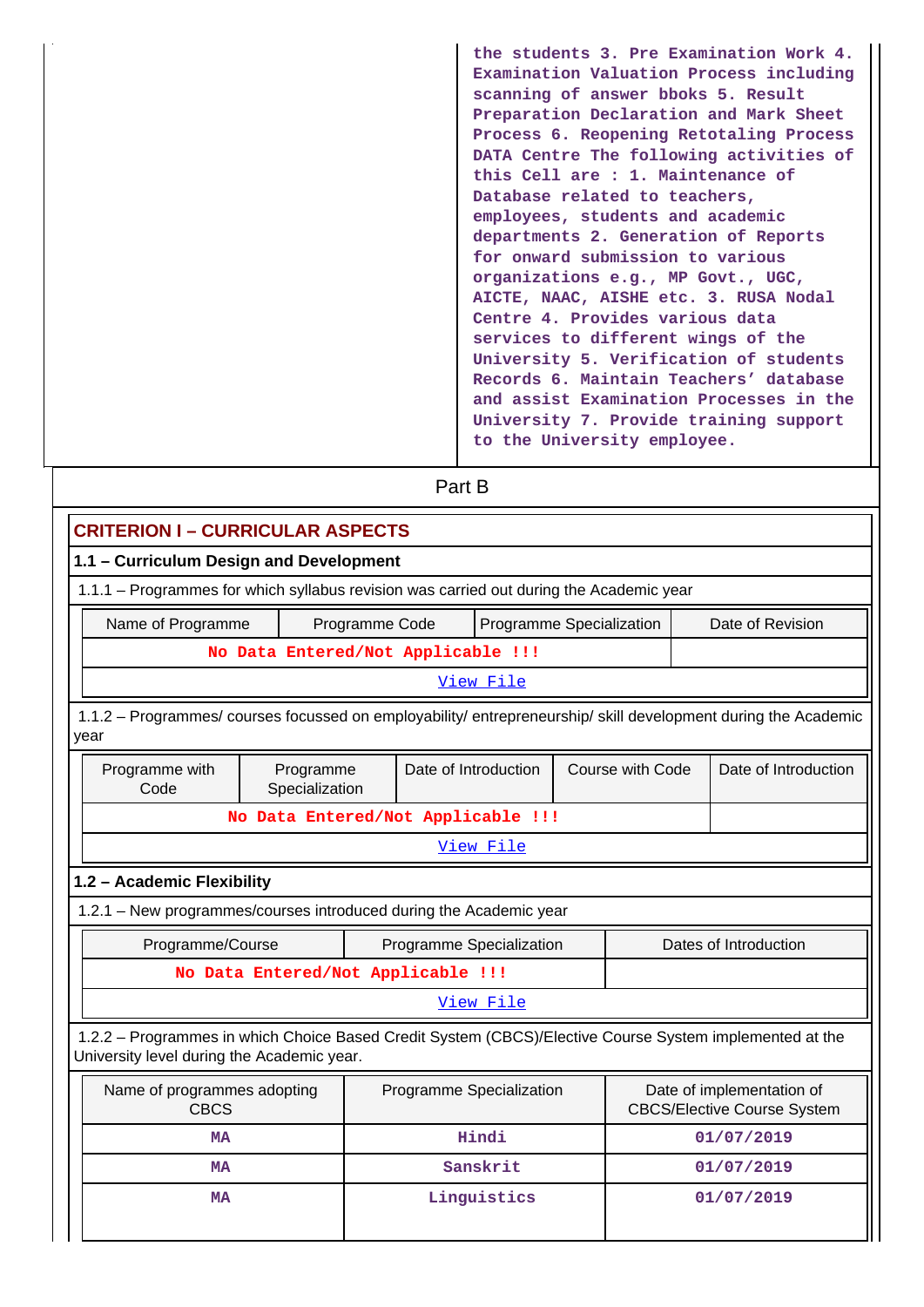| <b>MA</b>   | Urdu                                        | 01/07/2019  |  |  |
|-------------|---------------------------------------------|-------------|--|--|
| <b>MA</b>   | English                                     | 01/07/2019  |  |  |
| MA          | Persian                                     | 01/07/2019  |  |  |
| MA          | Education                                   | 01/07/2019  |  |  |
| <b>MA</b>   | in Human Consciousness<br>and Yogic Science | 01/07/2019  |  |  |
| <b>MCom</b> | <b>COMMERCE</b>                             | 01/07/2019  |  |  |
| MA          | Clinical Psychology                         | 01/07/2019  |  |  |
| <b>MA</b>   | Psychology                                  | 01/07/2019  |  |  |
| МA          | Economics                                   | 01/07/2019  |  |  |
| <b>MA</b>   | Geography                                   | 01/07/2019  |  |  |
| MA          | Sociology                                   | 01/07/2019  |  |  |
| MA          | Social Work                                 | 01/07/2019  |  |  |
| <b>MA</b>   | Women Studies                               | 01/07/2019  |  |  |
| LLM         | Law (Human Rights /<br>Criminal Law)        | 01/07/2019  |  |  |
| <b>MSC</b>  | <b>Bio Science</b>                          |             |  |  |
| <b>MSC</b>  | Biotechnology                               | 01/07/2019  |  |  |
| MSC         | Biochemistry                                | 01/07/2019  |  |  |
| MSC         | Genetics                                    | 01/07/2019  |  |  |
| <b>MSC</b>  | Molecular Biology                           | 01/07/2019  |  |  |
| MSC         | Environmental Science                       | 01/07/2019  |  |  |
| MSC         | Microbiology                                | 01/07/2019  |  |  |
| <b>MSC</b>  | Zoology                                     | 01/07/2019  |  |  |
| <b>MSC</b>  | <b>COMPUTER SCIENCE</b>                     | 01/07/2019  |  |  |
| <b>MSC</b>  | INFORMATION TECHNOLOGY                      | 01/07/2019  |  |  |
| <b>MSC</b>  | Electronics                                 | 01/07/2019  |  |  |
| <b>MSC</b>  | Applied Geology                             | 01/07/2019  |  |  |
| <b>MSC</b>  | Physics                                     | 01/07/2019  |  |  |
| <b>MSC</b>  | Maths                                       | 01/07/2019  |  |  |
| <b>MSC</b>  | Chemistry                                   | 01/07/2019  |  |  |
| <b>MBA</b>  | Management                                  | 01/07/2019  |  |  |
| BE          | CS& Eng.                                    | Nill        |  |  |
| BE          | Electronics&<br>Communic. Eng.              | Nill        |  |  |
| BE          | INFORMATION TECHNOLOGY                      | Nill        |  |  |
| BE          | Civil.Eng.                                  | Nill        |  |  |
| <b>BE</b>   | M.E.                                        | <b>Nill</b> |  |  |
| Mtech       | C.S.& Engineering                           | Nill        |  |  |
| Mtech       | Digital Communication                       | Nill        |  |  |
| Mtech       | Information Technology                      | <b>Nill</b> |  |  |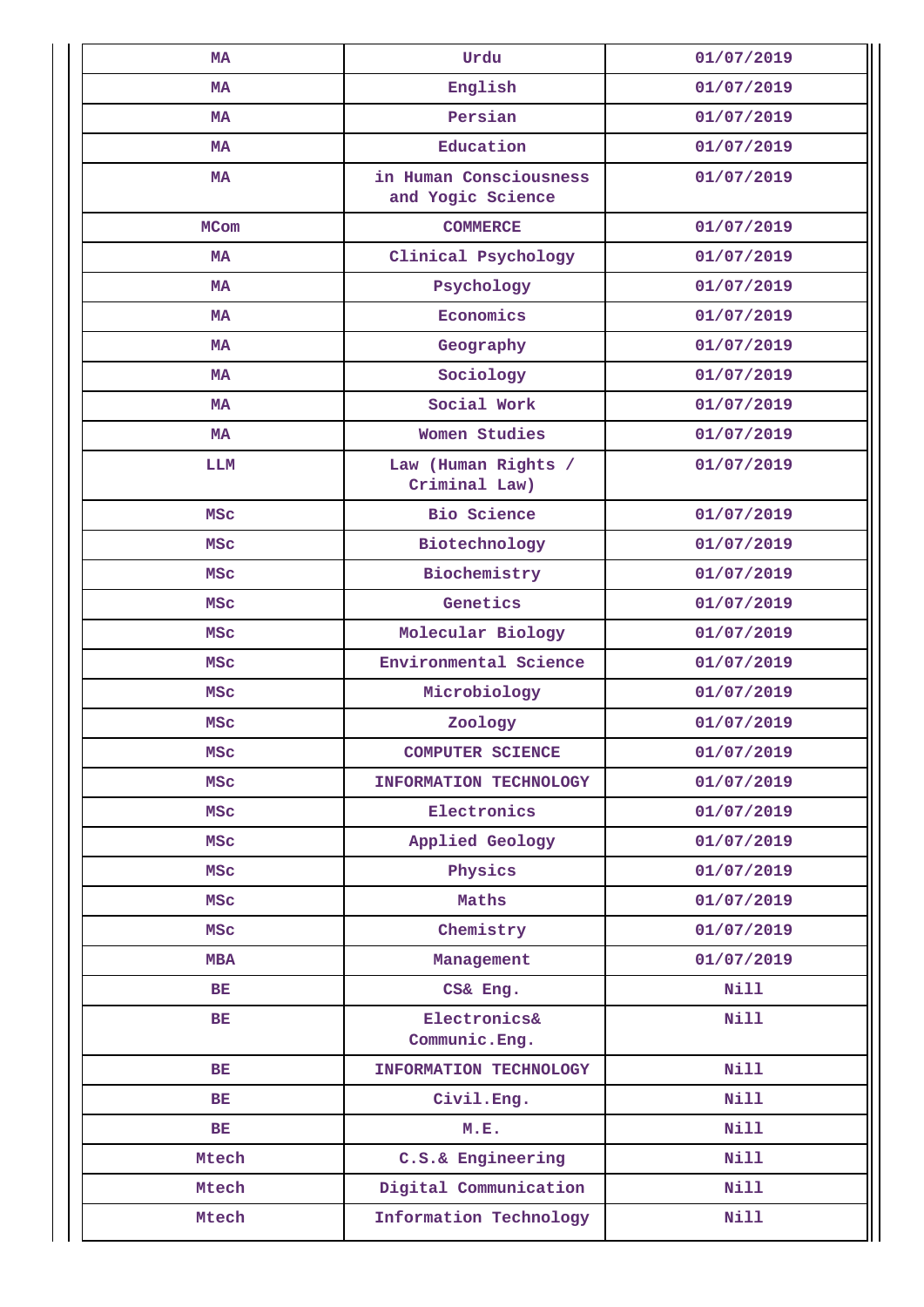| Mtech                                                                                         | Product Design                         | <b>Nill</b>                                                  |  |  |  |  |  |  |
|-----------------------------------------------------------------------------------------------|----------------------------------------|--------------------------------------------------------------|--|--|--|--|--|--|
| Mtech                                                                                         | Material Science                       | <b>Nill</b>                                                  |  |  |  |  |  |  |
| Mtech                                                                                         | Nano Technology                        | <b>Nill</b>                                                  |  |  |  |  |  |  |
| <b>MCA</b>                                                                                    | <b>Nill</b>                            | <b>Nill</b>                                                  |  |  |  |  |  |  |
| <b>BPharm</b>                                                                                 | <b>Nill</b>                            | <b>Nill</b>                                                  |  |  |  |  |  |  |
| MPharm                                                                                        | <b>Nill</b>                            | <b>Nill</b>                                                  |  |  |  |  |  |  |
| <b>MFSC</b>                                                                                   | Nill                                   | 01/07/2019                                                   |  |  |  |  |  |  |
| 1.3 - Curriculum Enrichment                                                                   |                                        |                                                              |  |  |  |  |  |  |
| 1.3.1 - Value-added courses imparting transferable and life skills offered during the year    |                                        |                                                              |  |  |  |  |  |  |
| <b>Value Added Courses</b>                                                                    | Date of Introduction                   | Number of Students Enrolled                                  |  |  |  |  |  |  |
| Certificate and Diploma<br>course in Arabic                                                   | 01/07/2004                             | Nill                                                         |  |  |  |  |  |  |
| Open Credit (Yoga,<br>Environment, Counselling,<br>Language and Swayam)<br>Deptt of Sociology | 01/07/2019                             | 85                                                           |  |  |  |  |  |  |
| M.A. Women Studies                                                                            | 01/07/2019                             | <b>Nill</b>                                                  |  |  |  |  |  |  |
|                                                                                               |                                        |                                                              |  |  |  |  |  |  |
| 1.3.2 - Field Projects / Internships under taken during the year                              |                                        |                                                              |  |  |  |  |  |  |
| Project/Programme Title                                                                       | Programme Specialization               | No. of students enrolled for Field<br>Projects / Internships |  |  |  |  |  |  |
| MA                                                                                            | Arabic                                 | 7                                                            |  |  |  |  |  |  |
| MA                                                                                            | Sanskrit                               | 3                                                            |  |  |  |  |  |  |
| <b>MA</b>                                                                                     | Linguishtics                           | 2                                                            |  |  |  |  |  |  |
| MA                                                                                            | English                                | 8                                                            |  |  |  |  |  |  |
| MA                                                                                            | Hindi                                  | 7                                                            |  |  |  |  |  |  |
| MA                                                                                            | Urdu                                   | 6                                                            |  |  |  |  |  |  |
| MA                                                                                            | Persian                                | 4                                                            |  |  |  |  |  |  |
| <b>MCom</b>                                                                                   | Commerce                               | 17                                                           |  |  |  |  |  |  |
| MA                                                                                            | Education                              | 8                                                            |  |  |  |  |  |  |
| <b>MSC</b>                                                                                    | Human Consciousness &<br>Yogic Science | 59                                                           |  |  |  |  |  |  |
|                                                                                               | View File                              |                                                              |  |  |  |  |  |  |
| 1.4 - Feedback System                                                                         |                                        |                                                              |  |  |  |  |  |  |
| 1.4.1 - Whether structured feedback received from all the stakeholders.                       |                                        |                                                              |  |  |  |  |  |  |
| <b>Students</b>                                                                               |                                        | Yes                                                          |  |  |  |  |  |  |
| <b>Teachers</b>                                                                               |                                        | Yes                                                          |  |  |  |  |  |  |
| Employers                                                                                     |                                        | Yes                                                          |  |  |  |  |  |  |
| Alumni                                                                                        |                                        | Yes                                                          |  |  |  |  |  |  |
| Parents                                                                                       |                                        | Yes                                                          |  |  |  |  |  |  |
|                                                                                               |                                        |                                                              |  |  |  |  |  |  |

1.4.2 – How the feedback obtained is being analyzed and utilized for overall development of the institution?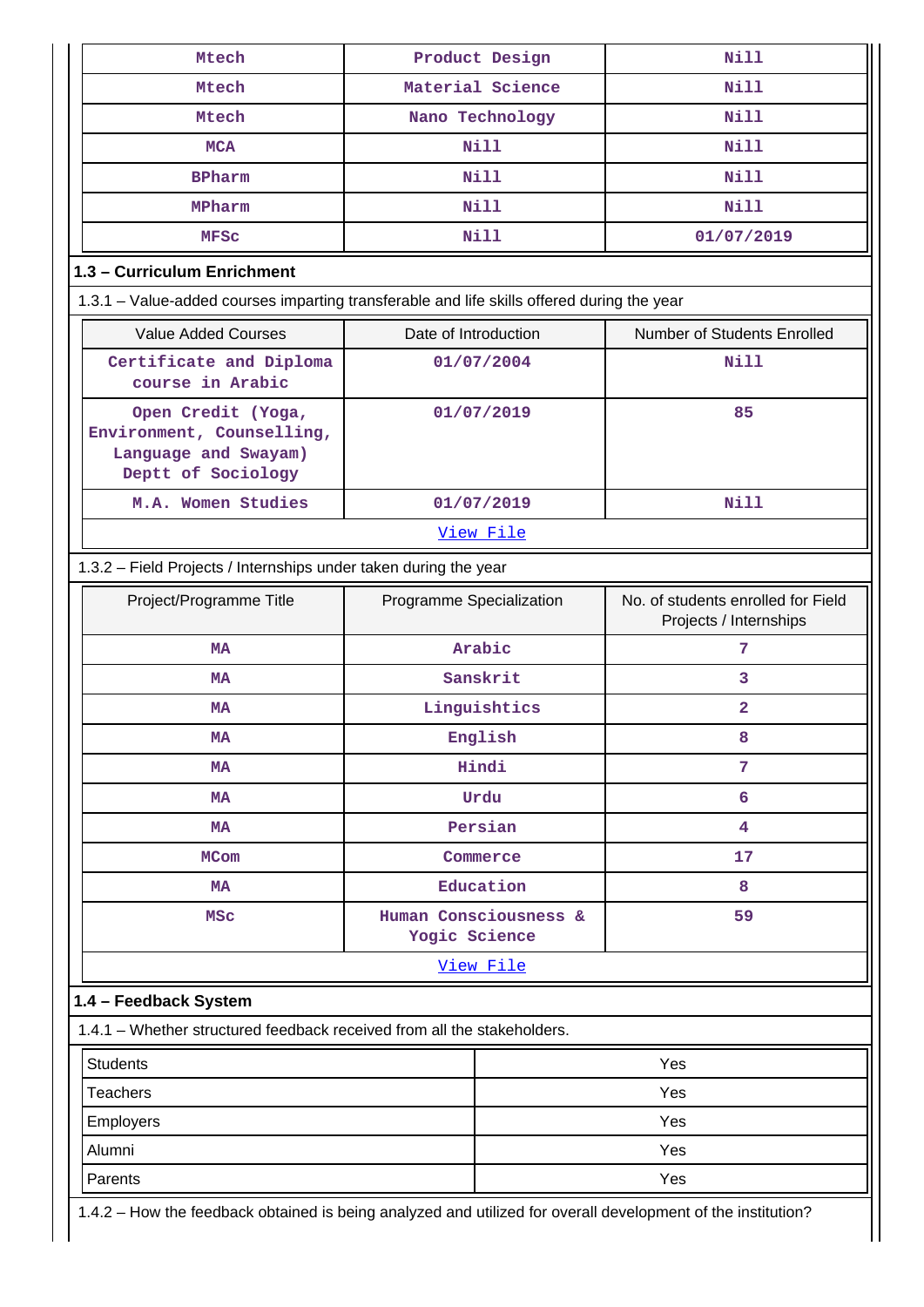#### Feedback Obtained

**The feedback collected from different stake holders are reviewed in department council meeting. Each faculty participate in review and analysis of feedback. Accordingly future course of action is decided in light of quality indicators. Based on feedback analysis, if required faculty members are encouraged by head of the Department to deal effectively with students needs. Faculty members are also encouraged for continuous interaction with the students to facilitate them in their academics. If the issues are related with the syllabus, it is placed and discussed in BOS meetings and changes or additions are recommended following the university rules. Similarly if suggestions are related with university administration, concern HODs , communicate the issue to the authorities for rapid solution. The issues related with library, conduction of classes, facility in the department and laboratory are seriously attended by faculty HOD and concern authority makes all possible effort to solve the problems. Ragging issues if any, disciplinary issues, class room teaching etc. are openly discussed with committee members and grievances are sorted out using democratic and legal procedures. Sometimes parents are also called to give feedback about their wards. Based on student feedback, departments also organize seminars, field visits, and cultural activities and provide opportunity to the students to participate in organizing departmental academic activities. Students are always encouraged to participate in formal and informal manners to the authorities. Some students feel that their is gap between theory and practice. Few departments try to fill this gap by planning and organizing the extension activities through which students get opportunity gain behavioural and practical exposure.**

#### **CRITERION II – TEACHING- LEARNING AND EVALUATION**

#### **2.1 – Student Enrolment and Profile**

#### 2.1.1 – Demand Ratio during the year

| Name of the<br>Programme            |                                          | Programme<br>Specialization                                   |  | Number of seats<br>available |           |     | Number of<br>Application received | <b>Students Enrolled</b> |  |
|-------------------------------------|------------------------------------------|---------------------------------------------------------------|--|------------------------------|-----------|-----|-----------------------------------|--------------------------|--|
| <b>BE</b>                           |                                          | <b>BE</b>                                                     |  |                              | 270       |     | 243                               | 243                      |  |
| Mtech                               |                                          | M.Tech.                                                       |  |                              | 95        |     | 7                                 | $7\phantom{.0}$          |  |
| <b>MCA</b>                          |                                          | <b>MCA</b>                                                    |  |                              | 30        |     | 4                                 | 4                        |  |
|                                     | Maths &<br>40<br><b>MSC</b><br>Chemistry |                                                               |  |                              |           | 20  | 20                                |                          |  |
|                                     | Zoology<br>40<br><b>MFSC</b>             |                                                               |  |                              |           | 102 | 40                                |                          |  |
|                                     | Zoology<br>40<br><b>MSC</b>              |                                                               |  |                              |           | 67  | 28                                |                          |  |
| <b>MSC</b>                          |                                          | Physics                                                       |  |                              | 30        |     | 69                                | 30                       |  |
| <b>MSC</b>                          |                                          | Compture<br>Science                                           |  | 20                           |           |     | 39                                | 15                       |  |
| <b>MSC</b>                          |                                          | information<br>Technology                                     |  |                              | 10        |     | 10                                | 4                        |  |
| <b>MSC</b>                          |                                          | Biotechnology                                                 |  |                              | 20        |     | 58                                | 18                       |  |
|                                     | View File                                |                                                               |  |                              |           |     |                                   |                          |  |
| 2.2 - Catering to Student Diversity |                                          |                                                               |  |                              |           |     |                                   |                          |  |
|                                     |                                          | 2.2.1 - Student - Full time teacher ratio (current year data) |  |                              |           |     |                                   |                          |  |
| Year                                |                                          | Number of                                                     |  | Number of                    | Number of |     | Number of                         | Number of                |  |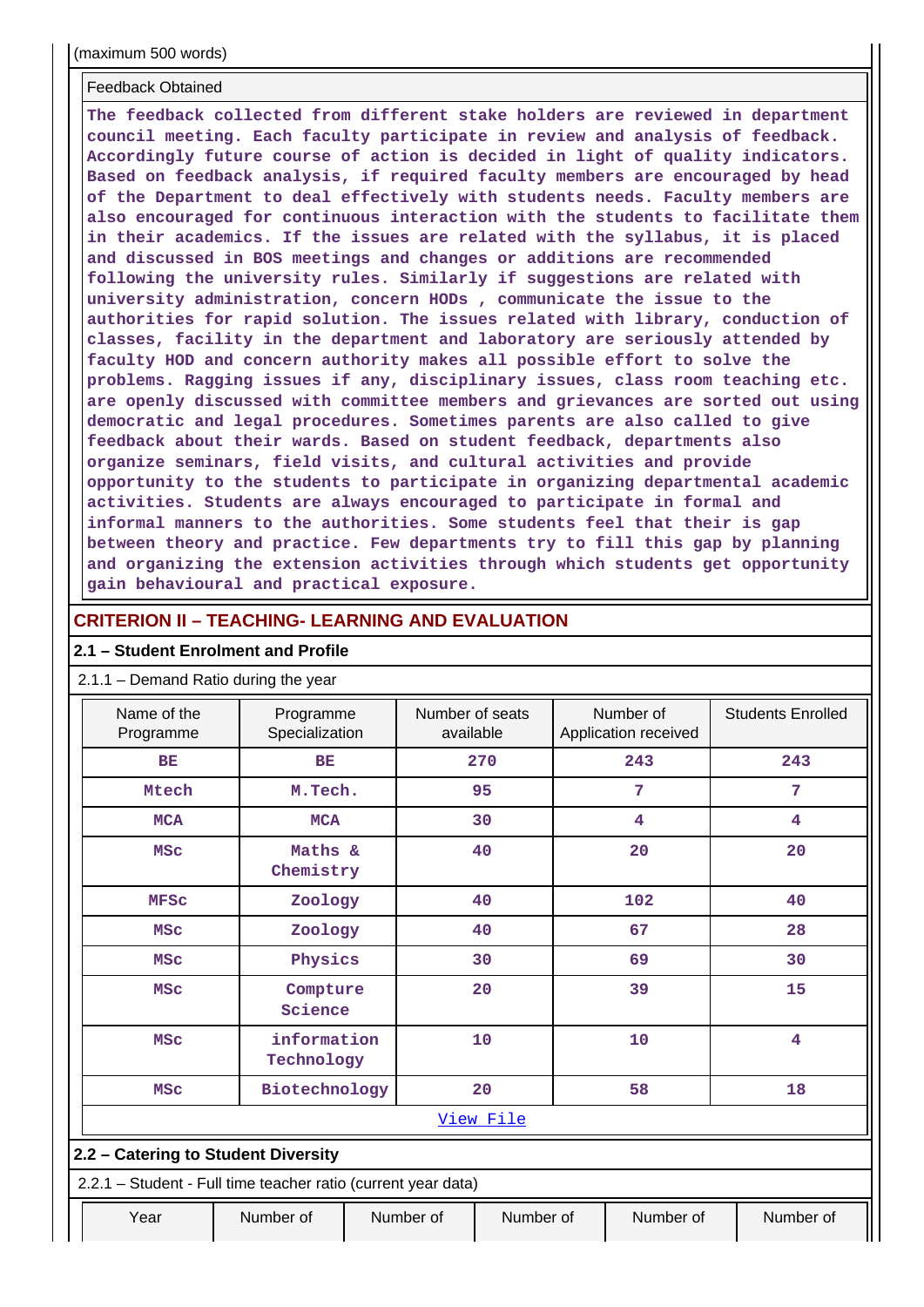|      | in the institution<br>(UG) | students enrolled Students enrolled   fulltime teachers<br>in the institution<br>(PG) | available in the<br>institution<br>teaching only UG teaching only PG<br>courses | fulltime teachers<br>available in the<br>institution<br>courses | teachers<br>teaching both UG<br>and PG courses |
|------|----------------------------|---------------------------------------------------------------------------------------|---------------------------------------------------------------------------------|-----------------------------------------------------------------|------------------------------------------------|
| 2019 | 1287                       | 1002                                                                                  | 41                                                                              | 56                                                              | 69                                             |

# **2.3 – Teaching - Learning Process**

 2.3.1 – Percentage of teachers using ICT for effective teaching with Learning Management Systems (LMS), Elearning resources etc. (current year data)

| Number of<br>Teachers on Roll        | Number of<br>teachers using<br>ICT (LMS, e-<br>Resources) | <b>ICT Tools and</b><br>resources<br>available | Number of ICT<br>enabled<br>Classrooms | Numberof smart<br>classrooms | E-resources and<br>techniques used |  |  |
|--------------------------------------|-----------------------------------------------------------|------------------------------------------------|----------------------------------------|------------------------------|------------------------------------|--|--|
| 139                                  | 116                                                       | 15                                             | 27                                     | 15                           | 16                                 |  |  |
| View File of ICT Tools and resources |                                                           |                                                |                                        |                              |                                    |  |  |

# [View File of E-resources and techniques used](https://assessmentonline.naac.gov.in/public/Postacc/e_resource/14506_e_resource_1640415443.xlsx)

### 2.3.2 – Students mentoring system available in the institution? Give details. (maximum 500 words)

 Information and Communication Technology (ICT) is an effective tool for acquiring information from multiple sources which enables faculty members to use a variety of teaching methodologies to enhance the teaching learning experience. It also enables better and swifter method of communication to help the students achieve updated information. The teaching-learning process of Barkatullah University (BU) is student centric and highly interactive and innovative. Faculty Members are dedicated for quality education and they try to make the best

use of digital tools in their teaching process in helping the students to enhance their knowledge database. Enabled with a vibrant Wi-Fi Campus, B.U. provides the facilities to both the faculties and students alike to stay connected to the internet for high academic standards. In addition to the traditional methods of Black boards / white hoards etc., most of the classrooms and Seminar halls are equipped with electronic teaching aids. Like Interactive Beards, LCD Projectors etc. Every Head of the Teaching department is provided with Laptop and as other faculty members are provided with desktops with internet facilities, so that they can effectively search for latest updates in the areas of their interest. It also enables them to search for journals, Seminar / Conference proceedings and research and study materials. The major electronic resources like YouTube, NPTEL, MOOC, COURSERA, INFLIBNET etc. are also accessible to the party faculty members, research scholars and students as well. Students and Research Scholars are also encouraged to enroll for online courses through SWAYAM and similar ones. Faculty Members very often take classes / Lectures online on Google meet, zoom, Microsoft Team

etc. They share reading / study materials over different media like Google Classroom, Email, university Portal, WhatsApp etc. They also use and share E-books which is very helpful for e-learning process. Projects, and Presentations are part of internal assessment in every semester of all the Courses. This is being sustained in the flipped classrooms. B.U. has organised several training programmes for faculty members to familiarize them with the use of the updated ICT tools and software. It has also organized several workshops to create student Centric Technology enabled Active Learning Environment and promote Project-based learning. The university has well equipped Computer Labs updated with new software open for its students. Teaching departments Conduct seminars, webinar, workshops, invited talks, special Lectures, Conferences on the near development of their subjects / Contemporary topics of significance for effective teaching learning process. All these resources help to create a ecosystem of sustainable development using innovative learning toots, thereby enabling learners to enhance their capabilities and faster their intellectual growth in a virtual environment. With these initiatives, BU has mainstreamed the use of IT took to provide quality education to its students.

| Number of students enrolled in the<br>institution | Number of fulltime teachers | Mentor: Mentee Ratio |  |  |  |  |  |  |
|---------------------------------------------------|-----------------------------|----------------------|--|--|--|--|--|--|
| 2270                                              | 85                          | 1:27                 |  |  |  |  |  |  |
| 2.4 – Teacher Profile and Quality                 |                             |                      |  |  |  |  |  |  |

2.4.1 – Number of full time teachers appointed during the year

| No. of sanctioned<br>positions | No. of filled positions | Vacant positions | Positions filled during<br>the current year | No. of faculty with<br>Ph.D |
|--------------------------------|-------------------------|------------------|---------------------------------------------|-----------------------------|
|--------------------------------|-------------------------|------------------|---------------------------------------------|-----------------------------|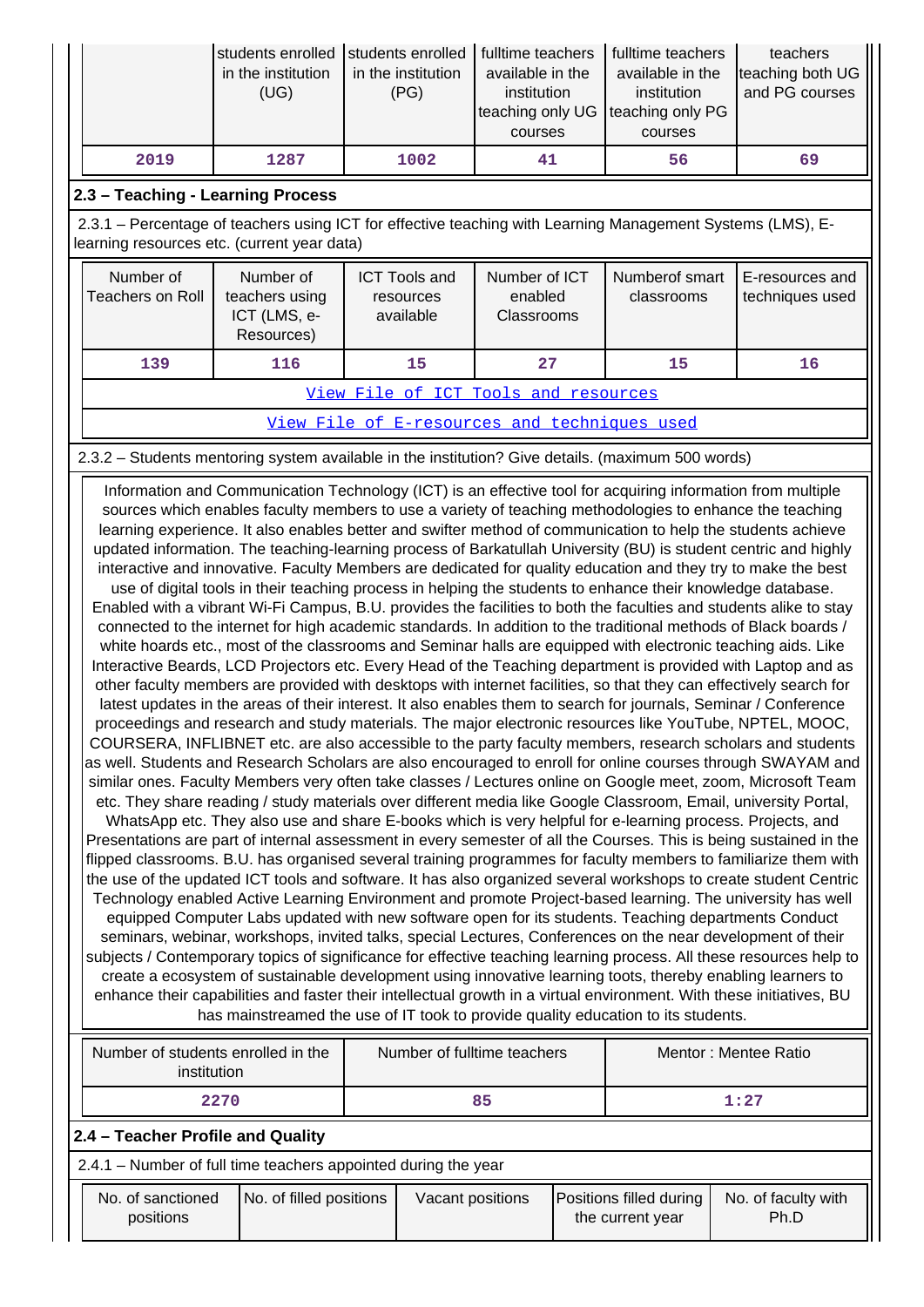| 213                                                                                                                                                                                                    | 68                |                                    | 145<br>$\mathbf 0$                                                                                         |            |                                                                | 59         |                                                                                       |  |
|--------------------------------------------------------------------------------------------------------------------------------------------------------------------------------------------------------|-------------------|------------------------------------|------------------------------------------------------------------------------------------------------------|------------|----------------------------------------------------------------|------------|---------------------------------------------------------------------------------------|--|
| 2.4.2 - Honours and recognition received by teachers (received awards, recognition, fellowships at State, National,<br>International level from Government, recognised bodies during the year)         |                   |                                    |                                                                                                            |            |                                                                |            |                                                                                       |  |
|                                                                                                                                                                                                        | Year of Award     |                                    | Name of full time teachers<br>receiving awards from<br>state level, national level,<br>international level |            | Designation                                                    |            | Name of the award,<br>fellowship, received from<br>Government or recognized<br>bodies |  |
|                                                                                                                                                                                                        |                   | No Data Entered/Not Applicable !!! |                                                                                                            |            |                                                                |            |                                                                                       |  |
| View File                                                                                                                                                                                              |                   |                                    |                                                                                                            |            |                                                                |            |                                                                                       |  |
| 2.5 - Evaluation Process and Reforms                                                                                                                                                                   |                   |                                    |                                                                                                            |            |                                                                |            |                                                                                       |  |
| 2.5.1 - Number of days from the date of semester-end/ year- end examination till the declaration of results during<br>the year                                                                         |                   |                                    |                                                                                                            |            |                                                                |            |                                                                                       |  |
| Programme Name                                                                                                                                                                                         | Programme Code    |                                    | Semester/year                                                                                              |            | Last date of the last<br>semester-end/year-<br>end examination |            | Date of declaration of<br>results of semester-<br>end/year-end<br>examination         |  |
| <b>MSC</b>                                                                                                                                                                                             | BU/PSY/02         |                                    | ΙV                                                                                                         |            | 10/09/2020                                                     |            | 08/12/2020                                                                            |  |
| <b>MA</b>                                                                                                                                                                                              | BU/PSY/02         |                                    | ΙV                                                                                                         |            | 10/09/2020                                                     |            | 08/12/2020                                                                            |  |
| <b>MA</b>                                                                                                                                                                                              | BU/ECO/02         |                                    | ΙV                                                                                                         |            | 10/09/2020                                                     |            | 23/11/2020                                                                            |  |
| <b>MA</b>                                                                                                                                                                                              | BU/LIN/02         |                                    | ΙV                                                                                                         | 10/09/2020 |                                                                | 23/11/2020 |                                                                                       |  |
| <b>MA</b>                                                                                                                                                                                              | BU/SAN/02         |                                    | <b>IV</b>                                                                                                  | 10/09/2020 |                                                                |            | 23/11/2020                                                                            |  |
| <b>MA</b>                                                                                                                                                                                              | BU/URD/02         |                                    | ΙV                                                                                                         |            | 10/09/2020                                                     |            | 23/11/2020                                                                            |  |
| <b>MA</b>                                                                                                                                                                                              | BU/GEO/02         |                                    | ΙV                                                                                                         | 10/09/2020 |                                                                |            | 23/11/2020                                                                            |  |
| <b>MA</b>                                                                                                                                                                                              | BU/YOG/02         |                                    | ΙV                                                                                                         | 10/09/2020 |                                                                |            | 23/11/2020                                                                            |  |
| MA                                                                                                                                                                                                     | BU/HIN/02         |                                    | ΙV                                                                                                         | 10/09/2020 |                                                                |            | 23/11/2020                                                                            |  |
| MA                                                                                                                                                                                                     | BU/ENG/02         |                                    | 10/09/2020<br>ΙV                                                                                           |            |                                                                | 10/12/2020 |                                                                                       |  |
|                                                                                                                                                                                                        |                   |                                    | View File                                                                                                  |            |                                                                |            |                                                                                       |  |
| 2.5.2 - Average percentage of Student complaints/grievances about evaluation against total number appeared in<br>the examinations during the year                                                      |                   |                                    |                                                                                                            |            |                                                                |            |                                                                                       |  |
| Number of complaints or grievances<br>about evaluation                                                                                                                                                 |                   | Total number of students appeared  | in the examination                                                                                         | Percentage |                                                                |            |                                                                                       |  |
| $\mathbf 0$                                                                                                                                                                                            |                   |                                    | 364                                                                                                        |            |                                                                |            | 0 <sub>0</sub>                                                                        |  |
| 2.6 - Student Performance and Learning Outcomes                                                                                                                                                        |                   |                                    |                                                                                                            |            |                                                                |            |                                                                                       |  |
| 2.6.1 – Program outcomes, program specific outcomes and course outcomes for all programs offered by the<br>institution are stated and displayed in website of the institution (to provide the weblink) |                   |                                    |                                                                                                            |            |                                                                |            |                                                                                       |  |
| http://www.bubhopal.ac.in/site/Upload/88ca09b7-6e73-4432-996a-386ad57b94f3.pdf                                                                                                                         |                   |                                    |                                                                                                            |            |                                                                |            |                                                                                       |  |
| 2.6.2 - Pass percentage of students                                                                                                                                                                    |                   |                                    |                                                                                                            |            |                                                                |            |                                                                                       |  |
| Programme<br>Code                                                                                                                                                                                      | Programme<br>Name | Programme<br>Specialization        | Number of<br>students<br>appeared in the<br>final year<br>examination                                      |            | Number of<br>students passed<br>in final year<br>examination   |            | Pass Percentage                                                                       |  |
| BU/EDU/02                                                                                                                                                                                              | <b>MA</b>         | <b>EDUCATUION</b>                  | 8                                                                                                          |            |                                                                | 8          | 100                                                                                   |  |
| BU/URD/02                                                                                                                                                                                              | <b>MA</b>         | <b>URDU</b>                        | 6                                                                                                          |            |                                                                | 5          | 83                                                                                    |  |

 $\mathbf{1}$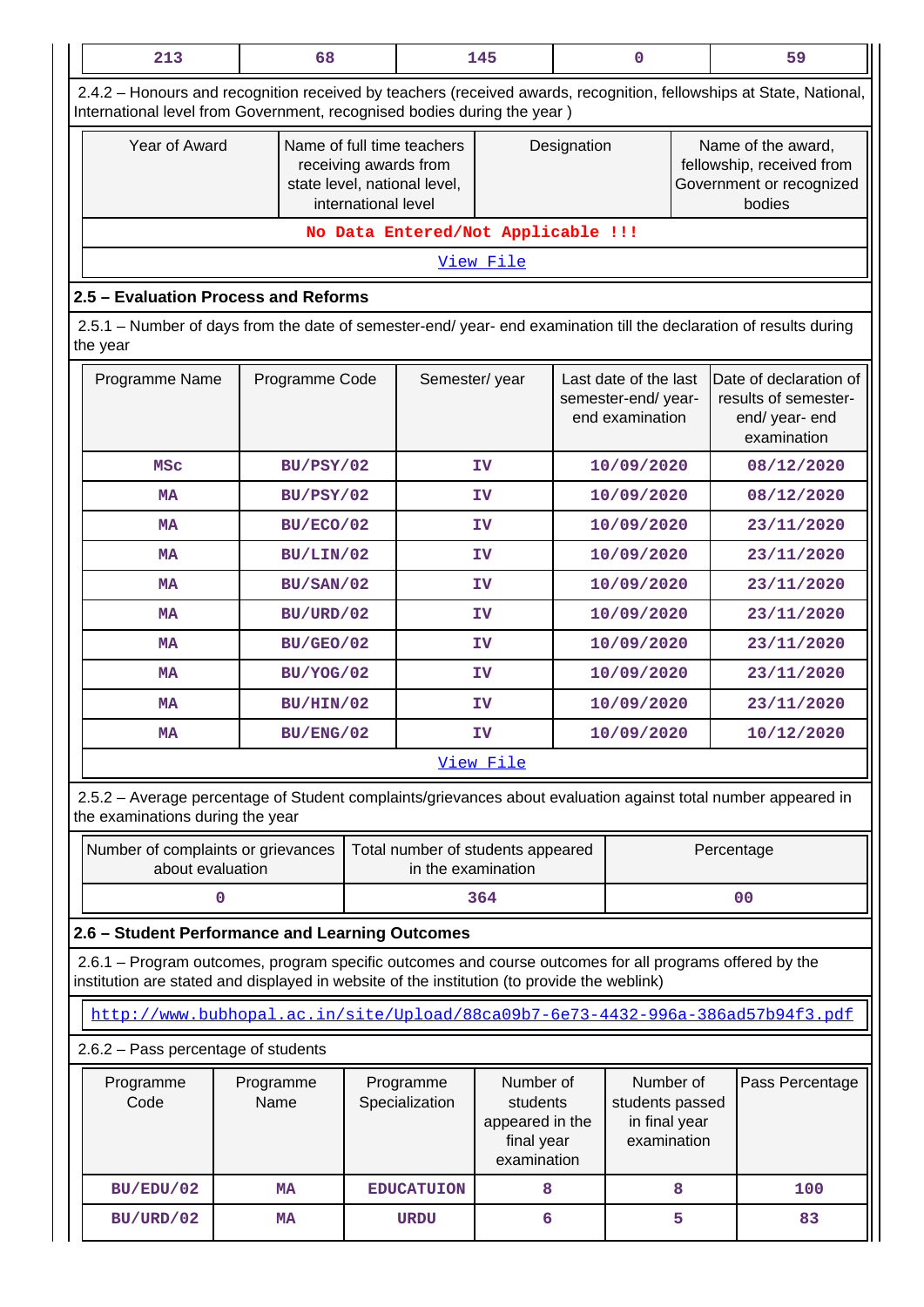| BU/YOG/02        | <b>MA</b> | <b>HUMAN CONS</b><br>CIOUSNESS &<br>YOGIC<br><b>SCIENCE</b> | 37                      | 37 | 100 |  |  |  |  |
|------------------|-----------|-------------------------------------------------------------|-------------------------|----|-----|--|--|--|--|
| BU/LIN/02        | <b>MA</b> | <b>LINGUISTICS</b>                                          | 1                       | 1  | 100 |  |  |  |  |
| BU/HIN/02        | <b>MA</b> | <b>HINDI</b>                                                | 8                       | 7  | 88  |  |  |  |  |
| BU/SAN/02        | <b>MA</b> | <b>SANSRIKT</b>                                             | 4                       | 3  | 75  |  |  |  |  |
| BU/ARB/02        | <b>MA</b> | <b>ARABIC</b>                                               | 7                       | 6  | 86  |  |  |  |  |
| BU/PER/02        | MA        | <b>PERSIAN</b>                                              | $\overline{\mathbf{4}}$ | 4  | 100 |  |  |  |  |
| <b>BU/SOC/02</b> | MA        | <b>SOCIOLOGY</b>                                            | 7                       | 6  | 86  |  |  |  |  |
| BU/GEO/02        | MA        | <b>GEOGRAPHY</b>                                            | 3                       | 3  | 100 |  |  |  |  |
|                  | View File |                                                             |                         |    |     |  |  |  |  |

# **2.7 – Student Satisfaction Survey**

 2.7.1 – Student Satisfaction Survey (SSS) on overall institutional performance (Institution may design the questionnaire) (results and details be provided as weblink)

> [http://www.bubhopal.ac.in/site/Upload/3dd21b72-e4e3-42e5-95ad](http://www.bubhopal.ac.in/site/Upload/3dd21b72-e4e3-42e5-95ad-a30732e074b8.pdf)[a30732e074b8.pdf](http://www.bubhopal.ac.in/site/Upload/3dd21b72-e4e3-42e5-95ad-a30732e074b8.pdf)

# **CRITERION III – RESEARCH, INNOVATIONS AND EXTENSION**

# **3.1 – Promotion of Research and Facilities**

3.1.1 – Teachers awarded National/International fellowship for advanced studies/ research during the year

| Type          | Name of the teacher<br>awarded the<br>fellowship | Name of the award | Date of award | Awarding agency |  |  |  |
|---------------|--------------------------------------------------|-------------------|---------------|-----------------|--|--|--|
| National      | NIL                                              | <b>NIL</b>        | Nill          | <b>NIL</b>      |  |  |  |
| International | Nil                                              | Nil               | Nill          | Nil             |  |  |  |
| View File     |                                                  |                   |               |                 |  |  |  |

 3.1.2 – Number of JRFs, SRFs, Post Doctoral Fellows, Research Associates and other fellows in the Institution enrolled during the year

| Name of Research fellowship          | Duration of the fellowship | <b>Funding Agency</b> |  |  |  |  |
|--------------------------------------|----------------------------|-----------------------|--|--|--|--|
| CSIR-UGC-JRF                         | 5                          | CSIR-UGC              |  |  |  |  |
| Post Doctoral<br>Fellowship          | $\overline{2}$             | <b>ICSSR</b>          |  |  |  |  |
| Postdoctoral Fellowship              | 5                          | <b>UGC</b>            |  |  |  |  |
| Postdoctoral Fellowship              | 5                          | UGC New Delhi         |  |  |  |  |
| Postdoctoral Fellowship<br>for Women | 1                          | <b>CSIR</b>           |  |  |  |  |
| CSIR-UGC                             | 1                          | <b>CSIR</b>           |  |  |  |  |
| Research Associate                   | 5                          | UGC New Delhi         |  |  |  |  |
| Research Associate                   | 3                          | UGC New Delhi         |  |  |  |  |
| <b>UGC-NET-JRF</b>                   | 3                          | UGC New Delhi         |  |  |  |  |
| <b>UGC-NET-JRF</b>                   | 4                          | UGC New Delhi         |  |  |  |  |
|                                      | View File                  |                       |  |  |  |  |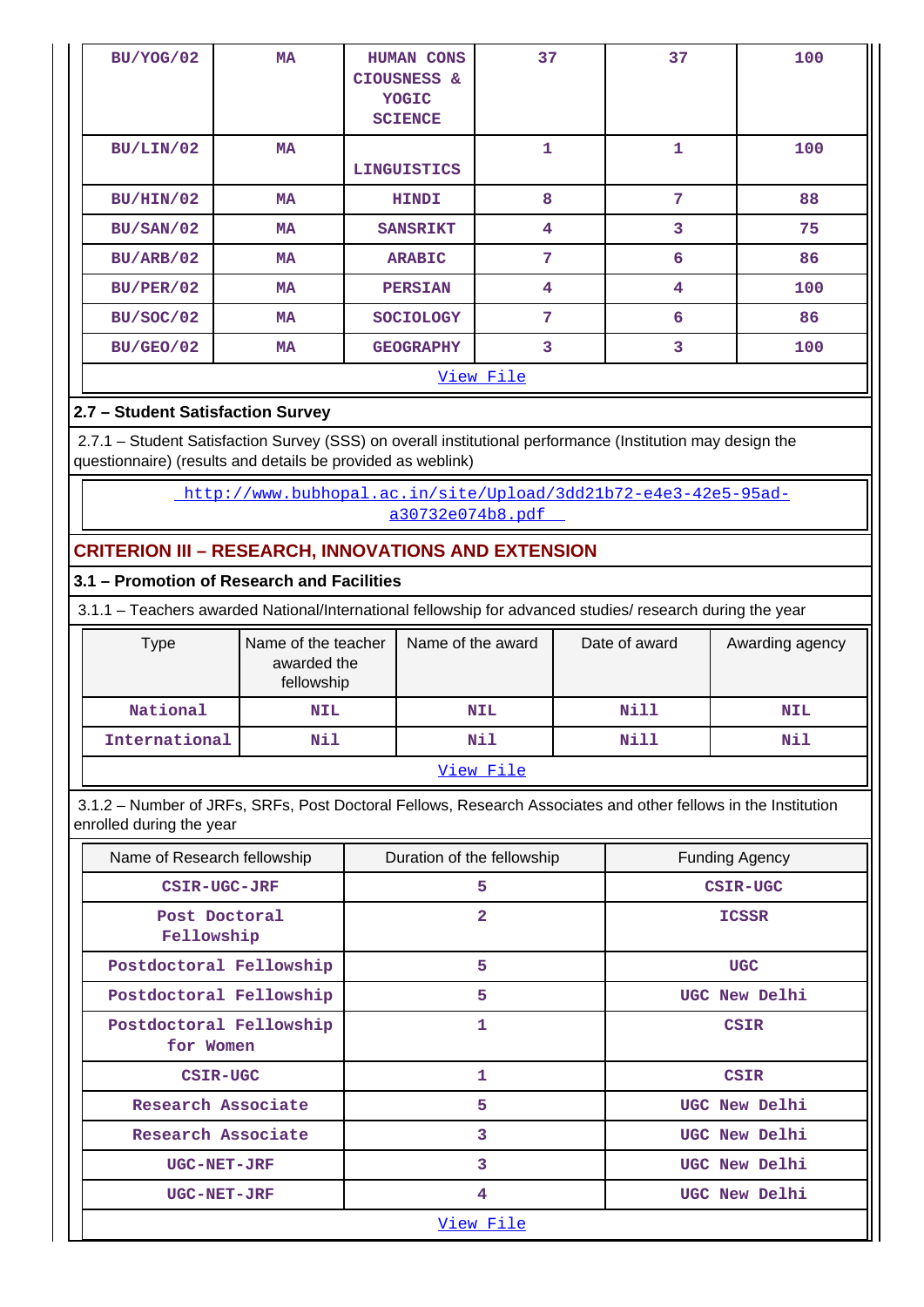| 3.2 - Resource Mobilization for Research                                                                                                 |      |                               |                           |                                    |  |  |  |  |
|------------------------------------------------------------------------------------------------------------------------------------------|------|-------------------------------|---------------------------|------------------------------------|--|--|--|--|
| 3.2.1 - Research funds sanctioned and received from various agencies, industry and other organisations                                   |      |                               |                           |                                    |  |  |  |  |
| Nature of the Project<br>Duration                                                                                                        |      | Name of the funding<br>agency | Total grant<br>sanctioned | Amount received<br>during the year |  |  |  |  |
| Major<br>Projects                                                                                                                        | 1800 | UGC New Delhi                 | 70                        | 7                                  |  |  |  |  |
| Major<br>Projects                                                                                                                        | 1800 | DST New Delhi                 | 151                       | 91                                 |  |  |  |  |
| Major<br>Projects                                                                                                                        | 1420 | DAE New Delhi                 | 35                        | 7.98                               |  |  |  |  |
| Major<br>Projects                                                                                                                        | 1420 | DBT New Delhi                 | 8                         | 8                                  |  |  |  |  |
| Major<br>Projects                                                                                                                        | 1420 | <b>ICMR New</b><br>Delhi      | 15                        | 9.3                                |  |  |  |  |
| Major<br>Projects                                                                                                                        | 1420 | DST New Delhi                 | 27                        | $\mathbf 0$                        |  |  |  |  |
| Minor<br>Projects                                                                                                                        | 1050 | MPCST, Bhopal                 | 7.3                       | 2.01                               |  |  |  |  |
| Minor<br>Projects                                                                                                                        | 1050 | MPCST, Bhopa                  | 7.1                       | 7.1                                |  |  |  |  |
| Minor<br>Projects                                                                                                                        | 1050 | MPCST, Bhopa                  | 6.65                      | 4.2                                |  |  |  |  |
| Minor<br>Projects                                                                                                                        | 1050 | MPCST, Bhopa                  | 3.89                      | $\mathbf 0$                        |  |  |  |  |
| View File                                                                                                                                |      |                               |                           |                                    |  |  |  |  |
| 3.3 - Innovation Ecosystem                                                                                                               |      |                               |                           |                                    |  |  |  |  |
| 3.3.1 – Workshops/Seminars Conducted on Intellectual Property Rights (IPR) and Industry-Academia Innovative<br>practices during the year |      |                               |                           |                                    |  |  |  |  |
|                                                                                                                                          |      |                               |                           |                                    |  |  |  |  |

| Title of workshop/seminar                                                                                        | Name of the Dept.                  | Date       |
|------------------------------------------------------------------------------------------------------------------|------------------------------------|------------|
| <b>Inner Awareness</b><br>Personal Growth Through<br>Meditation Yoga                                             | Department of Yoga                 | 15/02/2020 |
| International Webinar<br>Series Topic - Balance<br>Life with Yoga                                                | Department of Yoga                 | 12/06/2020 |
| International Webinar<br>Topic - The Role of<br>Breathing Techniques<br>(Pranayama) in<br>Alleviating Covid - 19 | Department of Yoga                 | 15/06/2020 |
| National Webinar Boost<br>Immunity by Yoga<br>Naturopathy with Spice of<br>Laugh                                 | Department of Yoga                 | 20/06/2020 |
| Dr. Ajay Main Nominee<br>of CPCSEA has Delivered a<br>Lecture on a Laboratory<br>Animal Care                     | Department of<br><b>Bioscience</b> | 16/02/2019 |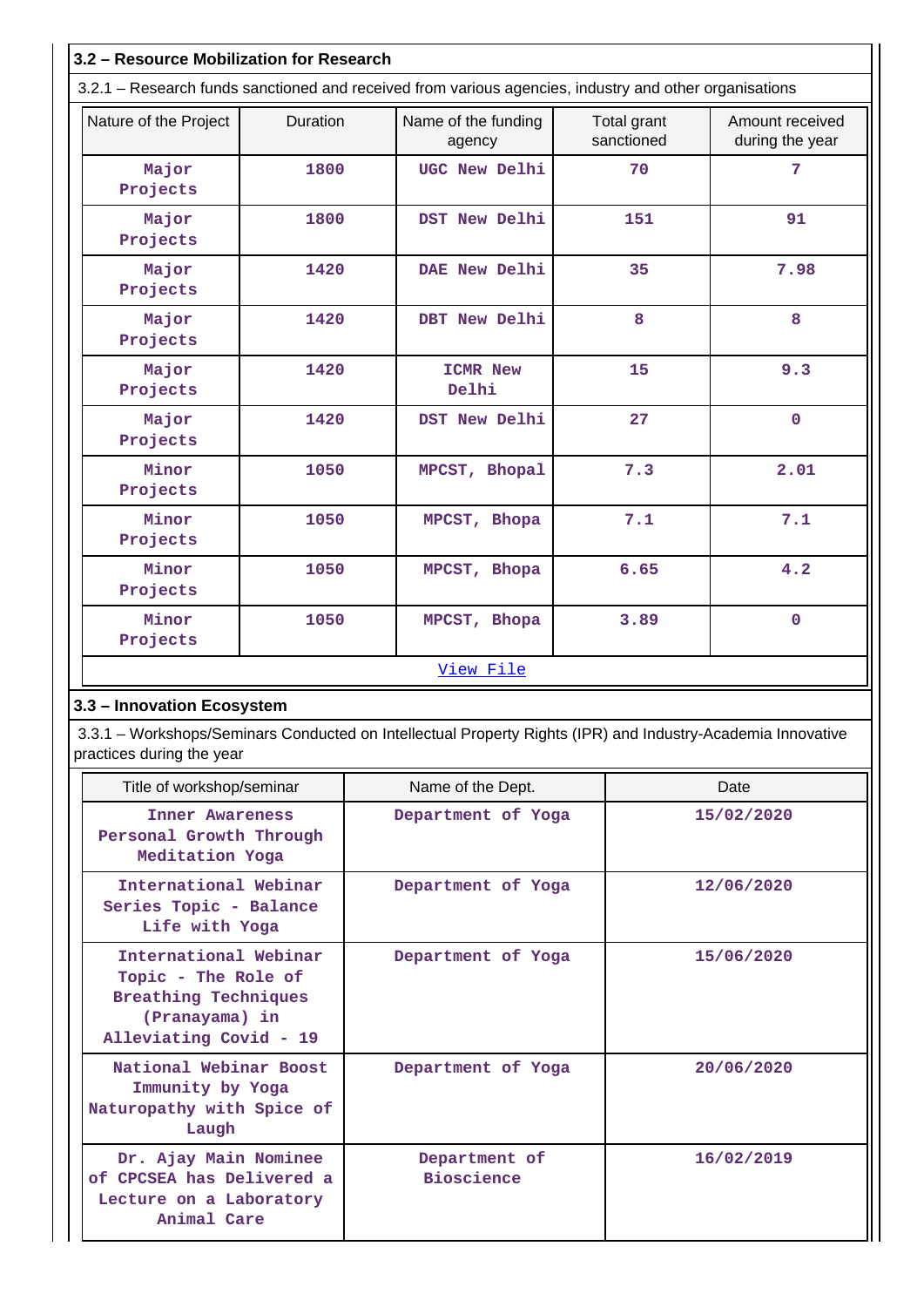| Intellectual Property<br>Right Patent in Research<br>Technology                                                                                                                     | Department of<br>Biotechnology          | 01/06/2019 |
|-------------------------------------------------------------------------------------------------------------------------------------------------------------------------------------|-----------------------------------------|------------|
| Recent Trends in<br>Biological Sciences (One<br>Day Seminar)                                                                                                                        | Department of<br>Microbiology           | 24/05/2019 |
| Microbes in Clean<br>Environment (One Day<br>Seminar)                                                                                                                               | Department of<br>Microbiology           | 23/09/2019 |
| Microbiologist Society<br>Unit (Microbiologist<br>Society Of India) And<br>Department Of<br>Microbiology Organized<br>One Day Seminar On Recent<br>Trends In Biological<br>Sciences | Department of<br>Microbiology           | 24/05/2019 |
| Barkatullah Bhopali As<br>A Freedom Fighter                                                                                                                                         | Department of Arabic                    | 08/07/2019 |
| Apj Abul Kalam Expert<br>Lecture Series                                                                                                                                             | Department of UIT                       | Nill       |
| Big Data AI                                                                                                                                                                         | Department of UIT                       | 16/05/2019 |
| Dynamic Website<br>Development Cloud<br>Computing                                                                                                                                   | Department of UIT                       | 24/05/2019 |
| Internet Maturity<br>Digital Citizenship                                                                                                                                            | Department of UIT                       | 30/05/2019 |
| Simple Sanskrit<br>Standard Workshop                                                                                                                                                | Comparative Languages<br>and Culture    | Nill       |
| Intellectual Property<br>Rights (IPR)                                                                                                                                               | Barkatullah University<br><b>Bhopal</b> | Nill       |
| Conduct Alumni Lecture<br>On "Covid 19 Web Gis<br>Platform, By<br>Dr.Rajeshsoloman Paul                                                                                             | Department of Earth<br>Sciences,        | 28/05/2020 |
| Organized National<br>Webinar On Covid 19<br>Current Environmental<br>Challenges, On<br>Environmental Day                                                                           | Department of Earth<br>Sciences,        | 05/06/2020 |
| Two Days Online Lecture<br>Series,                                                                                                                                                  | Department of Earth<br>Sciences,        | 28/05/2020 |
| Workshop on<br>Understanding India:<br>Sociological perspective                                                                                                                     | Department of Sociology                 | 29/02/2020 |
| A Webinar On How To<br>Combat Covid-19 And Its<br>Impact                                                                                                                            | Department of<br><b>Bioscience</b>      | 23/05/2020 |
| Arabic Skill<br>Conversation 3 Days<br>Workshop (Online)                                                                                                                            | Department of Arabic                    | 25/05/2020 |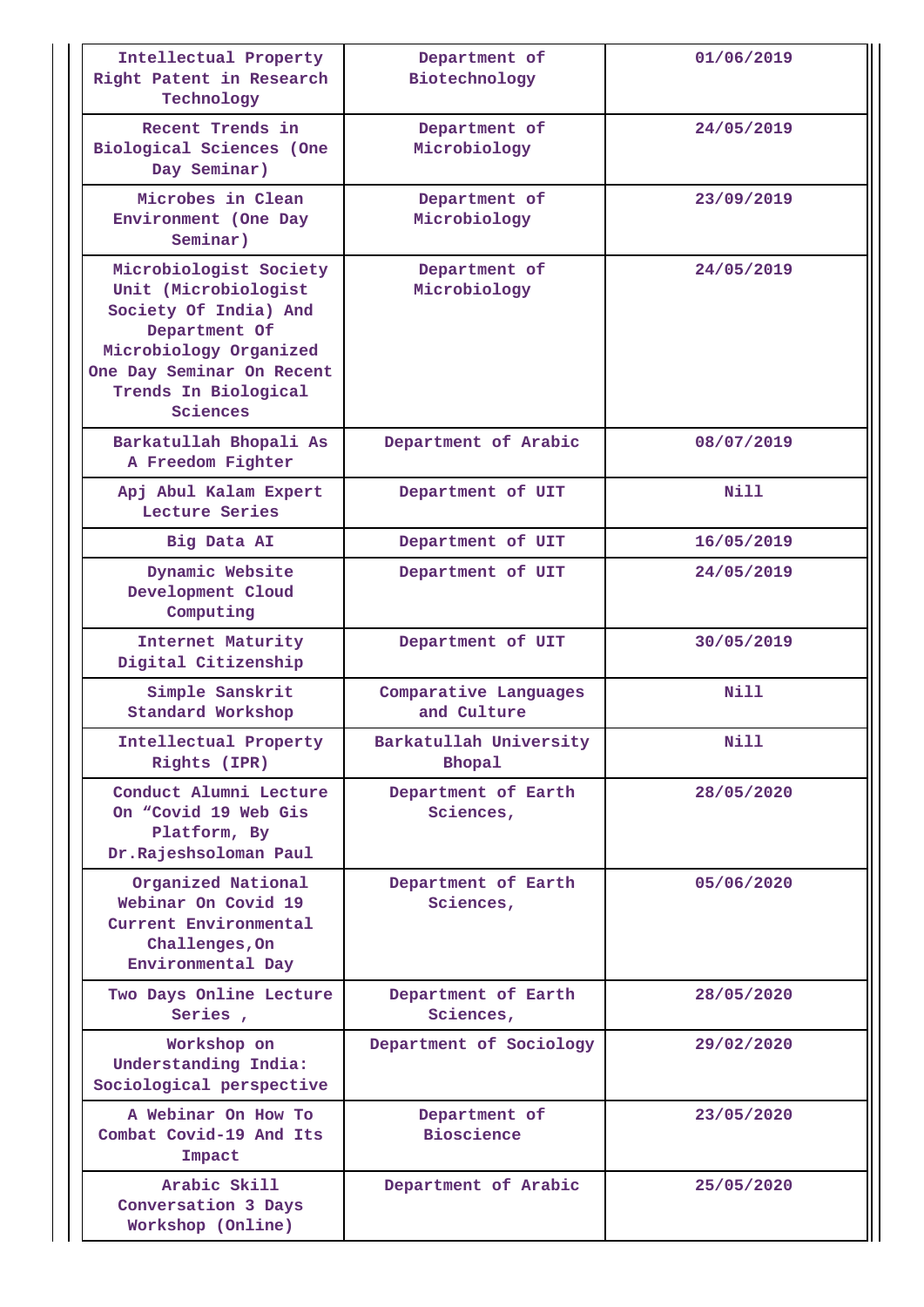| Digital Learning                                                                                     |                                        |  | Department of Sociology                                            |            |            | 07/02/2020                                                                                                                                |  |  |
|------------------------------------------------------------------------------------------------------|----------------------------------------|--|--------------------------------------------------------------------|------------|------------|-------------------------------------------------------------------------------------------------------------------------------------------|--|--|
| Norms Of Academic<br>Publishing<br>Understanding<br>Environment 15th<br>February, 2020               |                                        |  | Department of Sociology                                            |            | 20/02/2020 |                                                                                                                                           |  |  |
|                                                                                                      |                                        |  | Department of Sociology                                            | 29/02/2020 |            |                                                                                                                                           |  |  |
| National Seminar On<br>"Challenges Of Regional<br>Development And Inclusive<br>Growth In India"      |                                        |  | Regional Planning and<br>Economic Growth<br>Department Department  |            | 07/03/2020 |                                                                                                                                           |  |  |
| Organized National<br>Webinar On Covid<br>19: Tracking And Data<br>Management On Webgis<br>Platform  |                                        |  | Department of Earth<br>Sciences,                                   |            | 30/05/2020 |                                                                                                                                           |  |  |
| Workshop on Personality<br>Development                                                               |                                        |  | Department of Sociology                                            |            |            | 22/02/2020                                                                                                                                |  |  |
| Gender Sensitization<br>Workshop                                                                     |                                        |  | Department of Womens<br><b>Studies</b>                             |            |            | 06/03/2020                                                                                                                                |  |  |
| Webinar on Covid - 19 :<br>An Interdisciplinary<br>Understanding                                     |                                        |  | Department of Sociology                                            |            |            | 27/05/2020                                                                                                                                |  |  |
|                                                                                                      |                                        |  | View File                                                          |            |            |                                                                                                                                           |  |  |
| 3.3.2 - Awards for Innovation won by Institution/Teachers/Research scholars/Students during the year |                                        |  |                                                                    |            |            |                                                                                                                                           |  |  |
| Title of the innovation                                                                              | Name of Awardee                        |  | Date of award<br>Awarding Agency                                   |            |            | Category                                                                                                                                  |  |  |
| Best Paper<br>Presentation                                                                           | Shweta Sahu                            |  | <b>AKS</b><br>University,<br>Satna (M.P.)                          |            | 08/05/2019 | Research<br>Scholar                                                                                                                       |  |  |
| ?????????<br>???? ?????????-<br>Utkrasht Seva<br>Purushkar -<br>2019                                 | Department of<br>Physical<br>Education |  | Rashtriya<br>Khel Utthan<br>Parishad , Rewa-<br>MP                 | 18/04/2019 |            | <b>Students</b>                                                                                                                           |  |  |
| Excellent<br>Dr. Vipin<br><b>Research Work</b><br><b>Vyas</b><br>on Bhoj Wetland                     |                                        |  | Awarded by<br>Bhoj Wetland<br>Winter Bird<br>Count<br>Association  | 24/01/2020 |            | Associate<br>Professor,<br><b>Bioscience</b><br>Department,<br>Barkatullah<br>University,<br><b>Bhopal</b>                                |  |  |
| Appreciation<br>for<br>Contribution to<br>the promotion<br>of good<br>research<br>practices          | Mrs. Pratibha<br>Thakur                |  | Awarded by<br>Mendeley<br>Advisor<br>Community,<br><b>ELSEVIER</b> |            | 21/02/2020 | Research<br>Scholar (SRF-<br>ICMR)<br>Endocrinology<br>Unit,<br><b>Bioscience</b><br>Dept.<br>Barkatullah<br>University,<br><b>Bhopal</b> |  |  |
| Mrs. Pratibha<br>MP Young                                                                            |                                        |  | Madhya                                                             |            | 29/02/2020 | Research                                                                                                                                  |  |  |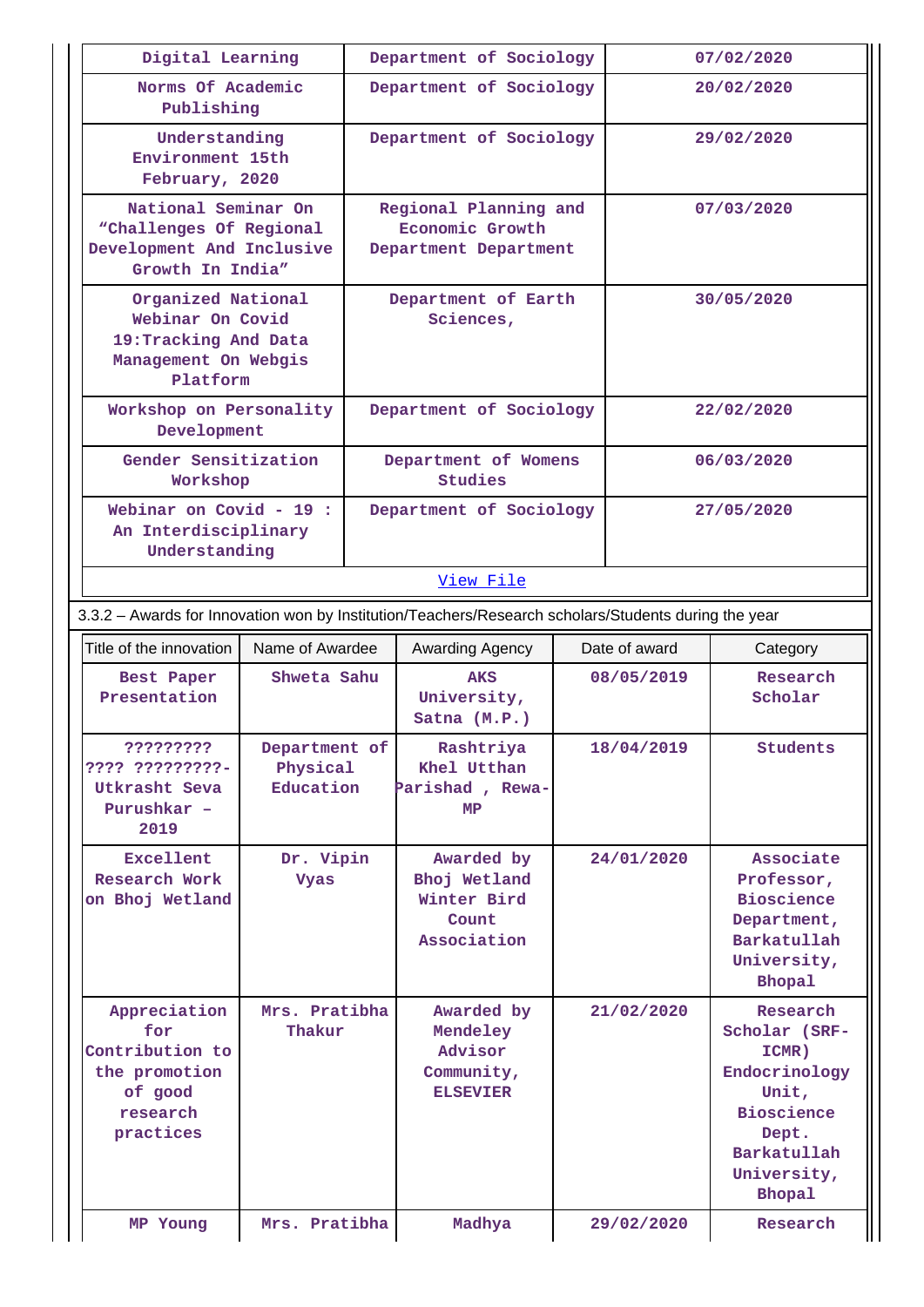| Scientist<br>Travel Award<br>IBRO-APRC,<br>sponsored<br>Neuroscience<br>School Fellow   | Thakur<br>Mrs. Pratibha<br>Thakur |   | Pradesh Council<br>of Science<br>Technology<br>Brain Research<br>Organization | International           |                              | 06/06/2019             |  | Scholar (SRF-<br>ICMR)<br>Endocrinology<br>Unit,<br><b>Bioscience</b><br>Dept.<br>Barkatullah<br>University,<br><b>Bhopal</b><br>Research<br>Scholar |
|-----------------------------------------------------------------------------------------|-----------------------------------|---|-------------------------------------------------------------------------------|-------------------------|------------------------------|------------------------|--|------------------------------------------------------------------------------------------------------------------------------------------------------|
|                                                                                         |                                   |   |                                                                               | View File               |                              |                        |  |                                                                                                                                                      |
| 3.3.3 - No. of Incubation centre created, start-ups incubated on campus during the year |                                   |   |                                                                               |                         |                              |                        |  |                                                                                                                                                      |
| Incubation<br>Center                                                                    | Name                              |   | Sponsered By                                                                  | Name of the<br>Start-up |                              | Nature of Start-<br>up |  | Date of<br>Commencement                                                                                                                              |
|                                                                                         |                                   |   | No Data Entered/Not Applicable !!!                                            |                         |                              |                        |  |                                                                                                                                                      |
| No file uploaded.                                                                       |                                   |   |                                                                               |                         |                              |                        |  |                                                                                                                                                      |
| 3.4 - Research Publications and Awards                                                  |                                   |   |                                                                               |                         |                              |                        |  |                                                                                                                                                      |
| $3.4.1$ – Ph. Ds awarded during the year                                                |                                   |   |                                                                               |                         |                              |                        |  |                                                                                                                                                      |
| Name of the Department                                                                  |                                   |   |                                                                               |                         | Number of PhD's Awarded<br>5 |                        |  |                                                                                                                                                      |
| Department of Environmental Science<br>Limnology                                        |                                   |   |                                                                               |                         |                              |                        |  |                                                                                                                                                      |
| Zoology Applied Aquaculture                                                             |                                   |   |                                                                               |                         |                              | 4                      |  |                                                                                                                                                      |
|                                                                                         | Department of Pharmacy            |   |                                                                               |                         |                              | 1                      |  |                                                                                                                                                      |
|                                                                                         | Microbiology                      |   |                                                                               | 6                       |                              |                        |  |                                                                                                                                                      |
|                                                                                         | Department of RPEG                |   |                                                                               | 13                      |                              |                        |  |                                                                                                                                                      |
|                                                                                         | Department of Yoga                |   |                                                                               | 1                       |                              |                        |  |                                                                                                                                                      |
|                                                                                         | Department of Arabic              |   |                                                                               | 8<br>11                 |                              |                        |  |                                                                                                                                                      |
|                                                                                         | Department of Psychology<br>UIT   |   |                                                                               | 5                       |                              |                        |  |                                                                                                                                                      |
|                                                                                         | Comparative Languages and Culture |   |                                                                               |                         |                              | 6                      |  |                                                                                                                                                      |
|                                                                                         | Department of Law                 |   |                                                                               |                         |                              | 4                      |  |                                                                                                                                                      |
|                                                                                         | Department of Commerce            |   |                                                                               |                         |                              | 3                      |  |                                                                                                                                                      |
|                                                                                         | Department of Earth Sciences      |   |                                                                               |                         |                              | 1                      |  |                                                                                                                                                      |
|                                                                                         | CRIM (Dept. of Management)        |   |                                                                               |                         |                              | 3                      |  |                                                                                                                                                      |
|                                                                                         | Department of Persian             |   |                                                                               |                         |                              | 3                      |  |                                                                                                                                                      |
| Regional Planning and Economic Growth                                                   | Department (as research centre)   |   |                                                                               |                         |                              | 16                     |  |                                                                                                                                                      |
| Department of Computer Science<br>Applications                                          |                                   | 1 |                                                                               |                         |                              |                        |  |                                                                                                                                                      |
|                                                                                         | Department of Electronics         |   |                                                                               | 1                       |                              |                        |  |                                                                                                                                                      |
| Department of Physics                                                                   |                                   |   | 12                                                                            |                         |                              |                        |  |                                                                                                                                                      |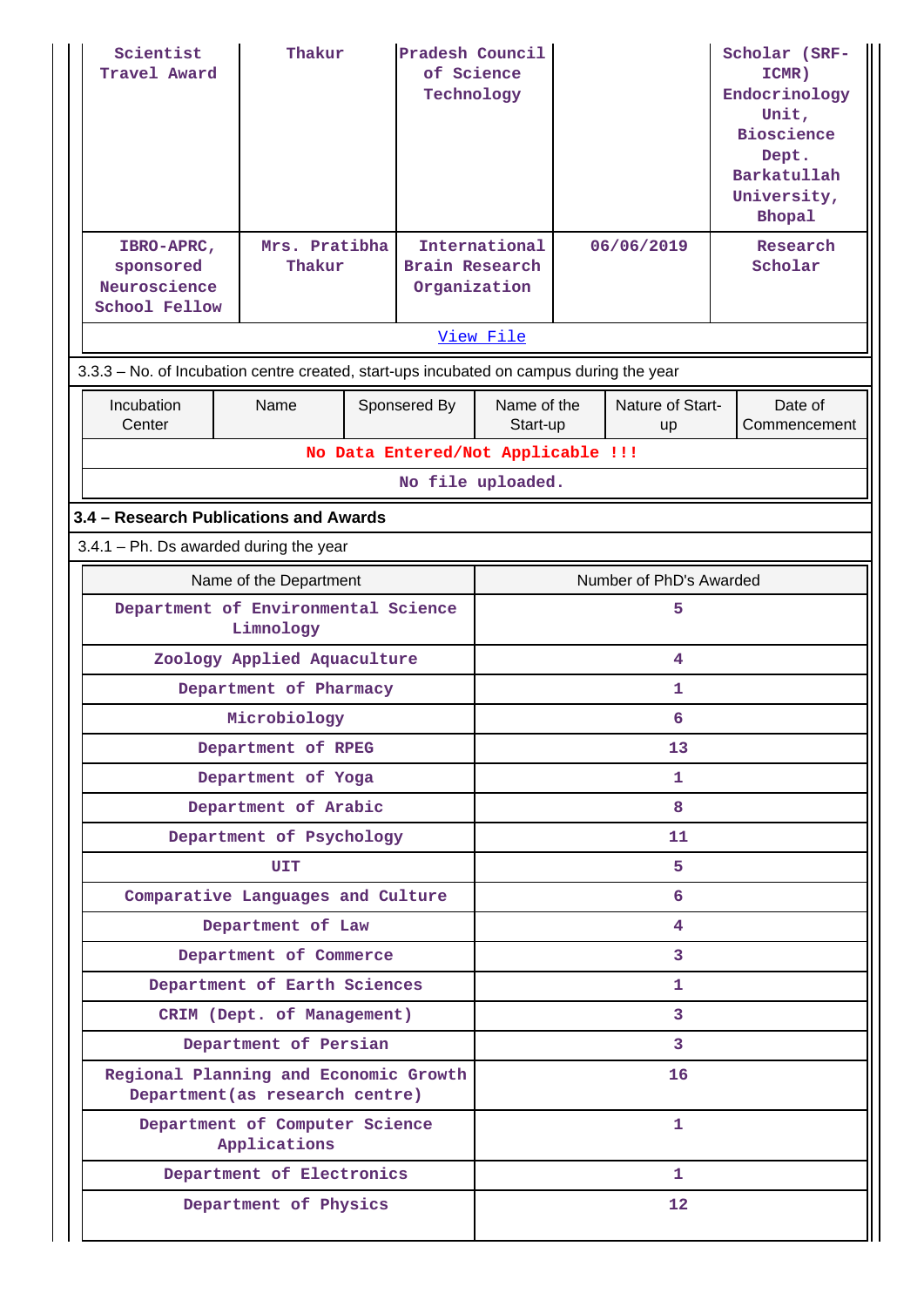|                                         | Department of Sociology                                                                                         | 11                      |                                   |  |  |
|-----------------------------------------|-----------------------------------------------------------------------------------------------------------------|-------------------------|-----------------------------------|--|--|
|                                         | 3.4.2 - Research Publications in the Journals notified on UGC website during the year                           |                         |                                   |  |  |
| <b>Type</b>                             | Department                                                                                                      | Number of Publication   | Average Impact Factor (if<br>any) |  |  |
| International                           | <b>Bioscience</b>                                                                                               | 11                      | 2.9                               |  |  |
| International                           | Genetics                                                                                                        | 13                      | N <sub>i</sub> 11                 |  |  |
| International                           | Department of<br>Environmental<br>Science Limnology                                                             | 6                       | Nill                              |  |  |
| International                           | Department of<br>Microbiology                                                                                   | 5                       | 2.75                              |  |  |
| International                           | UIT                                                                                                             | 8                       | N <sub>i</sub> 11                 |  |  |
| International                           | Comparative<br>Languages and<br>Culture                                                                         | 5                       | Nill                              |  |  |
| International                           | Department of<br>Commerce                                                                                       | 14                      | 5.7                               |  |  |
| International                           | Department of<br>Earth Sciences                                                                                 | $\mathbf{1}$            | Nill                              |  |  |
| International                           | Regional Planning<br>and Economic Growth<br>Department (as<br>research centre)                                  | $\mathbf{1}$            | Nill                              |  |  |
| International                           | Department of<br>Computer Science<br>Applications                                                               | 3                       | Nill                              |  |  |
|                                         |                                                                                                                 | View File               |                                   |  |  |
| Proceedings per Teacher during the year | 3.4.3 - Books and Chapters in edited Volumes / Books published, and papers in National/International Conference |                         |                                   |  |  |
|                                         | Department                                                                                                      |                         | Number of Publication             |  |  |
|                                         | <b>Bioscience</b>                                                                                               |                         | 28                                |  |  |
|                                         | Biotechnology                                                                                                   |                         | 22                                |  |  |
|                                         | Genetics                                                                                                        |                         | 1                                 |  |  |
|                                         | Department of Environmental Science<br>Limnology                                                                | $\overline{\mathbf{2}}$ |                                   |  |  |
|                                         | Zoology Applied Aquaculture                                                                                     |                         | 1                                 |  |  |
|                                         | Department of Pharmacy                                                                                          |                         | 1                                 |  |  |
|                                         | Microbiology                                                                                                    | 4                       |                                   |  |  |

**Department of Arabic 22 (2)** 

**UIT** 5

 **Comparative Languages and Culture 3**

[View File](https://assessmentonline.naac.gov.in/public/Postacc/Books_and_Chapters/14506_Books_and_Chapters_1633089163.xlsx)

 3.4.4 – Patents published/awarded/applied during the year Patent Details | Patent status | Patent Number | Date of Award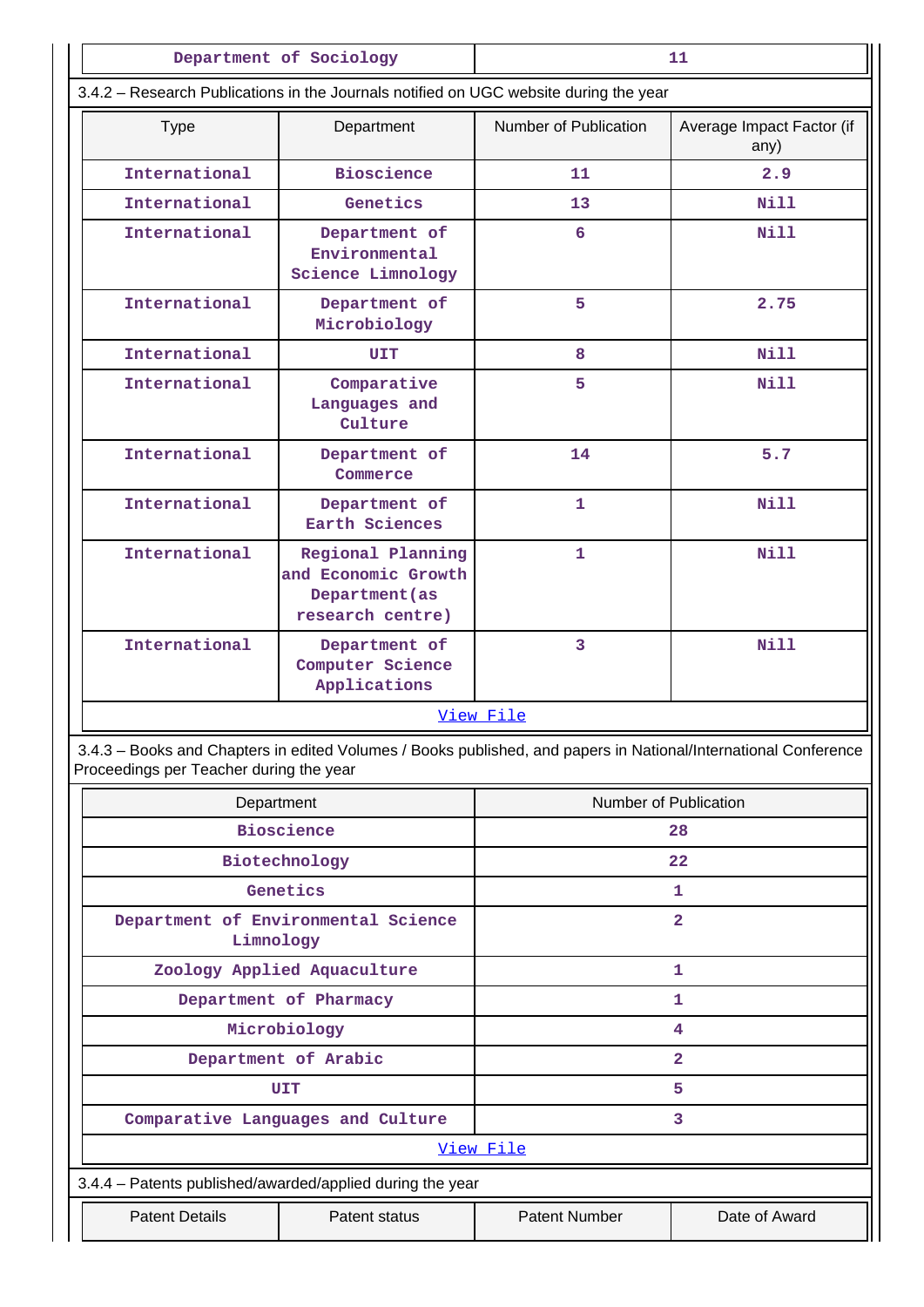| Dr. Vilas<br>Shelke(SSO)<br>Extraction and<br>functionalization<br>of natural Dye from<br>Tesu and<br>Bougainvillea<br>flowers for dye<br>Sensitized Solar<br>Cells             |                                                                          | Filed                                                                                                                                                                 |                        |           | 202021005958          |                                                                                                                     | 11/02/2020                                           |  |
|---------------------------------------------------------------------------------------------------------------------------------------------------------------------------------|--------------------------------------------------------------------------|-----------------------------------------------------------------------------------------------------------------------------------------------------------------------|------------------------|-----------|-----------------------|---------------------------------------------------------------------------------------------------------------------|------------------------------------------------------|--|
| Dr Pallav Kaushik<br>Deshpande Title: "<br>Antimalerial<br>molecules of<br>natural and<br>synthetic origin<br>with drug carrier<br>for pregnant<br>subject" Field :<br>Chemical |                                                                          | Published                                                                                                                                                             |                        | View File | 202021001557          |                                                                                                                     | 17/01/2020                                           |  |
|                                                                                                                                                                                 |                                                                          | 3.4.5 - Bibliometrics of the publications during the last academic year based on average citation index in Scopus/<br>Web of Science or PubMed/ Indian Citation Index |                        |           |                       |                                                                                                                     |                                                      |  |
| Title of the<br>Paper                                                                                                                                                           | Name of<br>Author                                                        | Title of journal                                                                                                                                                      | Year of<br>publication |           | <b>Citation Index</b> | Institutional<br>affiliation as<br>mentioned in<br>the publication                                                  | Number of<br>citations<br>excluding self<br>citation |  |
| The Pers<br>pective of<br>Coronaviru<br>s Disease<br>Outbreak:<br>Epidemiolo<br>gy, Transm<br>ission,<br>and<br>Possible<br>Treatment                                           | Ab<br>Qayoom<br>Naik,<br>Tabassum<br>Zaffar,<br>Vinoy K. S<br>hrivastava | Vector<br>borne and<br>zoonotic<br>diseases                                                                                                                           |                        | 2020      | 2.1                   | Endocrin<br>ology<br>Unit,<br><b>Bioscience</b><br>Department<br>, Barkatul<br>lah Univer<br>sity,<br><b>Bhopal</b> | 4                                                    |  |
| <b>Effect</b><br>of Physico-<br>Chemical<br>Properties<br>of Water<br>on<br>Macrophyte<br>Diversity<br>with<br>Special<br>Reference<br>to Bhoj<br>Wetland                       | Prerna<br>Gupta,<br>Sadhna<br>Tamot,<br>Vinoy K. S<br>hrivastava         | ECO.<br>Env. Cons.                                                                                                                                                    |                        | 2020      | <b>Nill</b>           | <b>Bioscience</b><br>Department<br>, B.U.<br><b>Bhopal</b>                                                          | $\mathbf{0}$                                         |  |
| Bio-pest<br>icides of<br>plant<br>origin for                                                                                                                                    | Mragendra<br>Singh<br>alias                                              | Indian<br>Journal of<br>Ecology                                                                                                                                       |                        | 2020      | <b>Nill</b>           | <b>Bioscience</b><br>Department<br>, B.U.                                                                           | 6                                                    |  |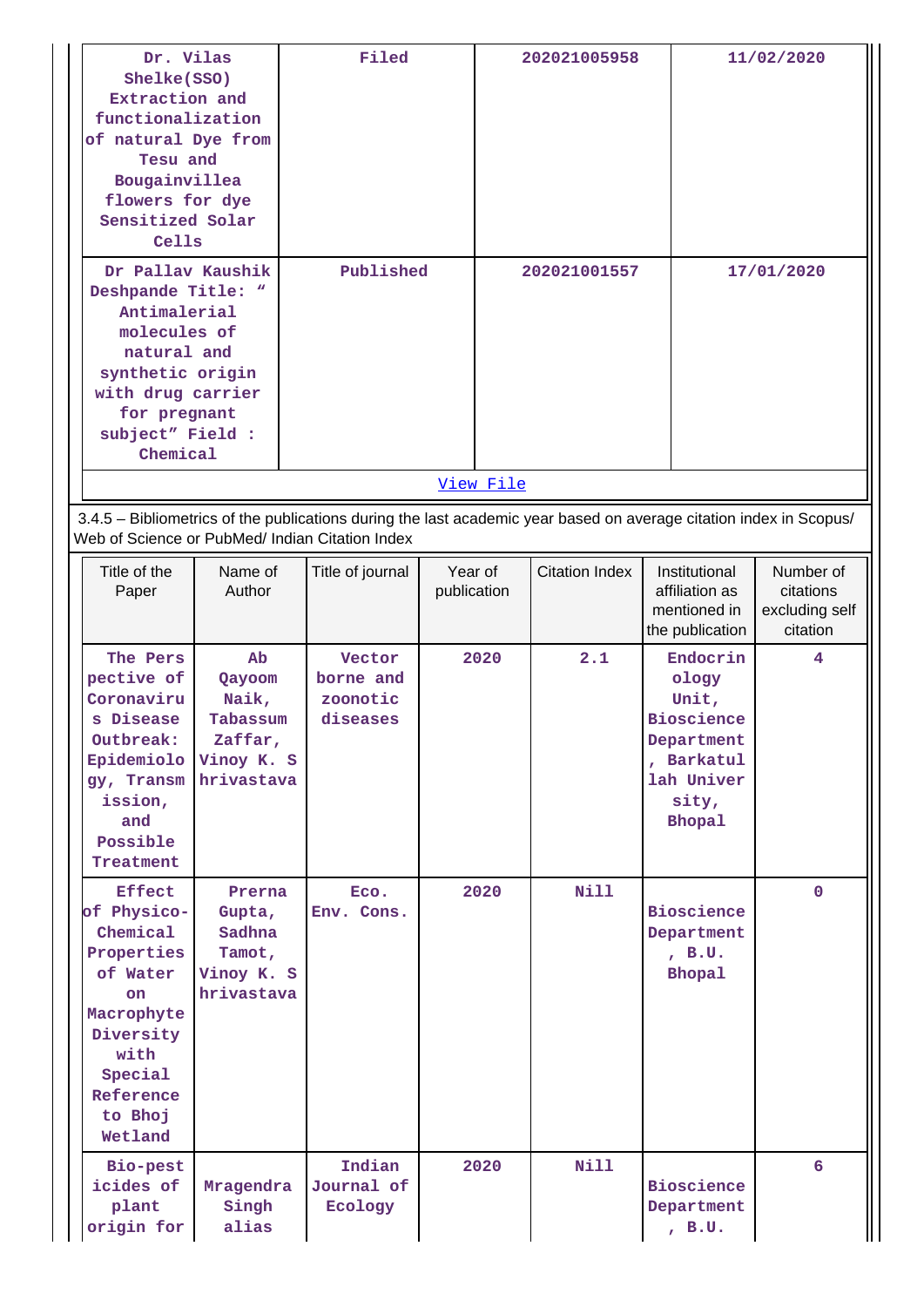| mosquitoci<br>$d$ al<br>activities<br><b>Effects</b><br>of                                                                                                                                    | Mithaeee<br>Lal Gound,<br>Deepak<br>Meshram,<br>Madhu<br>Jadia and<br>Kapil K.<br>Soni<br>Pratibha<br>Thakur, | Neuroend<br>ocrinology                                      | 2019 | 0.54        | <b>Bhopal</b><br><b>Bioscience</b>                   | $\mathbf{1}$ |
|-----------------------------------------------------------------------------------------------------------------------------------------------------------------------------------------------|---------------------------------------------------------------------------------------------------------------|-------------------------------------------------------------|------|-------------|------------------------------------------------------|--------------|
| <b>Exogenous</b><br>Oxytocin<br>and<br>Atosiban<br>Antagonist<br>on GABA in<br>Different<br>Region of<br>Brain.                                                                               | Renu, Shri<br>vastava<br>and Vinoy<br>K. Shrivas<br>tava                                                      | Letterof<br>Hospital<br>Pharmacy.                           |      |             | Department<br>, B.U.<br><b>Bhopal</b>                |              |
| Fluorome<br>tric<br>Method to<br>Quantify<br>Monoamine:<br>A Brain Re<br>gion-Based<br>Study<br>Using<br>Miligram<br>Amount of<br><b>Brain</b><br>Tissue                                      | Pratibha                                                                                                      | <b>IBRO</b><br>Report<br>(Elsevier)<br>(Internati<br>onal)  | 2019 | <b>Nill</b> | <b>Bioscience</b><br>Department<br>, B.U.<br>Bhopal1 | $\mathbf{1}$ |
| Evaluation<br>of<br>Seasonal<br>Variation<br>in Physico-<br>Chemical<br>Water<br>Quality<br>Parameters<br>of Narmada<br>River at<br>District H<br>oshangabad<br>, Madhya<br>Pradesh,<br>India | Rajendra<br>Singh<br>Chakarde<br>and Vinoy<br>K. Shrivas<br>tava                                              | Pollution<br>Reswearch                                      | 2019 | 0.36        | Endocrin<br>ology                                    | $\mathbf{1}$ |
| <b>Effect</b><br>of Short-<br>term Consu<br>mption of<br>Aspartame<br>on Some Bi<br>ochemical                                                                                                 | $\mathbf{A}\mathbf{b}$<br>Qayoom<br>Naik and<br>Vinoy<br>Kumar Shri<br>vastava                                | Internat<br>ional<br>Journal of<br>Zoological<br>Rtesearech | 2019 | 0.51        | Endocrin<br>ology 1                                  | $\mathbf{1}$ |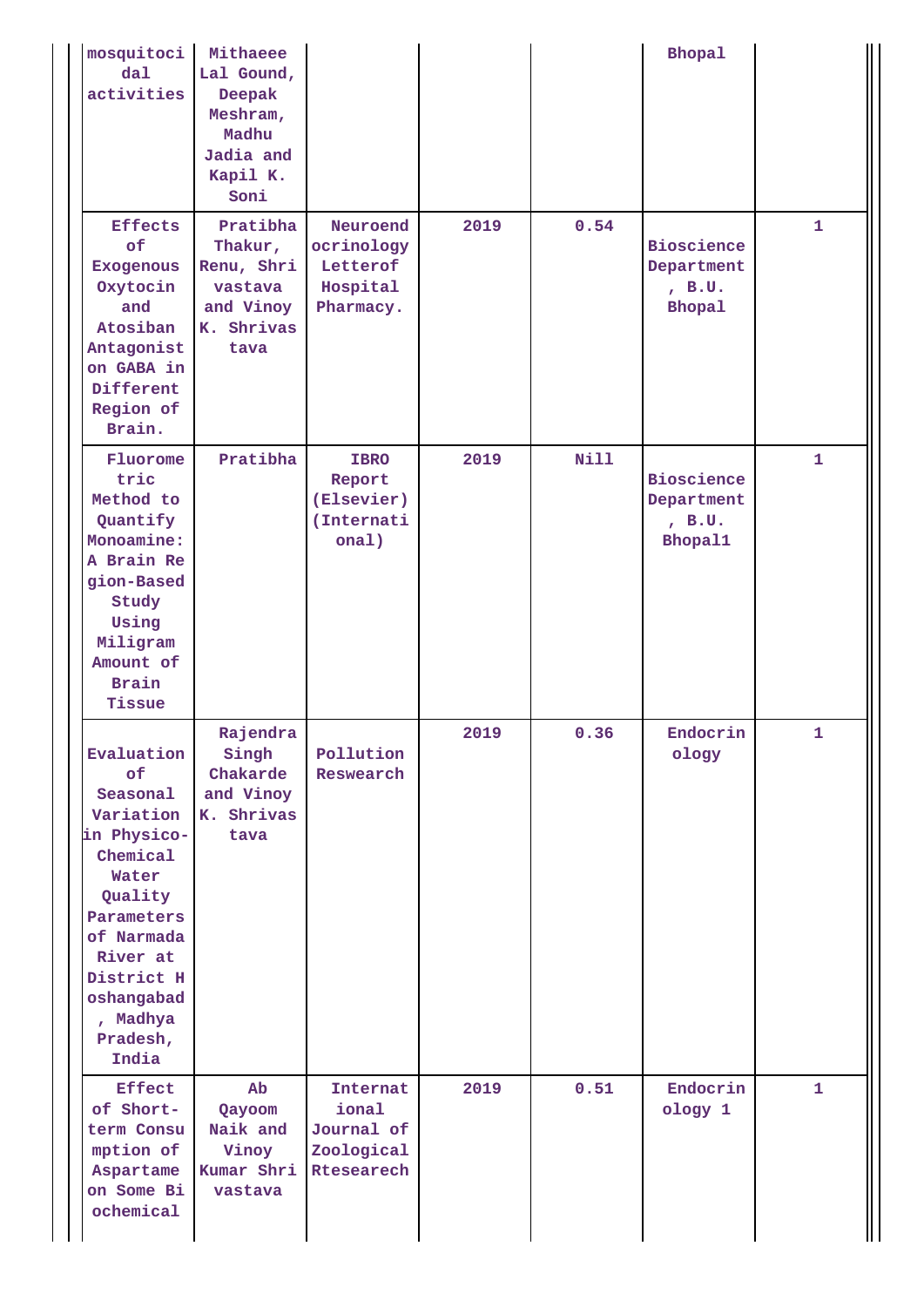| and Hemato<br>logical<br>Parameters<br>in Female<br>Swiss<br>Albino<br>Mice                                                                                                                           |                                                              |                                                                                                 |                        |         |                                                                  |                                                                              |
|-------------------------------------------------------------------------------------------------------------------------------------------------------------------------------------------------------|--------------------------------------------------------------|-------------------------------------------------------------------------------------------------|------------------------|---------|------------------------------------------------------------------|------------------------------------------------------------------------------|
| <b>The</b><br>Ganges<br>basin fish<br>Cirrhinus<br>mrigala (C<br>ypriniform<br>es: Cyprin<br>idae):<br>detection<br>of wild po<br>pulations<br>stock<br>structure<br>with<br>landmark m<br>orphometry | Prof.<br>S.K.<br>Khatik                                      | Revista<br>de<br>Biologia<br>Tropical                                                           | 2019                   | 1.08    | Department<br>of<br>Commerce,<br>Barkatulla<br>h Universi<br>ty, | Nill                                                                         |
| Impect<br>of Gst on<br>Indian<br>Hotel and<br>resturent<br><b>Business</b>                                                                                                                            | Dr.Pavan<br>Mishra                                           | <b>Internat</b><br>ional<br>Journal of<br>Management<br>, IT and En<br>gineering                | 2019                   | 1.26    | Department                                                       | <b>Nill</b>                                                                  |
| Job Sati<br>sfaction<br>in Public<br>and<br>Private<br>Sector<br>Banks, "A<br>Comparativ<br>e Study of<br>Bank of<br>India and<br>HDFC Bank<br>Ltd                                                    | Dr.Anshuja<br>Tiwari                                         | Internat<br>ional<br>Journal of<br>Business,<br>Management<br>and Allied<br>Science<br>(IJBMAS) | 2019                   | Nill    | Department                                                       | Nill                                                                         |
| 3.4.6 - h-Index of the Institutional Publications during the year. (based on Scopus/ Web of science)                                                                                                  |                                                              |                                                                                                 | View File              |         |                                                                  |                                                                              |
|                                                                                                                                                                                                       |                                                              |                                                                                                 |                        |         |                                                                  |                                                                              |
| Title of the<br>Paper                                                                                                                                                                                 | Name of<br>Author                                            | Title of journal                                                                                | Year of<br>publication | h-index | Number of<br>citations<br>excluding self<br>citation             | Institutional<br>affiliation as<br>mentioned in<br>the publication           |
| Analysis<br>of Nipah<br>Virus<br>Codon<br>Usage and<br>Adaptation                                                                                                                                     | Rekha<br>Khandia,<br>Shailja<br>Singhal,<br>Utsang<br>Kumar, | Front.<br>Microbiol.                                                                            | 2019                   | 11      | $\mathbf{0}$                                                     | Dept. of<br>Genetics,<br>Barkatulla<br>h Universi<br>ty, Bhopal<br>$-462026$ |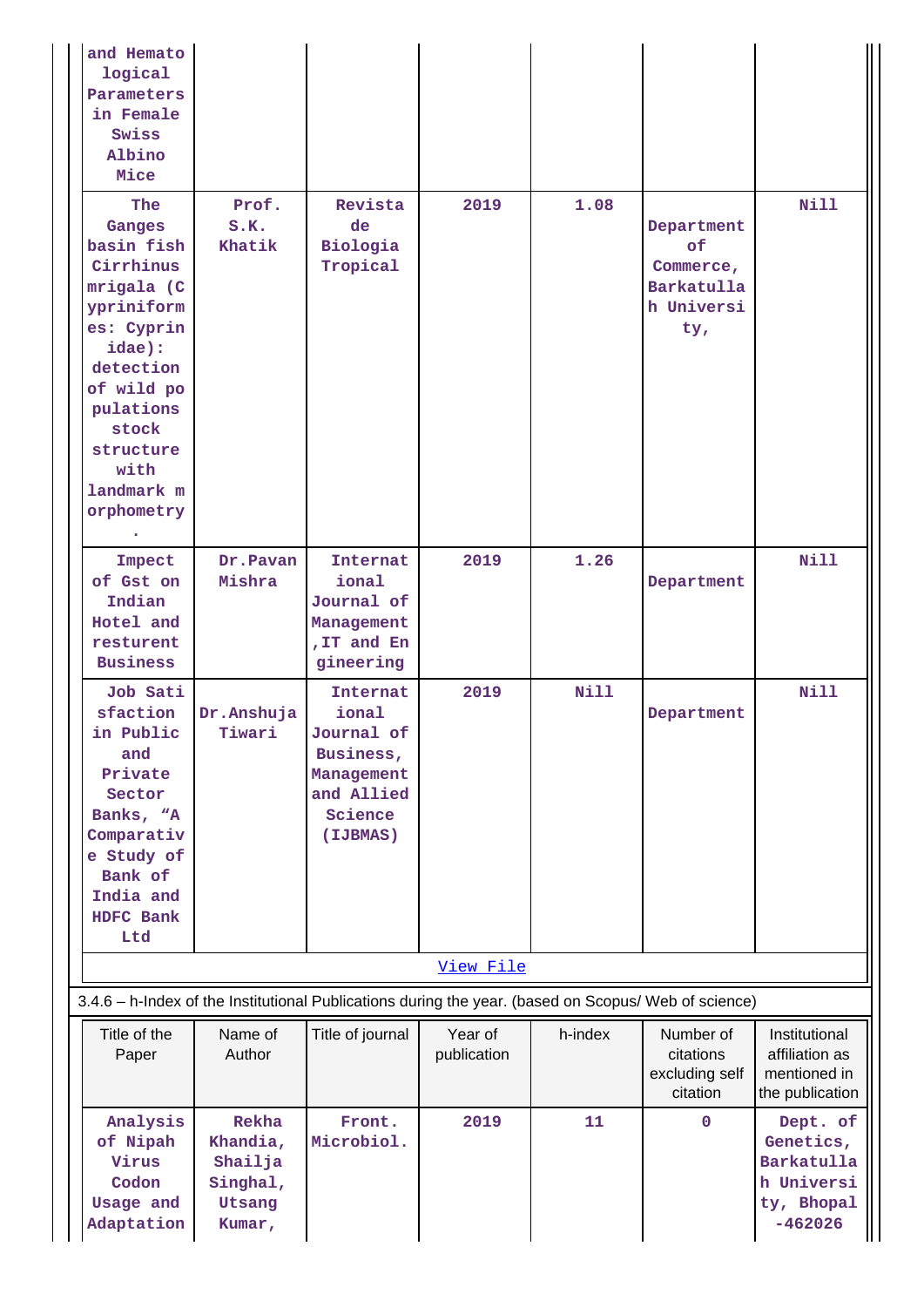| to Hosts.                                                                                                                                                                                                                                                                      | Afzal I.<br>Ansari,<br>Ruchi<br>Tiwari,<br>Kuldeep<br>Dhama, Jay<br>ashankar<br>Das, Ashok<br>Munjal and<br>Raj K.<br>Singh.                                                            |                                                           |      |              |              | M.P.<br>INDIA                                                                                        |
|--------------------------------------------------------------------------------------------------------------------------------------------------------------------------------------------------------------------------------------------------------------------------------|-----------------------------------------------------------------------------------------------------------------------------------------------------------------------------------------|-----------------------------------------------------------|------|--------------|--------------|------------------------------------------------------------------------------------------------------|
| A Compre<br>hensive<br>Review of<br>Autophagy<br>and Its<br>Various<br>Roles in I<br>nfectious,<br>Non-Infect<br>ious, and<br>Lifestyle<br>Diseases:<br>Current<br>Knowledge<br>and<br>Prospects<br>for<br>Disease Pr<br>evention,<br>Novel Drug<br>Design,<br>and<br>Therapy. | Rekha<br>Khandia, M<br>Dadar,<br>Ashok<br>Munjal, K<br>Dhama, K.<br>Karthik, R<br>Tiwari,<br>Mohd.<br>Iqbal<br>Yatoo,<br>H.M.N.<br>Iqbal,<br>K.P.<br>Singh,<br>S.K.<br>Joshi, and<br>w. | Cells                                                     | 2019 | 90           | 22           | Dept. of<br>Genetics,<br>Barkatulla<br>h Universi<br>ty, Bhopal<br>$-462026$<br>M.P.<br><b>INDIA</b> |
| Bio-pest<br>icides of<br>plant<br>origin for<br>mosquitoci<br>$d$ al<br>activities                                                                                                                                                                                             | Mragendra<br>Singh<br>alias<br>Mithaeee<br>Lal Gound,<br>Deepak<br>Meshram,<br>Madhu<br>Jadia and<br>Kapil K.<br>Soni                                                                   | Journal<br>of<br>Hospital<br>Pharmacy.                    | 2020 | $\mathbf 0$  | $\mathbf 0$  | <b>Bhopal</b>                                                                                        |
| <b>Effects</b><br>of Short-<br>term Consu<br>mption of<br>Aspartame<br>on Some Bi<br>ochemical<br>and Hemato<br>logical<br>Parameters<br>in Female                                                                                                                             | Ab<br>Qayoom<br>Naik and<br>Vinoy<br>Kumar Shri<br>vastava                                                                                                                              | Internat<br>ional<br>Journal of<br>Zoological<br>Research | 2019 | $\mathbf{1}$ | $\mathbf{O}$ | <b>Bhopal</b>                                                                                        |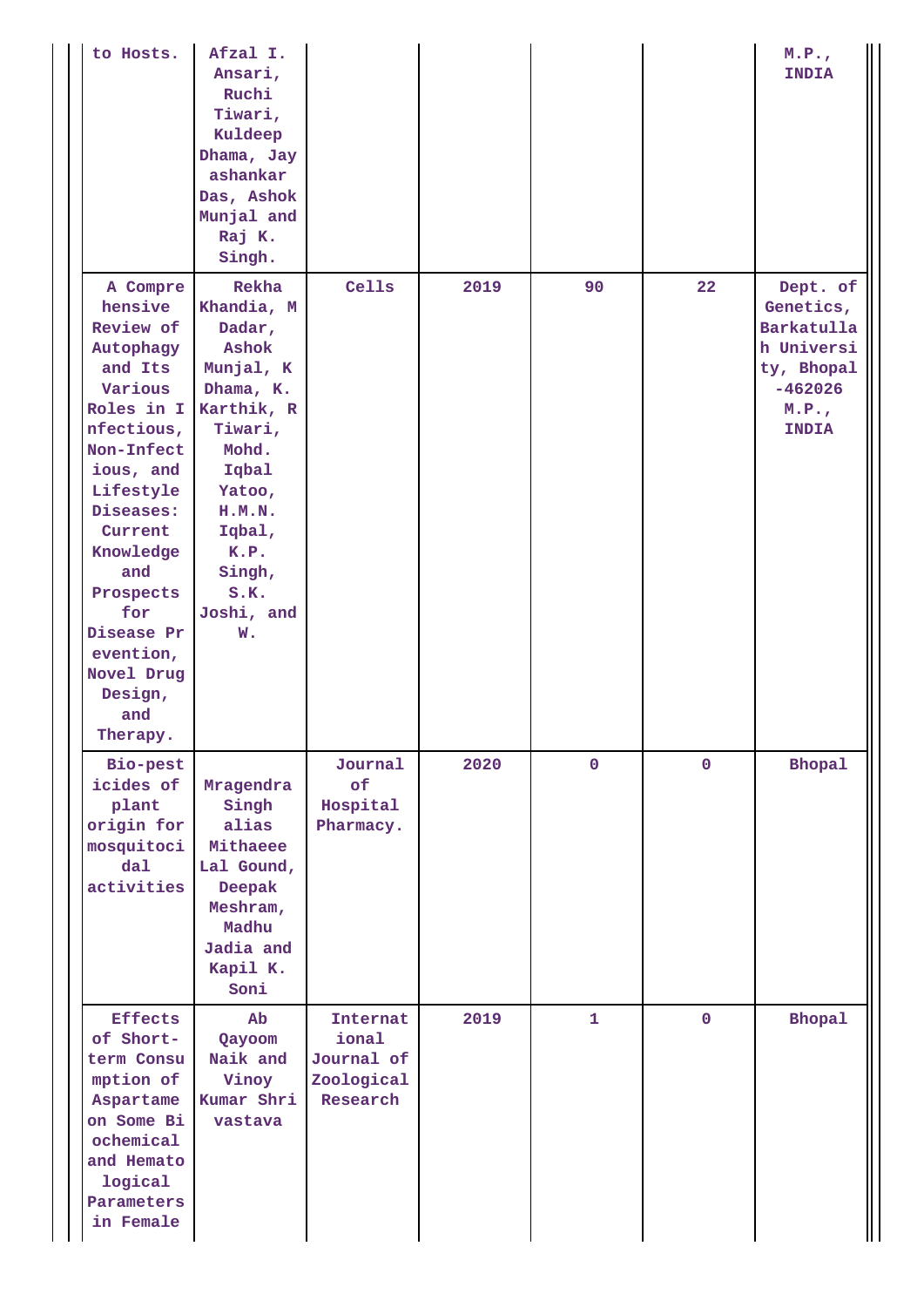| Swiss<br>Albino<br>Mice                                                                                                                                                                                                                                         |                                                                             |                                                            |      |             |                |               |
|-----------------------------------------------------------------------------------------------------------------------------------------------------------------------------------------------------------------------------------------------------------------|-----------------------------------------------------------------------------|------------------------------------------------------------|------|-------------|----------------|---------------|
| <b>EVALUATION</b><br><b>OF</b><br><b>SEASONAL</b><br><b>VARIATIONS</b><br>IN<br>PHYSICO-<br><b>CHEMICAL</b><br><b>WATER</b><br>QUALITY<br><b>PARAMETERS</b><br>OF NARMADA<br><b>RIVER AT</b><br>DISTRICT H<br><b>OSHANGABAD</b><br>OF MADHAYA<br><b>PRADESH</b> | Rajendra<br>Singh<br>Chakarde<br>and Vinoy<br>K. Shrivas<br>tava            | Pollution<br>Research<br>(National)                        | 2019 | $\mathbf 0$ | $\mathbf 0$    | <b>Bhopal</b> |
| Fluorome<br>tric<br>Method to<br>Quantify<br>Monoamine:<br>A Brain Re<br>gion-Based<br>Study<br>Using<br>Miligram<br>Amount of<br><b>Brain</b><br>Tissue                                                                                                        | Pratibha<br>Thakur,<br>Renu Shriv<br>astava and<br>Vinoy K. S<br>hrivastava | Neuroend<br>ocrinology<br>Letter                           | 2019 | $\mathbf 0$ | $\mathbf 0$    | <b>Bhopal</b> |
| <b>Effects</b><br>of<br><b>Exogenous</b><br>Oxytocin<br>and<br>Atosiban<br>Antagonist<br>on GABA in<br>Different<br>Region of<br><b>Brain</b>                                                                                                                   | Pratibha<br>Thakur,<br>Renu Shriv<br>astava and<br>Vinoy K. S<br>hrivastava | <b>IBRO</b><br>Report<br>(Elsevier)<br>(Internati<br>onal) | 2019 | 5           | $\overline{a}$ | <b>Bhopal</b> |
| <b>Effect</b><br>of Physico-<br>Chemical<br>Properties<br>of Water<br>on<br>Macrophyte<br>Diversity<br>with<br>Special<br>Reference<br>to Bhoj                                                                                                                  | Prerna<br>Gupta,<br>Sadhna<br>Tamot,<br>Vinoy K. S<br>hrivastava            | Indian<br>Journal of<br>Ecology                            | 2020 | $\mathbf 0$ | $\mathbf 0$    | Bhopal        |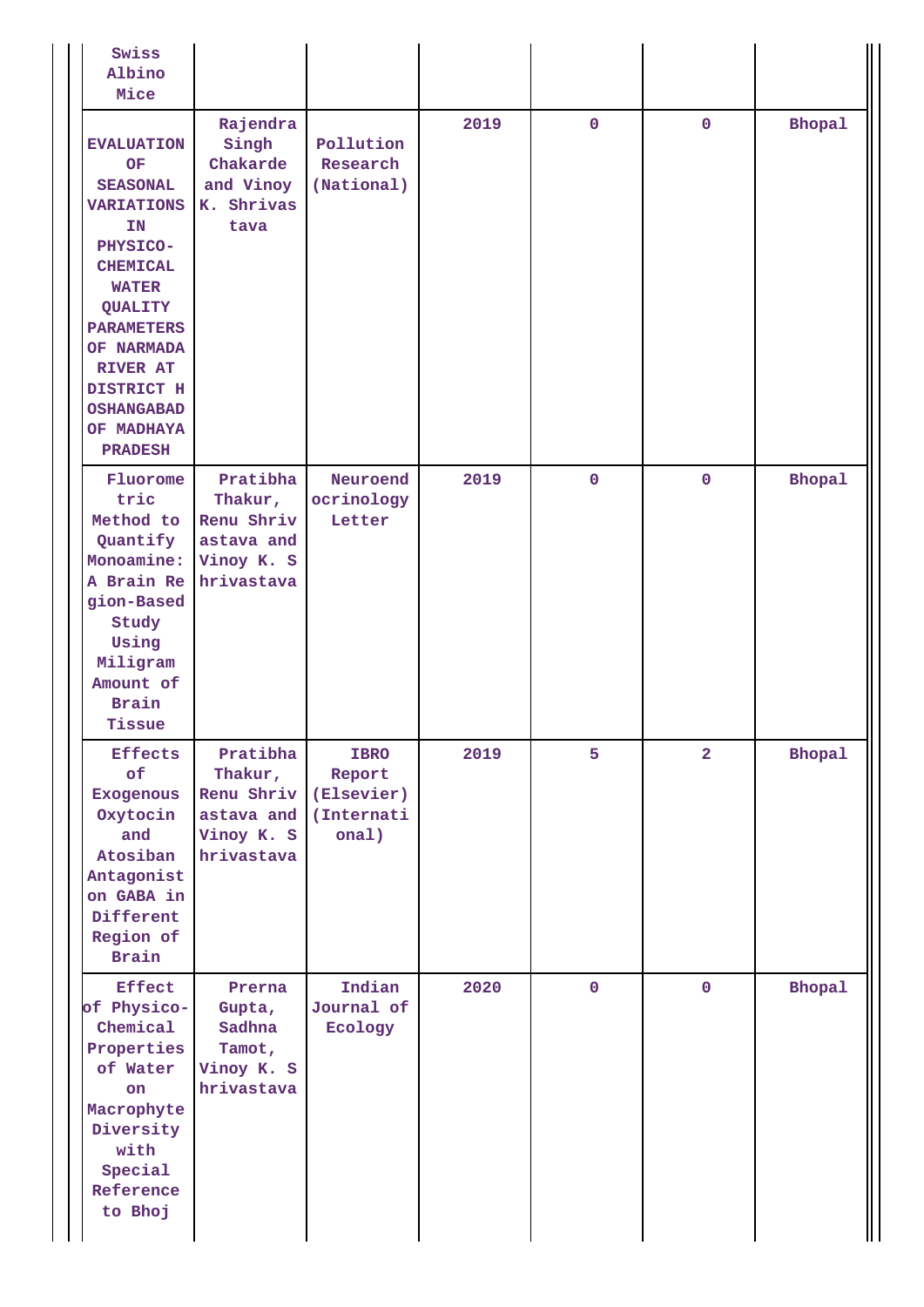| Wetland                                                                                                                                      |           |                                                                                            |                                             |                              |           |                                         |             |    |                                                        |
|----------------------------------------------------------------------------------------------------------------------------------------------|-----------|--------------------------------------------------------------------------------------------|---------------------------------------------|------------------------------|-----------|-----------------------------------------|-------------|----|--------------------------------------------------------|
| Seasonal<br>variations<br>in<br>diversity<br>of aquatic<br>macrophyte<br>s of Upper<br>lake,<br><b>Bhopal</b>                                |           | Prerna<br>Gupta,<br>Sadhna<br>Tamot,<br>Vinoy K. S<br>hrivastava<br>, Rajendra<br>Chakarde | Eco.<br>Env. Cons.                          |                              | 2020      | $\mathbf{0}$                            | $\mathbf 0$ |    | <b>Bhopal</b>                                          |
| The Pers<br>pective of<br>Coronaviru<br>s Disease<br>Outbreak:<br>Epidemiolo<br>gy, Transm<br>ission,<br>and<br>Possible<br><b>Treatment</b> |           | Ab<br>Qayoom<br>Naik,<br>Tabassum<br>Zaffar,<br>Vinoy K. S<br>hrivastava                   | Vector<br>borne and<br>zoonotic<br>diseases |                              | 2020      | 3                                       | 3           |    | Department<br>of Bioscie<br>nces, BU,<br><b>Bhopal</b> |
|                                                                                                                                              |           |                                                                                            |                                             |                              | View File |                                         |             |    |                                                        |
| 3.4.7 - Faculty participation in Seminars/Conferences and Symposia during the year                                                           |           |                                                                                            |                                             |                              |           |                                         |             |    |                                                        |
| International<br>National<br>Number of Faculty<br><b>State</b>                                                                               |           |                                                                                            |                                             |                              |           | Local                                   |             |    |                                                        |
|                                                                                                                                              | Presented |                                                                                            |                                             |                              | 55        | 6                                       |             |    | 4                                                      |
| papers                                                                                                                                       |           |                                                                                            |                                             |                              |           |                                         |             |    |                                                        |
| Resource<br>persons                                                                                                                          |           |                                                                                            | 18                                          |                              | 79        | 55<br>15                                |             |    |                                                        |
| Attended/Semi<br>nars/Workshops                                                                                                              |           |                                                                                            | 58                                          | 129                          |           | 35                                      |             | 48 |                                                        |
|                                                                                                                                              |           |                                                                                            |                                             |                              | View File |                                         |             |    |                                                        |
| 3.5 - Consultancy                                                                                                                            |           |                                                                                            |                                             |                              |           |                                         |             |    |                                                        |
| 3.5.1 - Revenue generated from Consultancy during the year                                                                                   |           |                                                                                            |                                             |                              |           |                                         |             |    |                                                        |
| Name of the Consultan(s)<br>department                                                                                                       |           |                                                                                            | Name of consultancy<br>project              |                              |           | Consulting/Sponsoring<br>Agency         |             |    | Revenue generated<br>(amount in rupees)                |
| Prof. Ragini<br>Gothalwal                                                                                                                    |           |                                                                                            | Nill                                        |                              |           | Grasim India                            |             |    | Nill                                                   |
|                                                                                                                                              |           |                                                                                            |                                             | No file uploaded.            |           |                                         |             |    |                                                        |
| 3.5.2 - Revenue generated from Corporate Training by the institution during the year                                                         |           |                                                                                            |                                             |                              |           |                                         |             |    |                                                        |
| Name of the<br>Consultan(s)<br>department                                                                                                    |           |                                                                                            | Title of the<br>programme                   | Agency seeking /<br>training |           | Revenue generated<br>(amount in rupees) |             |    | Number of trainees                                     |
| Nil                                                                                                                                          |           |                                                                                            | Nil                                         |                              | Nil       | $\mathbf{0}$                            |             |    | $\mathbf 0$                                            |
|                                                                                                                                              |           |                                                                                            |                                             | No file uploaded.            |           |                                         |             |    |                                                        |
| 3.6 - Extension Activities                                                                                                                   |           |                                                                                            |                                             |                              |           |                                         |             |    |                                                        |
| 3.6.1 – Number of extension and outreach programmes conducted in collaboration with industry, community and                                  |           |                                                                                            |                                             |                              |           |                                         |             |    |                                                        |
| Non- Government Organisations through NSS/NCC/Red cross/Youth Red Cross (YRC) etc., during the year                                          |           |                                                                                            |                                             |                              |           |                                         |             |    |                                                        |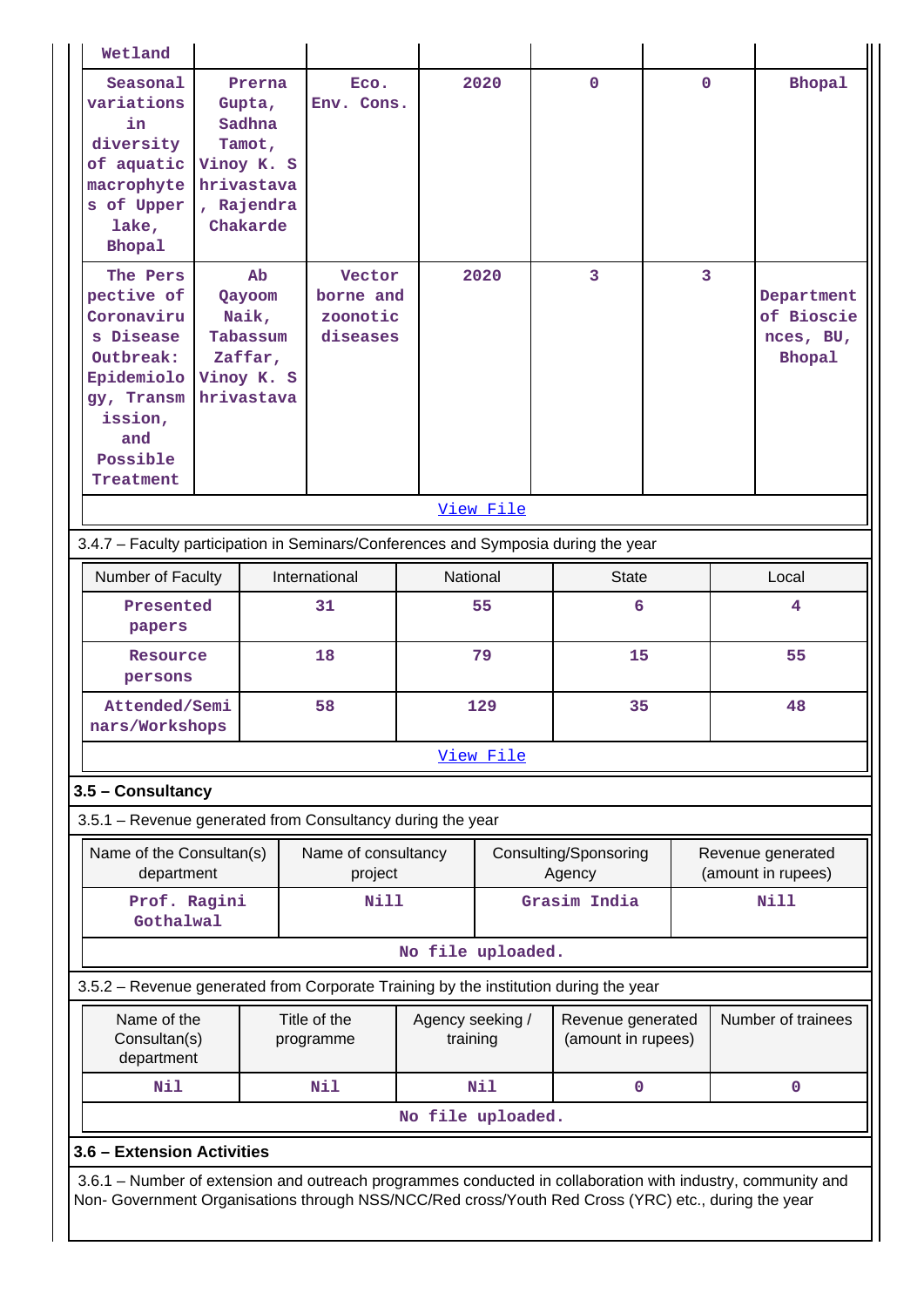|                                                                                                                                                       | Organising unit/agency/<br>collaborating agency                      | Number of teachers<br>participated in such<br>activities | Number of students<br>participated in such<br>activities |
|-------------------------------------------------------------------------------------------------------------------------------------------------------|----------------------------------------------------------------------|----------------------------------------------------------|----------------------------------------------------------|
| Special lecture<br>On "Engaging Men in<br>Gender Justice "                                                                                            | Women's studies<br>Department in<br>Collaboration with<br><b>NSS</b> | $\overline{2}$                                           | 150                                                      |
| A special Lecture<br>Delivered by<br>Dr.JanakRaj<br>Principal Advisor<br>Monetary policy<br>Department Reserve<br>Bank of India on<br>Monetary Policy | Reserve Bank of<br>India                                             | 4                                                        | 150                                                      |
| Workshop on River<br>Conservation                                                                                                                     | Interdepartmental                                                    | $\mathbf{2}$                                             | 40                                                       |
| AIDS awareness<br>program                                                                                                                             | NSS Red ribbon<br>grp                                                | $\mathbf{1}$                                             | 100                                                      |
| Tree Plantation                                                                                                                                       | BU                                                                   | $\overline{2}$                                           | 60                                                       |
| Plastic free<br>Campus                                                                                                                                | UIT NSS Students                                                     | $\mathbf{1}$                                             | 50                                                       |
| Special lecture<br>on 'Everyday Well<br>being: In<br>Alternative Health<br>paradigm'                                                                  | Women's Studies<br>Department                                        | $\overline{4}$                                           | 50                                                       |
| Study tour to<br>Bhimbetika and<br>Village visit-<br>Bhianpur                                                                                         | Women's Studies<br>Department                                        | $\overline{2}$                                           | $\overline{7}$                                           |
| 'Gender<br>Sensitization<br>Workshop' (for<br>University<br>Students)                                                                                 | Women's Studies<br>Department                                        | 3                                                        | 60                                                       |
| Webinar titled<br>"Gender Dimensions<br>of covid-19<br>Pandemic"                                                                                      | Women's Studies<br>Department                                        | $\overline{a}$                                           | 50                                                       |
|                                                                                                                                                       |                                                                      | View File                                                |                                                          |
| 3.6.2 - Awards and recognition received for extension activities from Government and other recognized bodies<br>during the year                       |                                                                      |                                                          |                                                          |
| Name of the activity                                                                                                                                  | Award/Recognition                                                    | <b>Awarding Bodies</b>                                   | Number of students<br><b>Benefited</b>                   |
| <b>Nil</b>                                                                                                                                            | Nil                                                                  | Nil                                                      | $\mathbf 0$                                              |
|                                                                                                                                                       |                                                                      | No file uploaded.                                        |                                                          |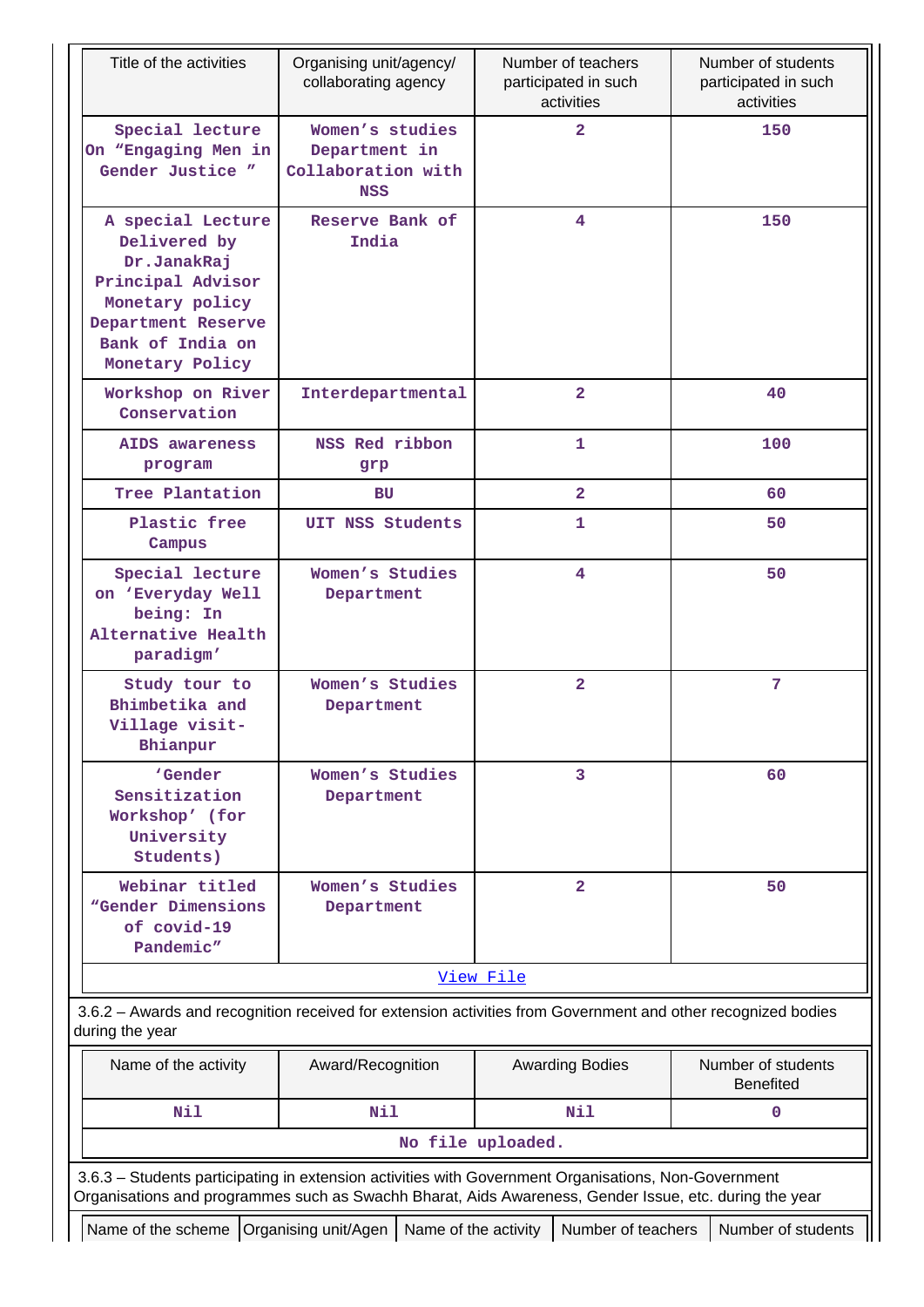|                                                                                                                                                          |                                                                                                   | cy/collaborating<br>agency                                         |             |                                                                            |                                          |              | participated in such<br>activites |      | participated in such<br>activites |
|----------------------------------------------------------------------------------------------------------------------------------------------------------|---------------------------------------------------------------------------------------------------|--------------------------------------------------------------------|-------------|----------------------------------------------------------------------------|------------------------------------------|--------------|-----------------------------------|------|-----------------------------------|
| Plastic free<br>Campus                                                                                                                                   |                                                                                                   | <b>UIT NSS</b><br>Students                                         |             |                                                                            | <b>Nill</b>                              |              | $\mathbf{1}$                      |      | 50                                |
| Tree<br>Plantation                                                                                                                                       |                                                                                                   | BU                                                                 |             | Plantation in<br>the premises<br>UIT teachers                              | Tree                                     |              | 60                                |      | $\mathbf{O}$                      |
| <b>AIDS</b><br>awareness<br>program                                                                                                                      |                                                                                                   | <b>NSS Red</b><br>ribbon grp                                       |             |                                                                            | <b>Nill</b>                              |              | $\mathbf{1}$                      |      | 100                               |
| <b>NSS</b>                                                                                                                                               |                                                                                                   | <b>NSS</b>                                                         |             | services                                                                   | Social                                   |              | <b>Nill</b>                       |      | $\overline{2}$                    |
| Swachh Bharat                                                                                                                                            |                                                                                                   | <b>B.V.V Bhopal</b>                                                |             |                                                                            | Clean Campus                             |              | $\overline{2}$                    |      | 30                                |
| Gandhi 150                                                                                                                                               |                                                                                                   | Department of<br>Pharmacy                                          |             | competition                                                                | Debate                                   |              | 13                                |      | 150                               |
| Pharmacist<br>Day                                                                                                                                        |                                                                                                   | Department of<br>Pharmacy                                          |             | camp organized                                                             | <b>Awareness</b>                         |              | 13                                |      | 180                               |
| Green India                                                                                                                                              |                                                                                                   | Department of<br>Pharmacy                                          |             | Plantation<br>and collection<br>of seeds of<br>extinct species<br>of Plant |                                          | 13           |                                   |      | 140                               |
| Cleanliness<br>and Plantation<br>drive                                                                                                                   |                                                                                                   | Dept. of<br>Computer<br>Science<br>Applications,<br>B.V.V., Bhopal |             | Cleanliness<br>and Plantation                                              |                                          |              | 3                                 |      | 7                                 |
| <b>Blood</b><br>Donation                                                                                                                                 |                                                                                                   | Govt. Hamidia<br>hospital blood<br>bank                            |             | Donation<br>Awareness,                                                     | <b>Blood</b>                             |              | $\overline{2}$                    |      | 150                               |
|                                                                                                                                                          |                                                                                                   |                                                                    |             |                                                                            | View File                                |              |                                   |      |                                   |
| 3.7 - Collaborations                                                                                                                                     |                                                                                                   |                                                                    |             |                                                                            |                                          |              |                                   |      |                                   |
| 3.7.1 – Number of Collaborative activities for research, faculty exchange, student exchange during the year                                              |                                                                                                   |                                                                    |             |                                                                            |                                          |              |                                   |      |                                   |
| Nature of activity                                                                                                                                       |                                                                                                   |                                                                    | Participant |                                                                            |                                          |              |                                   |      | Duration                          |
| harvesting.                                                                                                                                              | Chalcogenides<br>3<br>Dichalcogenides,<br>carbon and oxide<br>nanostuctures for<br>thermal energy |                                                                    |             |                                                                            | Source of financial support<br>BRNS, DAE |              |                                   | 1065 |                                   |
|                                                                                                                                                          | Skill development<br><b>Students &amp; Guest</b><br>Faculty                                       |                                                                    |             |                                                                            |                                          | B. U. Bhopal |                                   |      | 3                                 |
|                                                                                                                                                          | <b>Students &amp; Guest</b><br>Skill development<br>Faculty                                       |                                                                    |             | B. U. Bhopal                                                               |                                          |              |                                   | 4    |                                   |
|                                                                                                                                                          |                                                                                                   |                                                                    |             |                                                                            | View File                                |              |                                   |      |                                   |
| 3.7.2 - Linkages with institutions/industries for internship, on-the- job training, project work, sharing of research<br>facilities etc. during the year |                                                                                                   |                                                                    |             |                                                                            |                                          |              |                                   |      |                                   |
| Nature of linkage                                                                                                                                        | Title of the                                                                                      |                                                                    |             | Name of the                                                                | <b>Duration From</b>                     |              | Duration To                       |      | Participant                       |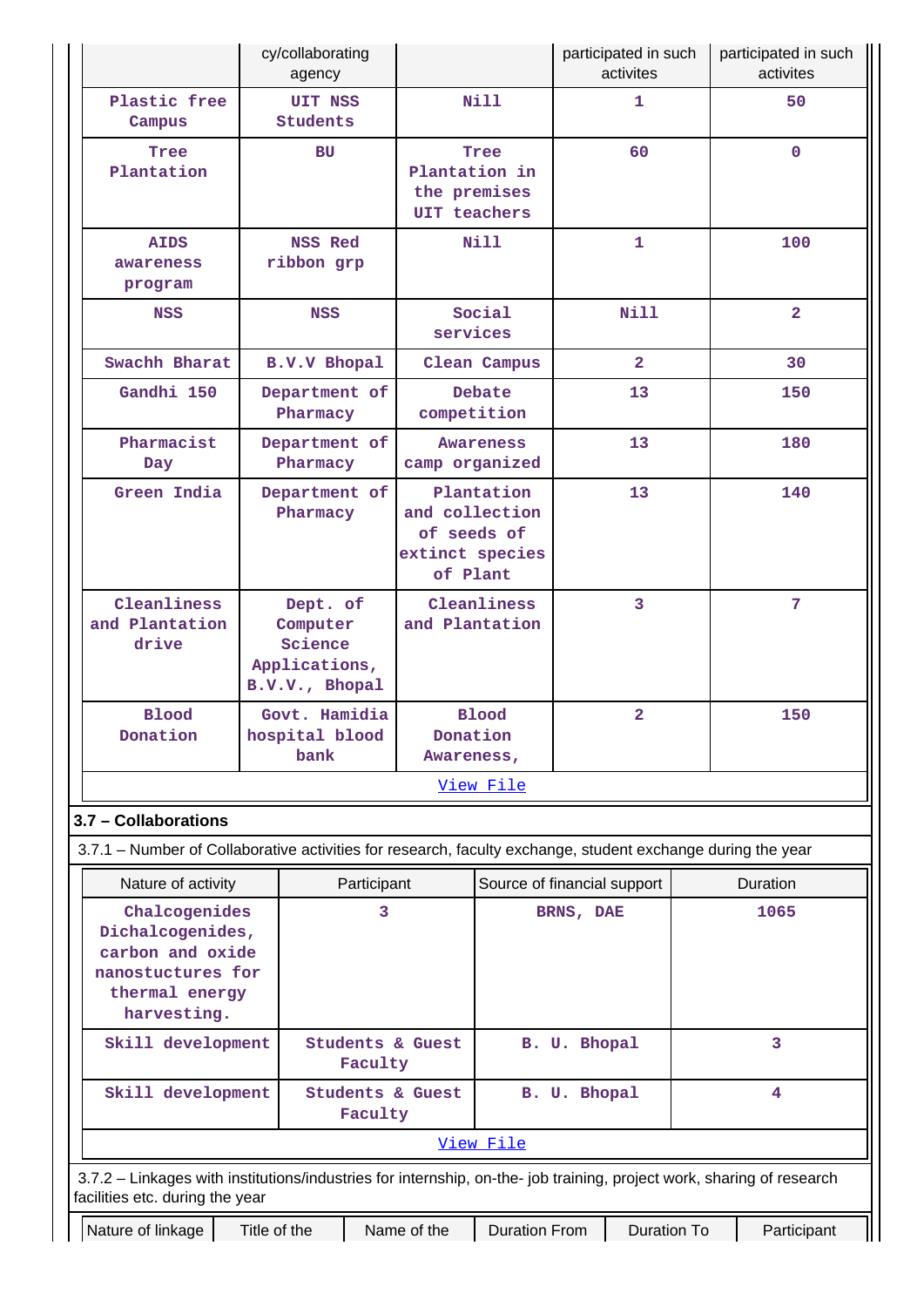|            | linkage         | partnering<br>institution/<br>industry<br>/research lab<br>with contact<br>details                  |            |            |              |
|------------|-----------------|-----------------------------------------------------------------------------------------------------|------------|------------|--------------|
| Internship | Project<br>work | Rajiv<br>Gandhi<br>Centre of Bi<br>otechnology,<br>Thiruvananta<br>puram                            | 01/07/2019 | 31/01/2020 | 1            |
| Internship | Project<br>work | National<br>Institute of<br>Animal Biote<br>chnology,<br>Hyderabad,<br>Telangana                    | 01/07/2019 | 31/01/2020 | $\mathbf{1}$ |
| Internship | Project<br>work | Madhya<br>Pradesh<br>Council of<br>Science and<br>Technology,<br>Vigyan<br>Bhawan,<br><b>Bhopal</b> | 01/07/2019 | 31/01/2020 | $\mathbf{1}$ |
| Internship | Project<br>work | Madhya<br>Pradesh<br>Council of<br>Science and<br>Technology,<br>Vigyan<br>Bhawan,<br>Bhopal        | 01/07/2019 | 31/01/2020 | 1            |
| Internship | Project<br>work | Madhya<br>Pradesh<br>Council of<br>Science and<br>Technology,<br>Vigyan<br>Bhawan,<br>Bhopal        | 01/07/2019 | 31/01/2020 | $\mathbf{1}$ |
| Internship | Project<br>work | <b>AMRI</b><br><b>Bhopal</b>                                                                        | 01/02/2020 | 31/07/2020 | 1            |
| Internship | Project<br>work | Madhya<br>Pradesh<br>Council of<br>Science and<br>Technology,<br>Vigyan<br>Bhawan,<br><b>Bhopal</b> | 01/02/2020 | 31/07/2020 | 1            |
| Internship | Project<br>work | Madhya<br>Pradesh<br>Council of                                                                     | 01/02/2020 | 31/07/2020 | 1            |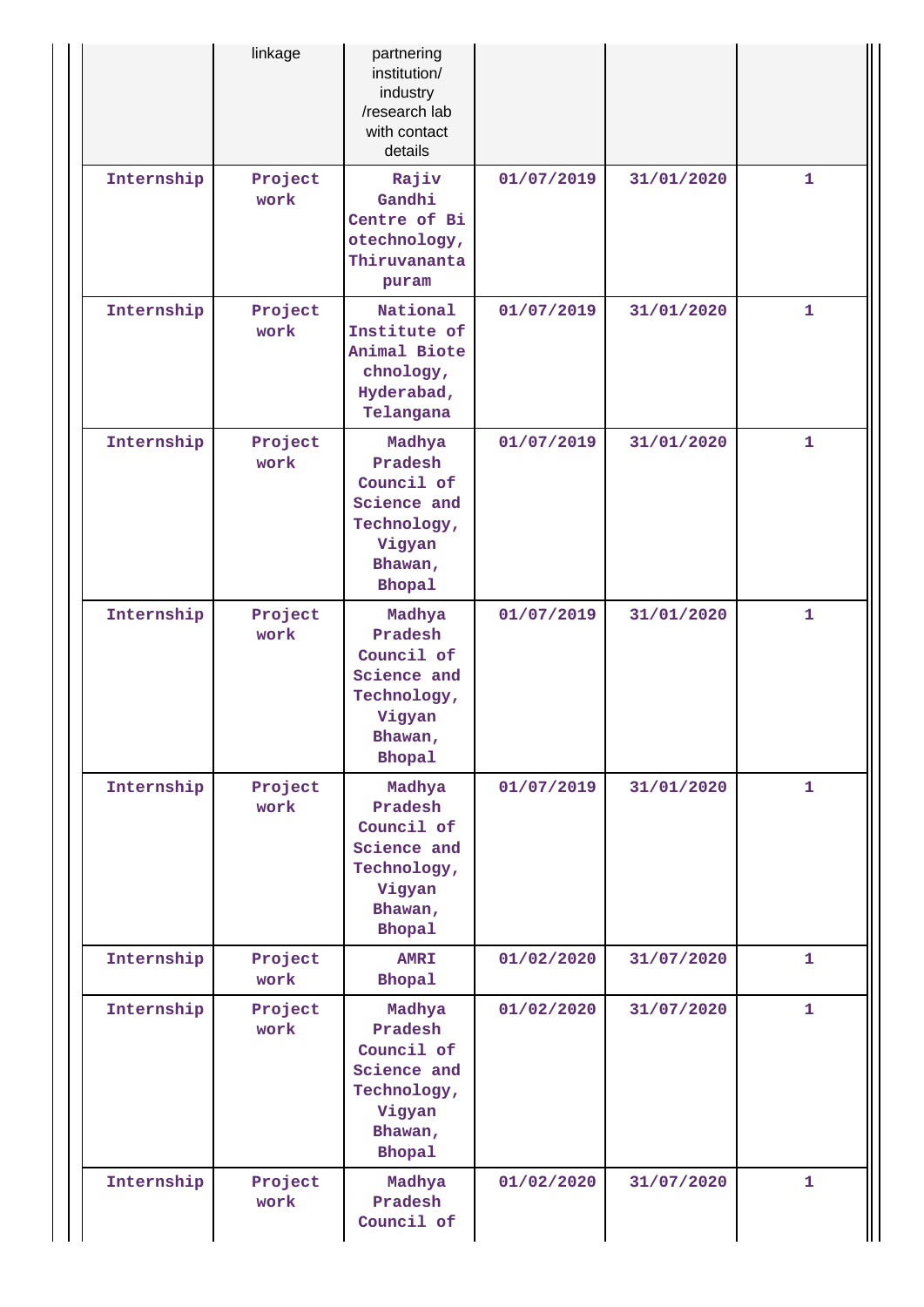|                                                                                                                                                       |                 | Science and<br>Technology,<br>Vigyan<br>Bhawan,<br><b>Bhopal</b>                                    |            |            |              |  |  |
|-------------------------------------------------------------------------------------------------------------------------------------------------------|-----------------|-----------------------------------------------------------------------------------------------------|------------|------------|--------------|--|--|
| Internship                                                                                                                                            | Project<br>work | Madhya<br>Pradesh<br>Council of<br>Science and<br>Technology,<br>Vigyan<br>Bhawan,<br><b>Bhopal</b> | 01/02/2020 | 31/07/2020 | $\mathbf{1}$ |  |  |
| Internship                                                                                                                                            | Project<br>work | Madhya<br>Pradesh<br>Council of<br>Science and<br>Technology,<br>Vigyan<br>Bhawan,<br><b>Bhopal</b> | 01/02/2020 | 31/07/2020 | 1            |  |  |
|                                                                                                                                                       | View File       |                                                                                                     |            |            |              |  |  |
| 3.7.3 - MoUs signed with institutions of national, international importance, other universities, industries, corporate<br>houses etc. during the year |                 |                                                                                                     |            |            |              |  |  |

| Organisation                                                                                        | Date of MoU signed | Purpose/Activities               | Number of<br>students/teachers<br>participated under MoUs |
|-----------------------------------------------------------------------------------------------------|--------------------|----------------------------------|-----------------------------------------------------------|
| ICAR-IISS, Bhopal                                                                                   | 22/06/2019         | Research                         | 4                                                         |
| AIIMS, BHopal                                                                                       | 20/06/2019         | Research                         | 3                                                         |
| Madhya Pradesh<br>Council of Science<br>Technology, Bhopal                                          | 30/12/2019         | Research                         | 4                                                         |
| ICMR- National<br>Institute for<br>Research in<br>Environmental<br>Health (NIREH),<br><b>Bhopal</b> | 28/12/2019         | Research                         | 4                                                         |
| CEDMAP, Bhopal                                                                                      | 22/06/2019         | Skill Development<br>in Students | 3                                                         |
|                                                                                                     |                    | View File                        |                                                           |
| <b>CRITERION IV - INFRASTRUCTURE AND LEARNING RESOURCES</b>                                         |                    |                                  |                                                           |
| 4.1 - Physical Facilities                                                                           |                    |                                  |                                                           |
| 4.1.1 – Budget allocation, excluding salary for infrastructure augmentation during the year         |                    |                                  |                                                           |

| Budget allocated for infrastructure augmentation                             | Budget utilized for infrastructure development |  |  |
|------------------------------------------------------------------------------|------------------------------------------------|--|--|
| 9000.11                                                                      | 6000.69                                        |  |  |
| 4.1.2 – Details of augmentation in infrastructure facilities during the year |                                                |  |  |
| <b>Facilities</b>                                                            | <b>Existing or Newly Added</b>                 |  |  |

 $\mathbf{I}$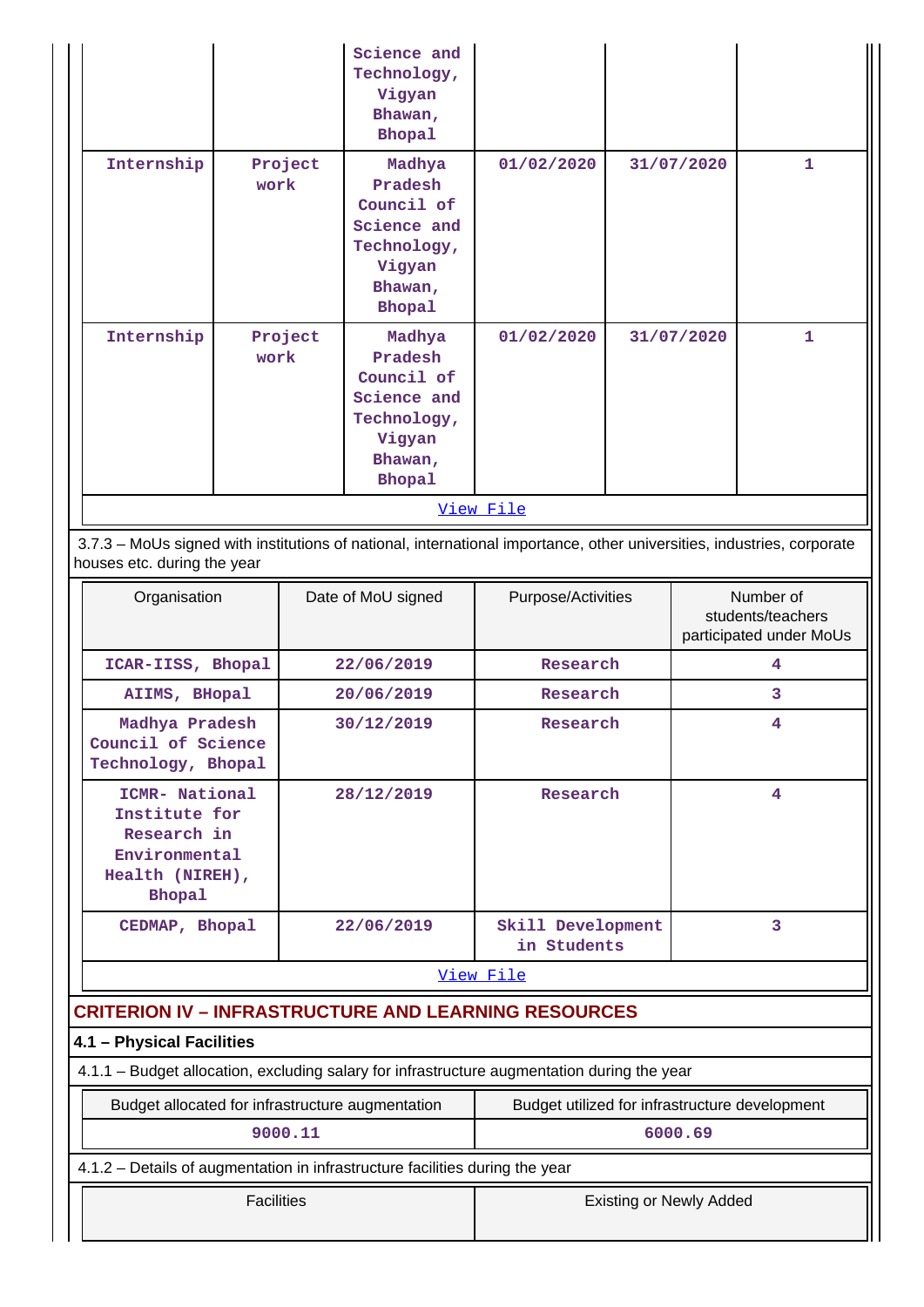| Value of the equipment purchased<br>during the year (rs. in lakhs)                             |                                   |                                                                                                                                                                                                                |                   | Newly Added |                                          |                |                                 |  |
|------------------------------------------------------------------------------------------------|-----------------------------------|----------------------------------------------------------------------------------------------------------------------------------------------------------------------------------------------------------------|-------------------|-------------|------------------------------------------|----------------|---------------------------------|--|
| Number of important equipments<br>purchased (Greater than 1-0 lakh)<br>during the current year |                                   |                                                                                                                                                                                                                |                   | Newly Added |                                          |                |                                 |  |
|                                                                                                | Classrooms with Wi-Fi OR LAN      |                                                                                                                                                                                                                |                   |             | Existing                                 |                |                                 |  |
|                                                                                                | Seminar halls with ICT facilities |                                                                                                                                                                                                                |                   |             |                                          | Existing       |                                 |  |
|                                                                                                |                                   | Classrooms with LCD facilities                                                                                                                                                                                 |                   |             |                                          | Existing       |                                 |  |
|                                                                                                |                                   | Seminar Halls                                                                                                                                                                                                  |                   |             |                                          | Existing       |                                 |  |
|                                                                                                |                                   | Laboratories                                                                                                                                                                                                   |                   |             |                                          | Existing       |                                 |  |
|                                                                                                |                                   | Class rooms                                                                                                                                                                                                    |                   |             |                                          | Existing       |                                 |  |
|                                                                                                |                                   | Campus Area                                                                                                                                                                                                    |                   |             |                                          | Existing       |                                 |  |
|                                                                                                |                                   |                                                                                                                                                                                                                | No file uploaded. |             |                                          |                |                                 |  |
| 4.2 - Library as a Learning Resource                                                           |                                   |                                                                                                                                                                                                                |                   |             |                                          |                |                                 |  |
|                                                                                                |                                   | 4.2.1 - Library is automated {Integrated Library Management System (ILMS)}                                                                                                                                     |                   |             |                                          |                |                                 |  |
| Name of the ILMS<br>software                                                                   |                                   | Nature of automation (fully<br>or patially)                                                                                                                                                                    |                   |             | Version                                  |                | Year of automation              |  |
| e-Granthalaya                                                                                  |                                   | Partially                                                                                                                                                                                                      |                   |             | 4.0                                      |                | 2018                            |  |
| 4.2.2 - Library Services                                                                       |                                   |                                                                                                                                                                                                                |                   |             |                                          |                |                                 |  |
| Library<br>Service Type                                                                        | Existing                          |                                                                                                                                                                                                                |                   |             | Newly Added                              | Total          |                                 |  |
| Text<br><b>Books</b>                                                                           | 89866                             | 104496                                                                                                                                                                                                         |                   | $\mathbf 0$ | $\mathbf{O}$                             | 89866          | 104496                          |  |
| Reference<br><b>Books</b>                                                                      | 19896                             | 127000                                                                                                                                                                                                         |                   | $\mathbf 0$ | $\mathbf{O}$                             | 19896          | 127000                          |  |
| e-Books                                                                                        | 786                               | 150000                                                                                                                                                                                                         |                   | $\mathbf 0$ | $\mathbf{O}$                             | 786            | 150000                          |  |
| Journals                                                                                       | 93                                | 200000                                                                                                                                                                                                         |                   | $\mathbf 0$ | $\mathbf{O}$                             | 93             | 200000                          |  |
| $e-$<br>Journals                                                                               | 31                                | 0                                                                                                                                                                                                              |                   | $\mathbf 0$ | $\mathbf 0$                              | 31             | $\mathbf 0$                     |  |
| Digital<br>Database                                                                            | $\overline{a}$                    | 0                                                                                                                                                                                                              |                   | $\mathbf 0$ | $\mathbf{0}$                             | $\overline{2}$ | $\mathbf{0}$                    |  |
| CD &<br>Video                                                                                  | 25                                | 0                                                                                                                                                                                                              |                   | $\mathbf 0$ | $\mathbf 0$                              | 25             | $\mathbf 0$                     |  |
| Library<br>Automation                                                                          | $\mathbf{O}$                      | 0                                                                                                                                                                                                              |                   | $\mathbf 0$ | $\mathbf{O}$                             | $\mathbf 0$    | $\mathbf{0}$                    |  |
| Weeding<br>(hard &<br>soft)                                                                    | $\mathbf 0$                       | $\mathbf 0$                                                                                                                                                                                                    |                   | $\mathbf 0$ | $\mathbf 0$                              | $\mathbf 0$    | $\mathbf{0}$                    |  |
|                                                                                                |                                   |                                                                                                                                                                                                                |                   | View File   |                                          |                |                                 |  |
| (Learning Management System (LMS) etc                                                          |                                   | 4.2.3 - E-content developed by teachers such as: e-PG- Pathshala, CEC (under e-PG- Pathshala CEC (Under<br>Graduate) SWAYAM other MOOCs platform NPTEL/NMEICT/any other Government initiatives & institutional |                   |             |                                          |                |                                 |  |
| Name of the Teacher                                                                            |                                   | Name of the Module                                                                                                                                                                                             |                   |             | Platform on which module<br>is developed |                | Date of launching e-<br>content |  |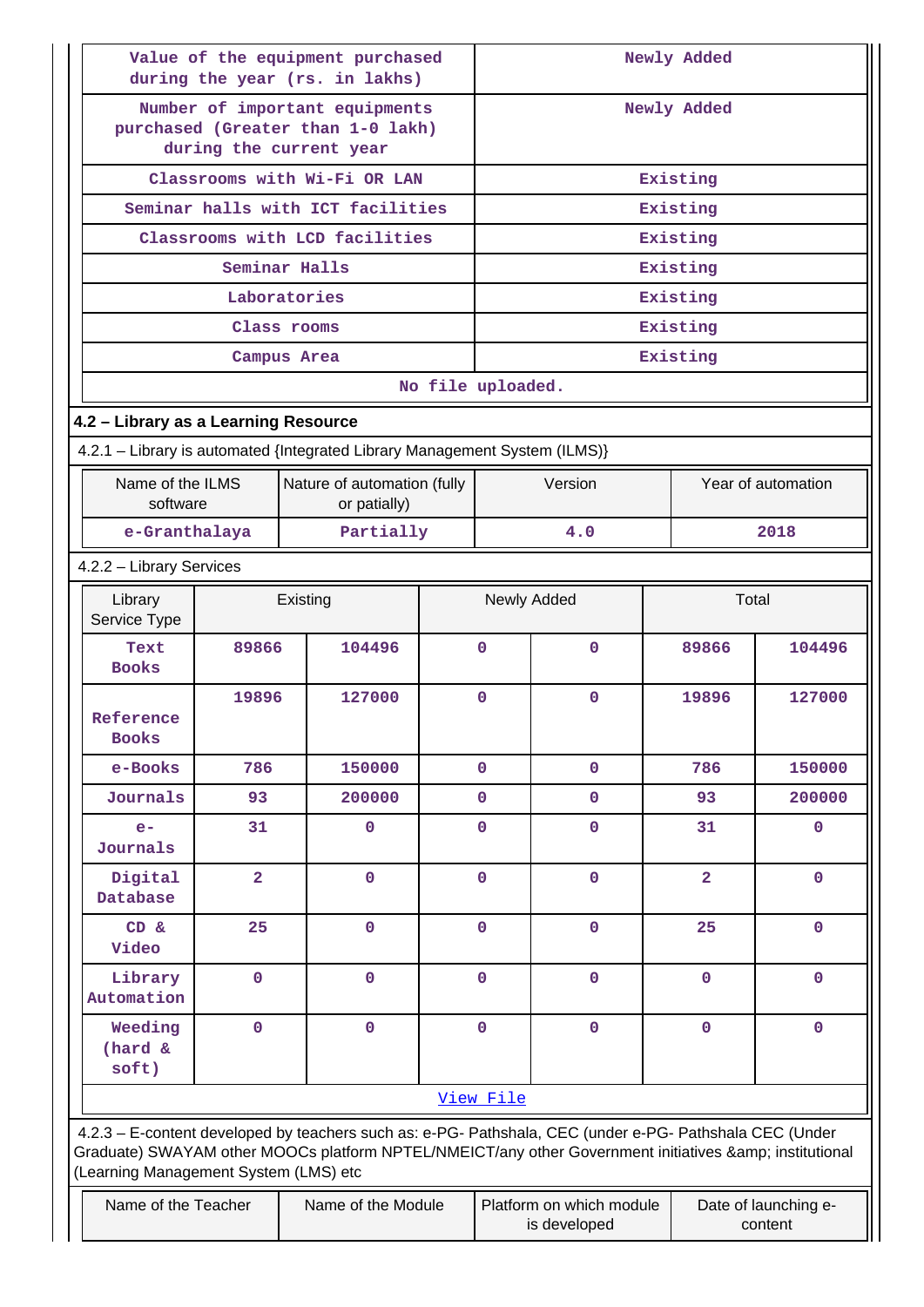|                                                                                                                                                                                                                                                                                                   |                                            |                 | <b>NA</b> |                         |                            | <b>NA</b>                                                                |                     |                    | <b>Nill</b>                                         |               |
|---------------------------------------------------------------------------------------------------------------------------------------------------------------------------------------------------------------------------------------------------------------------------------------------------|--------------------------------------------|-----------------|-----------|-------------------------|----------------------------|--------------------------------------------------------------------------|---------------------|--------------------|-----------------------------------------------------|---------------|
|                                                                                                                                                                                                                                                                                                   |                                            |                 |           |                         | View File                  |                                                                          |                     |                    |                                                     |               |
| 4.3 - IT Infrastructure                                                                                                                                                                                                                                                                           |                                            |                 |           |                         |                            |                                                                          |                     |                    |                                                     |               |
| 4.3.1 - Technology Upgradation (overall)                                                                                                                                                                                                                                                          |                                            |                 |           |                         |                            |                                                                          |                     |                    |                                                     |               |
| <b>Type</b>                                                                                                                                                                                                                                                                                       | <b>Total Co</b><br>mputers                 | Computer<br>Lab |           | Internet                | <b>Browsing</b><br>centers | Computer<br>Centers                                                      | Office              | Departme<br>nts    | Available<br><b>Bandwidt</b><br>h (MBPS/<br>GBPS)   | <b>Others</b> |
| Existin<br>g                                                                                                                                                                                                                                                                                      | 447                                        | 21              |           | 36                      | 36                         | $\mathbf{1}$                                                             | 9                   | 26                 | $\mathbf{1}$                                        | 0             |
| Added                                                                                                                                                                                                                                                                                             | $\mathbf 0$                                | 0               |           | $\mathbf 0$             | $\mathbf 0$                | $\mathbf 0$                                                              | 0                   | 0                  | $\mathbf{0}$                                        | 0             |
| Total                                                                                                                                                                                                                                                                                             | 447                                        | 21              |           | 36                      | 36                         | 1                                                                        | 9                   | 26                 | 1                                                   | 0             |
| 4.3.2 - Bandwidth available of internet connection in the Institution (Leased line)                                                                                                                                                                                                               |                                            |                 |           |                         |                            |                                                                          |                     |                    |                                                     |               |
|                                                                                                                                                                                                                                                                                                   |                                            |                 |           |                         |                            | 1 MBPS/ GBPS                                                             |                     |                    |                                                     |               |
| 4.3.3 - Facility for e-content                                                                                                                                                                                                                                                                    |                                            |                 |           |                         |                            |                                                                          |                     |                    |                                                     |               |
|                                                                                                                                                                                                                                                                                                   | Name of the e-content development facility |                 |           |                         |                            |                                                                          |                     | recording facility | Provide the link of the videos and media centre and |               |
| e-Lecture developed using the<br>licensed/free Software tools: Zoom,<br>http://www.bubhopal.ac.in/1192/More-<br>Special-Features<br>Ezvid                                                                                                                                                         |                                            |                 |           |                         |                            |                                                                          |                     |                    |                                                     |               |
| 4.4 - Maintenance of Campus Infrastructure<br>4.4.1 – Expenditure incurred on maintenance of physical facilities and academic support facilities, excluding salary<br>component, during the year<br>Assigned Budget on<br>Expenditure incurred on<br>Assigned budget on<br>Expenditure incurredon |                                            |                 |           |                         |                            |                                                                          |                     |                    |                                                     |               |
|                                                                                                                                                                                                                                                                                                   | academic facilities                        |                 |           | maintenance of academic |                            |                                                                          | physical facilities |                    | maintenance of physical                             |               |
|                                                                                                                                                                                                                                                                                                   |                                            |                 |           | facilities              |                            |                                                                          |                     |                    | facilites                                           |               |
|                                                                                                                                                                                                                                                                                                   | Nill                                       |                 |           | 9.75                    |                            |                                                                          | Nill                |                    | 8.8                                                 |               |
| 4.4.2 - Procedures and policies for maintaining and utilizing physical, academic and support facilities - laboratory,<br>library, sports complex, computers, classrooms etc. (maximum 500 words) (information to be available in<br>institutional Website, provide link)                          |                                            |                 |           |                         |                            | The institution ensures adequate availability and optimal utilization of |                     |                    |                                                     |               |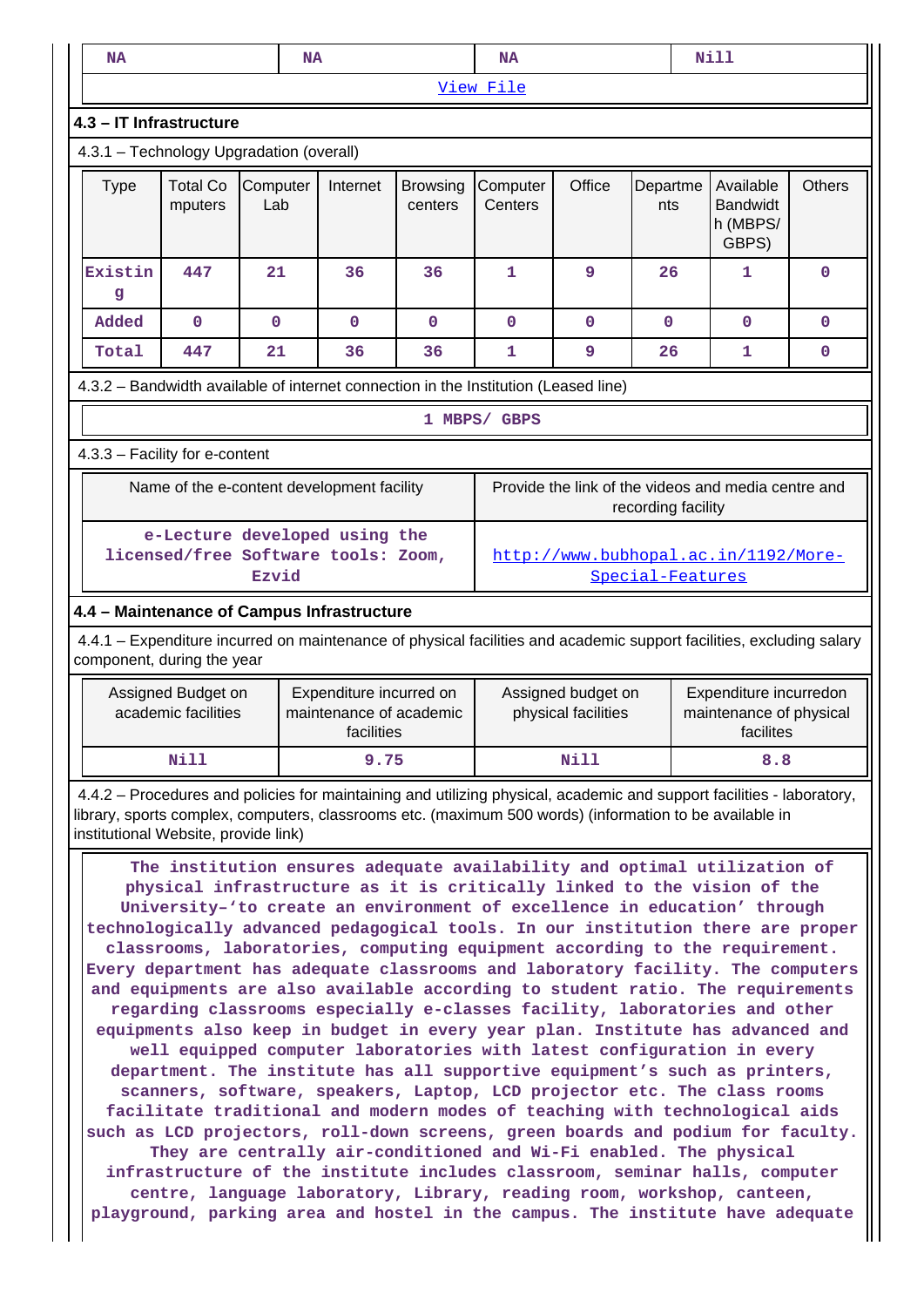**physical infrastructure as per the requirement. The institute follows norms provided concern authority. The institution constantly develops the required infrastructure facilities. It has set of common practices to play in creation of infrastructure facilities. The budget is prepared with the coordination between faculties, HODs, and is submitted for the approval. The institution has adequate number of classrooms, laboratories, research laboratories, computer facility and each department has its own seminar hall. Central Library has reading rooms beside the online literature searching facility. The University have two Internet connections, Leased line (1 GBPS) and supplementary line broadband connection (512 kbps) to each department, networked using wi-fi and cable networking. The common infrastructure facilities including amenities can be used for all the programs depending upon their availability and requirement. The institution facilities for sports, games (indoor, outdoor, gymnasium, yoga centre etc.,) and cultural activities are also very important for any institution. The institute with its regular academic activities keeps more emphasis on co-curricular and extracurricular activities. A sports ground is available for outdoor games. The sports room is available for playing indoor games, yoga and meditation, A gymnasium hall is available which remains open for the students at all the time. The institute has social services cell, women empowerment cell, health and hygiene facilities are available for students and staff. The institute also has all the required sports material in good**

**condition and in good number. Many staff and teachers also go for play in play ground. Regular sports activities are organized including inter college, University level and National level sports. Numbers of medals are won by the university student at national and international. Sports: (outdoor) The institute has well established playground for playing outdoor games which is surrounded by wall and trees. The various outdoor games which are played on the ground includes team games like Cricket, Baseball, Badminton, Basketball, Kabaddi, Kho-Kho, Volley ball, Throw ball.**

<http://www.bubhopal.ac.in/site/Upload/820abc90-0358-479e-80f6-33e23bc7b8e5.pdf>

#### **CRITERION V – STUDENT SUPPORT AND PROGRESSION**

#### **5.1 – Student Support**

5.1.1 – Scholarships and Financial Support

|                                                                                                           | Name/Title of the scheme                            | Number of students | Amount in Rupees |  |  |  |
|-----------------------------------------------------------------------------------------------------------|-----------------------------------------------------|--------------------|------------------|--|--|--|
| Financial Support<br>from institution                                                                     | Post doctoral<br>fellowship                         | 18                 | 1728000          |  |  |  |
| Financial Support<br>from Other Sources                                                                   |                                                     |                    |                  |  |  |  |
| a) National                                                                                               | Sc/ST fellowship<br>from<br>UGC/ICSSR/State<br>Govt | 7                  | 2604000          |  |  |  |
| b) International                                                                                          | Nil                                                 | 0                  | 0                |  |  |  |
|                                                                                                           | View File                                           |                    |                  |  |  |  |
| 5.1.2 – Number of capability enhancement and development schemes such as Soft skill development, Remedial |                                                     |                    |                  |  |  |  |

coaching, Language lab, Bridge courses, Yoga, Meditation, Personal Counselling and Mentoring etc.,

| Name of the capability<br>enhancement scheme | Date of implemetation | Number of students<br>enrolled | Agencies involved |
|----------------------------------------------|-----------------------|--------------------------------|-------------------|
| Conducted Yoga<br>Meditation classes         | 30/09/2019            | 87                             | School            |
| <b>SAWAYAM moocs</b>                         | 12/08/2019            | 60                             | SWAYAM PORTAL     |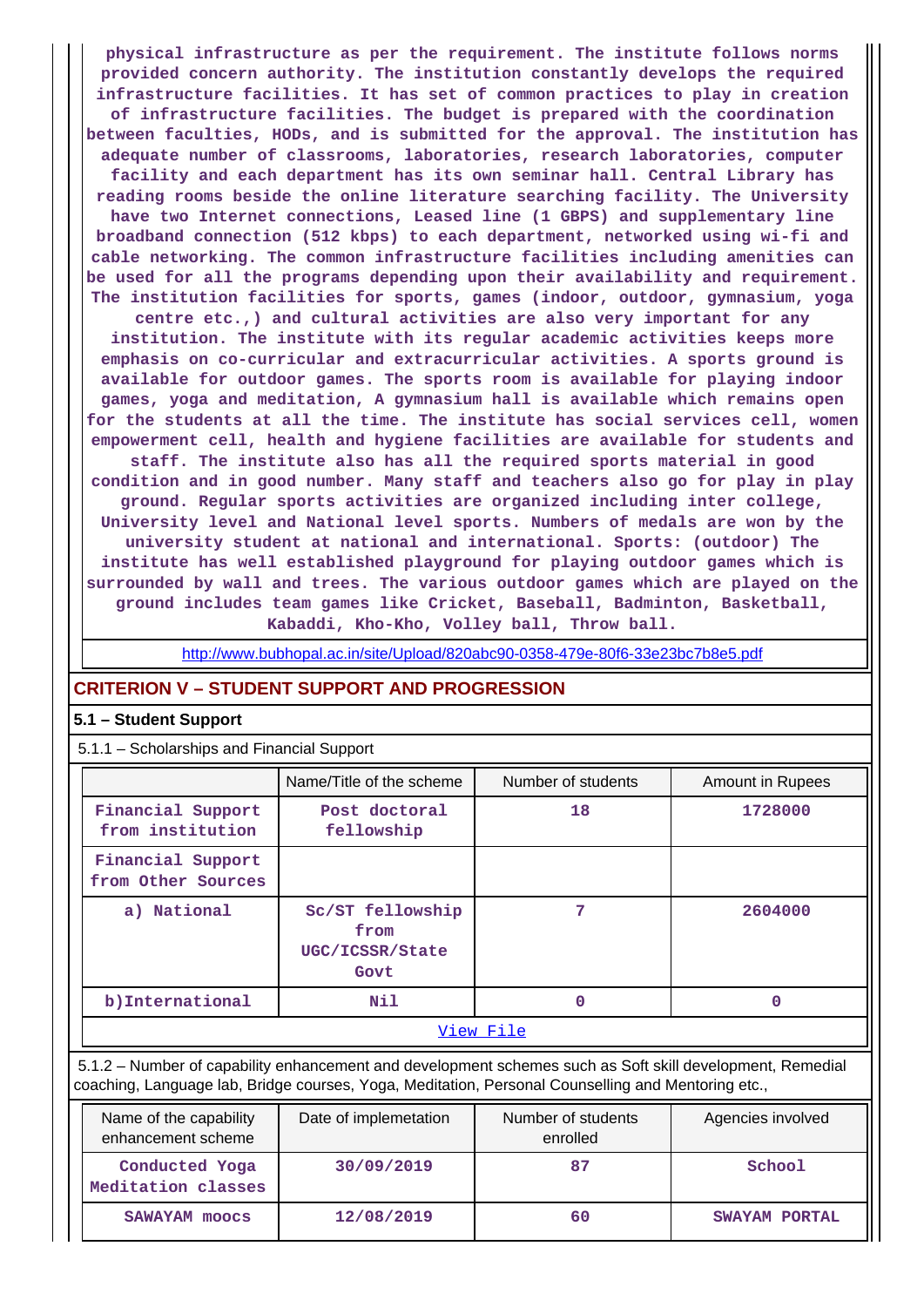| Remedial Coaching                                                                                                                                                                                                       |                                       | 01/06/2020                                                                                                     | $12 \overline{ }$                                                           |                                                              |                                                                                          | Dept. of Zoology<br>Applied Aquaculture<br>Department of<br>Biochemistry and<br>Genetics |
|-------------------------------------------------------------------------------------------------------------------------------------------------------------------------------------------------------------------------|---------------------------------------|----------------------------------------------------------------------------------------------------------------|-----------------------------------------------------------------------------|--------------------------------------------------------------|------------------------------------------------------------------------------------------|------------------------------------------------------------------------------------------|
| Remedial Coaching                                                                                                                                                                                                       |                                       | 01/06/2020                                                                                                     | 15                                                                          |                                                              |                                                                                          | Dept. of Zoology<br>Applied Aquaculture<br>Department of<br>Biochemistry and<br>Genetics |
| Remedial Coaching                                                                                                                                                                                                       |                                       | 26/12/2019                                                                                                     | 14                                                                          |                                                              | Dept. of Zoology<br>Applied Aquaculture<br>Department of<br>Biochemistry and<br>Genetics |                                                                                          |
| Online Mentor/<br>Mentee meeting was<br>organized by<br>Women's Studies<br>Department on 12th<br>May 2020 for M.A<br>Women's Studies<br>Students by Women's<br>Studies Department,<br>Barkatullah<br>University, Bhopal |                                       | 12/05/2020                                                                                                     | 38                                                                          |                                                              |                                                                                          | Women's Studies<br>Department                                                            |
|                                                                                                                                                                                                                         |                                       |                                                                                                                | View File                                                                   |                                                              |                                                                                          |                                                                                          |
|                                                                                                                                                                                                                         |                                       |                                                                                                                |                                                                             |                                                              |                                                                                          |                                                                                          |
| institution during the year                                                                                                                                                                                             |                                       | 5.1.3 – Students benefited by guidance for competitive examinations and career counselling offered by the      |                                                                             |                                                              |                                                                                          |                                                                                          |
| Year                                                                                                                                                                                                                    | Name of the<br>scheme                 | Number of<br>benefited<br>students for<br>competitive<br>examination                                           | Number of<br>benefited<br>students by<br>career<br>counseling<br>activities | Number of<br>students who<br>have passedin<br>the comp. exam |                                                                                          | Number of<br>studentsp placed                                                            |
| 2019                                                                                                                                                                                                                    | Special<br>Lecture                    | 90                                                                                                             | 124                                                                         |                                                              | 12                                                                                       | 24                                                                                       |
|                                                                                                                                                                                                                         |                                       |                                                                                                                | View File                                                                   |                                                              |                                                                                          |                                                                                          |
| harassment and ragging cases during the year                                                                                                                                                                            |                                       | 5.1.4 – Institutional mechanism for transparency, timely redressal of student grievances, Prevention of sexual |                                                                             |                                                              |                                                                                          |                                                                                          |
| Total grievances received                                                                                                                                                                                               |                                       | Number of grievances redressed                                                                                 |                                                                             |                                                              | redressal                                                                                | Avg. number of days for grievance                                                        |
|                                                                                                                                                                                                                         | 0                                     |                                                                                                                | 0                                                                           |                                                              |                                                                                          | 0                                                                                        |
| 5.2 - Student Progression                                                                                                                                                                                               |                                       |                                                                                                                |                                                                             |                                                              |                                                                                          |                                                                                          |
| 5.2.1 - Details of campus placement during the year                                                                                                                                                                     |                                       |                                                                                                                |                                                                             |                                                              |                                                                                          |                                                                                          |
|                                                                                                                                                                                                                         | On campus                             |                                                                                                                |                                                                             | Off campus                                                   |                                                                                          |                                                                                          |
| Nameof<br>organizations<br>visited                                                                                                                                                                                      | Number of<br>students<br>participated | Number of<br>stduents placed                                                                                   | Nameof<br>organizations<br>visited                                          | Number of<br>students<br>participated                        |                                                                                          | Number of<br>stduents placed                                                             |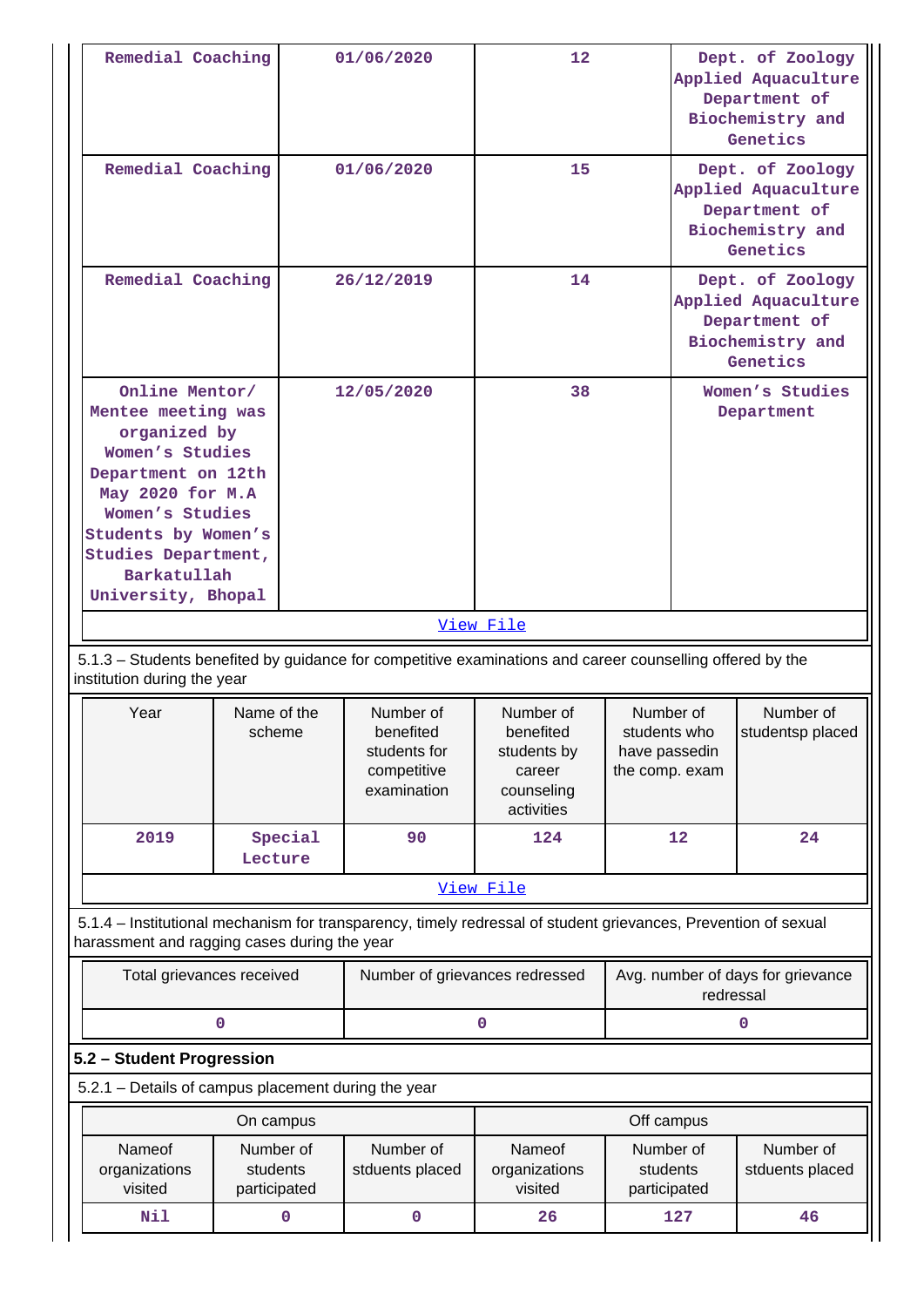| View File                                                                                                                                                                              |                                                                   |                                                                           |                                            |                                            |                                                           |
|----------------------------------------------------------------------------------------------------------------------------------------------------------------------------------------|-------------------------------------------------------------------|---------------------------------------------------------------------------|--------------------------------------------|--------------------------------------------|-----------------------------------------------------------|
| 5.2.2 - Student progression to higher education in percentage during the year                                                                                                          |                                                                   |                                                                           |                                            |                                            |                                                           |
| Year                                                                                                                                                                                   | Number of<br>students<br>enrolling into<br>higher education       | Programme<br>graduated from                                               | Depratment<br>graduated from               | Name of<br>institution joined              | Name of<br>programme<br>admitted to                       |
| 2019                                                                                                                                                                                   | 60                                                                | P.G.<br>Diploma in<br>Yogic<br>Science P.G.<br>Diploma in<br>Yoga therapy | Yoga<br>Department                         | Yoga<br>Department                         | M.A./M.Sc.<br>Human Consci<br>ousness<br>Yogic<br>Science |
| 2019                                                                                                                                                                                   | $\overline{\mathbf{2}}$                                           | M.Sc.<br>(Physics)                                                        | <b>UTD</b><br>Physics BU<br><b>Bhopal</b>  | <b>UTD</b><br>Physics BU<br><b>Bhopal</b>  | PhD                                                       |
| 2019                                                                                                                                                                                   | $\overline{2}$                                                    | PhD                                                                       | Arabic                                     | Arabic<br>Department                       | PhD                                                       |
| 2019                                                                                                                                                                                   | $\overline{\mathbf{2}}$                                           | <b>MSC</b><br>Biochemistry<br>MSC Genetics                                | <b>UTD</b><br>Genetics BU<br><b>Bhopal</b> | <b>UTD</b><br>Genetics BU<br><b>Bhopal</b> | PhD                                                       |
| 2020                                                                                                                                                                                   | 42                                                                | <b>BALLB</b>                                                              | Law<br>Department                          | Law<br>Department                          | LLM                                                       |
| 2020                                                                                                                                                                                   | 8                                                                 | <b>LLM</b>                                                                | Law<br>Department                          | Law<br>Department                          | PhD                                                       |
|                                                                                                                                                                                        |                                                                   |                                                                           | <u>View File</u>                           |                                            |                                                           |
| 5.2.3 - Students qualifying in state/ national/ international level examinations during the year<br>(eg:NET/SET/SLET/GATE/GMAT/CAT/GRE/TOFEL/Civil Services/State Government Services) |                                                                   |                                                                           |                                            |                                            |                                                           |
|                                                                                                                                                                                        | Items                                                             |                                                                           |                                            | Number of students selected/ qualifying    |                                                           |
|                                                                                                                                                                                        | <b>NET</b>                                                        |                                                                           |                                            | 14                                         |                                                           |
|                                                                                                                                                                                        | <b>GATE</b>                                                       |                                                                           |                                            | $\overline{2}$                             |                                                           |
|                                                                                                                                                                                        | Civil Services                                                    |                                                                           |                                            | $\overline{\mathbf{2}}$                    |                                                           |
|                                                                                                                                                                                        | Any Other                                                         |                                                                           |                                            | 13                                         |                                                           |
|                                                                                                                                                                                        | Any Other                                                         |                                                                           | 5                                          |                                            |                                                           |
|                                                                                                                                                                                        | Any Other                                                         |                                                                           | 1                                          |                                            |                                                           |
|                                                                                                                                                                                        |                                                                   |                                                                           | View File                                  |                                            |                                                           |
| 5.2.4 – Sports and cultural activities / competitions organised at the institution level during the year                                                                               |                                                                   |                                                                           |                                            |                                            |                                                           |
|                                                                                                                                                                                        | Activity                                                          | Level                                                                     | Number of Participants                     |                                            |                                                           |
|                                                                                                                                                                                        | Nazm                                                              |                                                                           | Departmental level                         |                                            | 6                                                         |
|                                                                                                                                                                                        | Poster Competition                                                |                                                                           | Departmental level                         | 8                                          |                                                           |
|                                                                                                                                                                                        | Debate competition on<br>budget analysis of budget<br>$2020 - 21$ |                                                                           | Departmental level                         |                                            | 30                                                        |
|                                                                                                                                                                                        | SPORTS SPORTIKA-2019                                              |                                                                           | University level                           |                                            | 400                                                       |
| TEKNISTA -2019                                                                                                                                                                         | Cultural activity                                                 |                                                                           | University level                           |                                            | 800                                                       |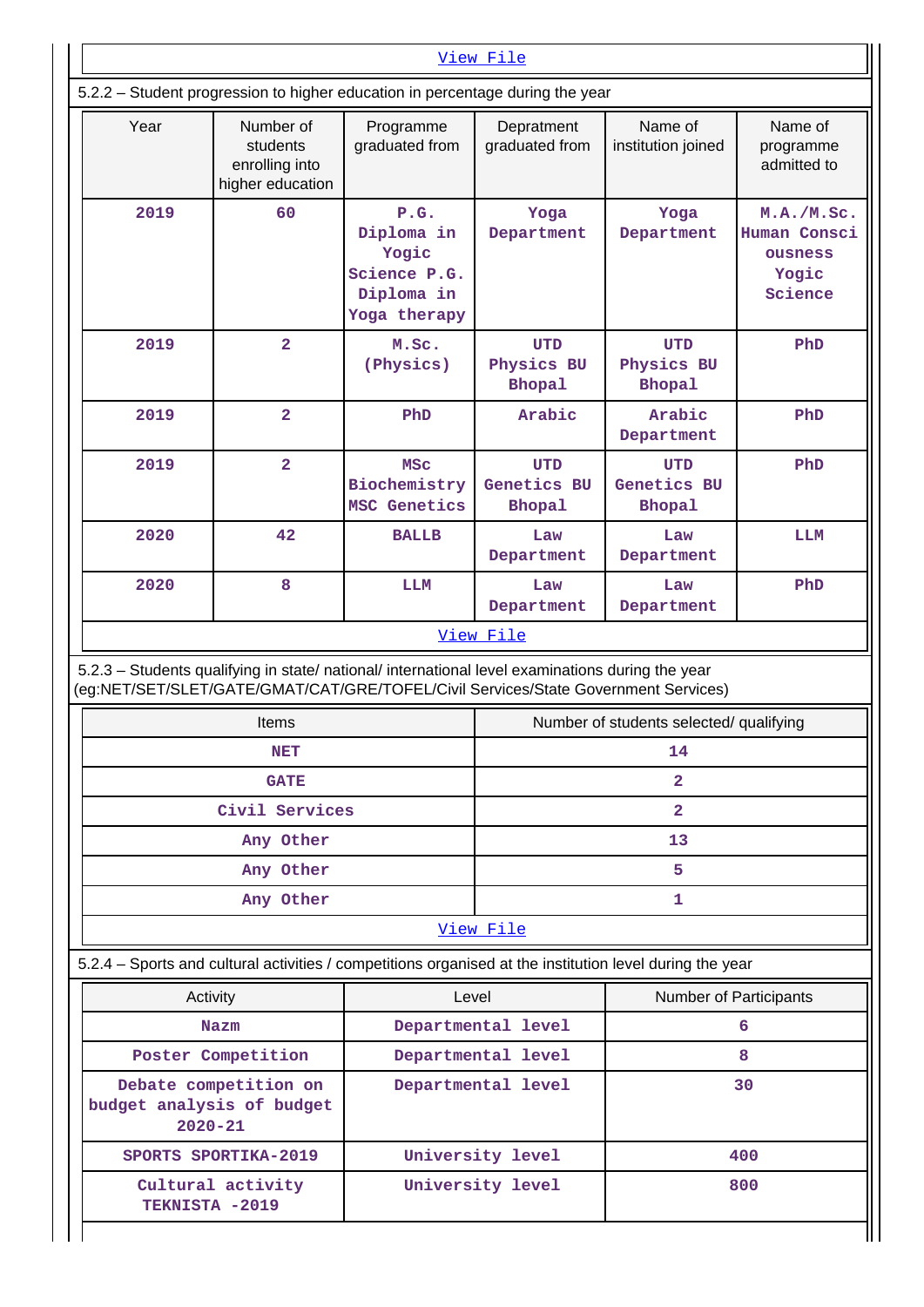[View File](https://assessmentonline.naac.gov.in/public/Postacc/Activities_Organised/14506_Activities_Organised_1635585786.xlsx) **5.3 – Student Participation and Activities** 5.3.1 – Number of awards/medals for outstanding performance in sports/cultural activities at national/international level (award for a team event should be counted as one) Year **Name of the** award/medal National/ Internaional Number of awards for Sports Number of awards for **Cultural** Student ID number Name of the student **No Data Entered/Not Applicable !!! No file uploaded.** 5.3.2 – Activity of Student Council & amp; representation of students on academic & amp; administrative bodies/committees of the institution (maximum 500 words) **No Data Entered/Not Applicable !!! 5.4 – Alumni Engagement** 5.4.1 – Whether the institution has registered Alumni Association?  **Yes Yes, The University is having its alumni association. Also, individual departments are having department wise alumni groups, which are actively engaged in communicating with each other. They often gather and share their experiences with the new commers and guide them. In few departments no formal alumni association is there, but distinguished alumni are connected to the institute online. Approximately 200 students are on whatsapp group, 400 on yahoo and more than 1000 students are connected on Facebook with the group name under the umbrella of BUIT.** 5.4.2 – No. of registered Alumni: **460** 5.4.3 – Alumni contribution during the year (in Rupees) : **0** 5.4.4 – Meetings/activities organized by Alumni Association : **A total of 12 alumni meetings/ Alumni talk have been organized during the year**

**19-20. Various departments who organized the meeting were Yog Dept – 01 meeting (02 February) Women studies - 01 meeting (30.06.2020) BUIT – 01 meeting (26.12.19) Physics – 02 meetings (4.01.19 and 11.06.20) Microbiology – 02 meetings legal studies- 01 meeting Earth Science - 02 meetings CRIM - 02 meeting**

## **CRITERION VI – GOVERNANCE, LEADERSHIP AND MANAGEMENT**

## **6.1 – Institutional Vision and Leadership**

 6.1.1 – Mention two practices of decentralization and participative management during the last year (maximum 500 words)

 **The University practices decentralized and participative management approach in all its activities, initiatives and decision making by involving Deans, HoDs and faculty members at all levels. The various committees are in place to review the progress in various functions and accordingly take necessary timely action for ensuring excellence in respective areas. The culture of participative management is promoted by the University involved in decision making at various levels. The University has a well laid down structure supported by qualified and competent teams- The administrative and academic**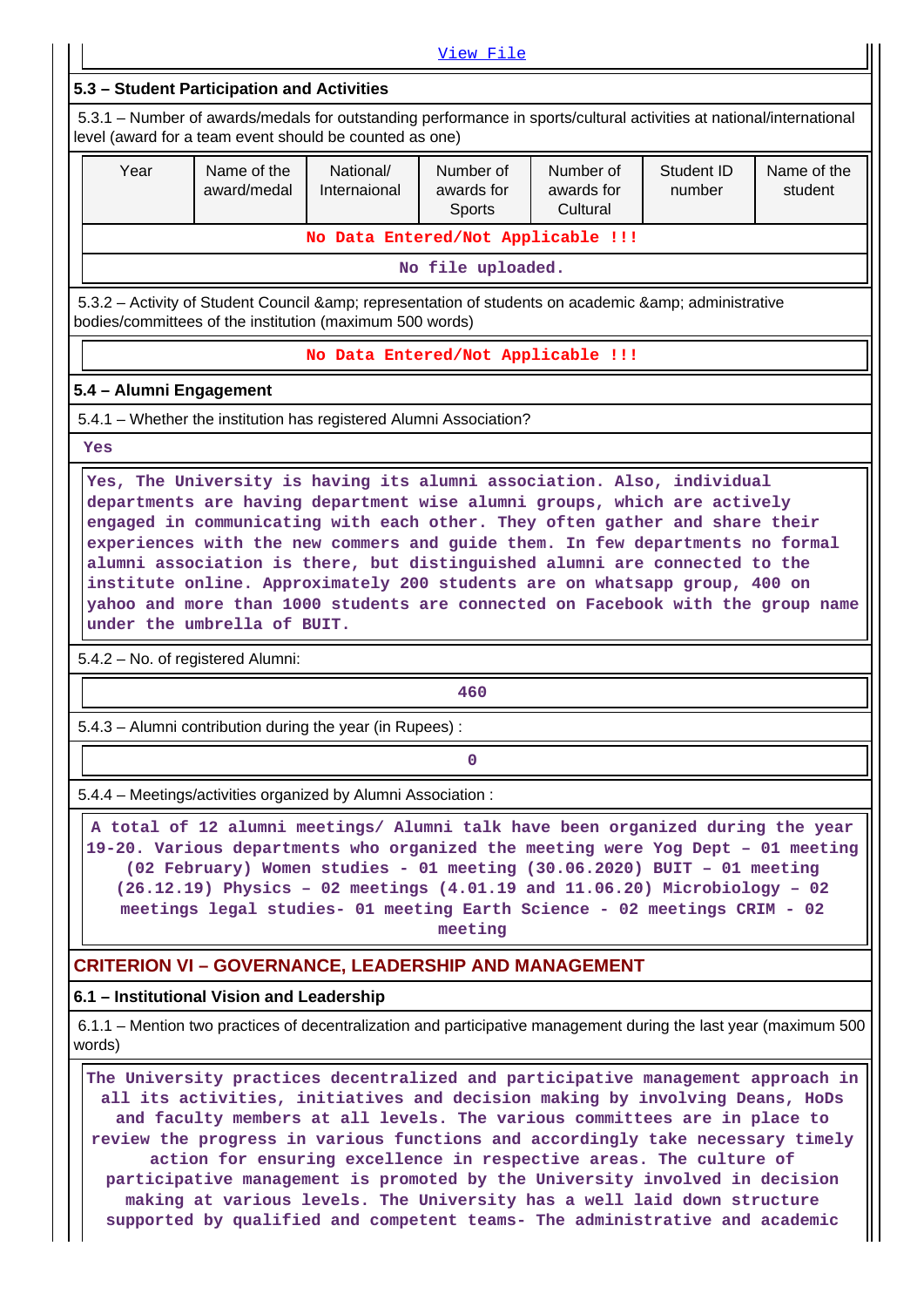**responsibilities are decentralized to provide effective educational leadership for effective implementation monitoring of various policies, regulations guidelines at various levels. Important among them are Dean Student Welfare (DSW), Dean College Development Council (DCDC), and Examination Controller. The role of DSW to look after all the matters related to student's welfare and organizing cultural activities like Youth Festival at University, Inter University, Zone and finally upto National Level. The DCDC is an independent authority of the university to look after all the matters related to the development of all affiliated colleges related to University. This includes the inspection various courses offered by the colleges, appointment of the faculty in the colleges and other related work for the development of the college. The Examination Controller look after all the work related examination process viz. scheduling of the examination time-table, examination centre allotment,**

**preparation of question papers, all aspects of conduct of examination, valuation of answer books and finally declaration of examination results. It may be pointed out here that that the evaluation of the answer books have been conducted Barkatullah University Leeds Colleges identified by the University in order to declare the result as early as possible. INVOLVEMENT OF STAKEHOLDERS' IN THE REVIEW PROCESS Institution identify eminent experts to integrate their feedback while defining curriculum/ programme. The stakeholders' involved are: (i) Faculty members (ii) Students (iii) Industry experts (iv) External subject experts (v) Experts from research organizations coopted members. (vi)Alumni (vii)Parents**

6.1.2 – Does the institution have a Management Information System (MIS)?

#### **Partial**

#### **6.2 – Strategy Development and Deployment**

6.2.1 – Quality improvement strategies adopted by the institution for each of the following (with in 100 words each):

| <b>Strategy Type</b>                                          | Details                                                                                                                                                                                                                                                                                                                                                                                                                                                                                                                                                                                                                                                                                                                   |
|---------------------------------------------------------------|---------------------------------------------------------------------------------------------------------------------------------------------------------------------------------------------------------------------------------------------------------------------------------------------------------------------------------------------------------------------------------------------------------------------------------------------------------------------------------------------------------------------------------------------------------------------------------------------------------------------------------------------------------------------------------------------------------------------------|
| Curriculum Development                                        | ? Barkatullah University have Board<br>of Study Committees in all the subjects<br>for Curriculum design and development.<br>In addition the Department of Higher<br>Education also constituted Central<br>Board of Study Committee for Curriculum<br>development both for UG and PG courses.<br>The regular meetings of both the Board<br>of Studies conducted from time to time<br>for Curriculum development and<br>deployment. In June 2019, Choice Based<br>Credit System (CBCS) was introduced for<br>all PG level courses in University<br>Teaching Department for which the<br>scheme and the syllabus was framed by<br>concerned Board of Study for the<br>courses running in University Teaching<br>Departments. |
| Library, ICT and Physical<br>Infrastructure / Instrumentation | ? Beside the Central facility of<br>library, every department in the<br>University has its departmental<br>library. The Central Library is well<br>equipped with WiFi facility and<br>furnished reading rooms for the<br>students. The Central Library consist<br>of about 89866 books with about 1500                                                                                                                                                                                                                                                                                                                                                                                                                    |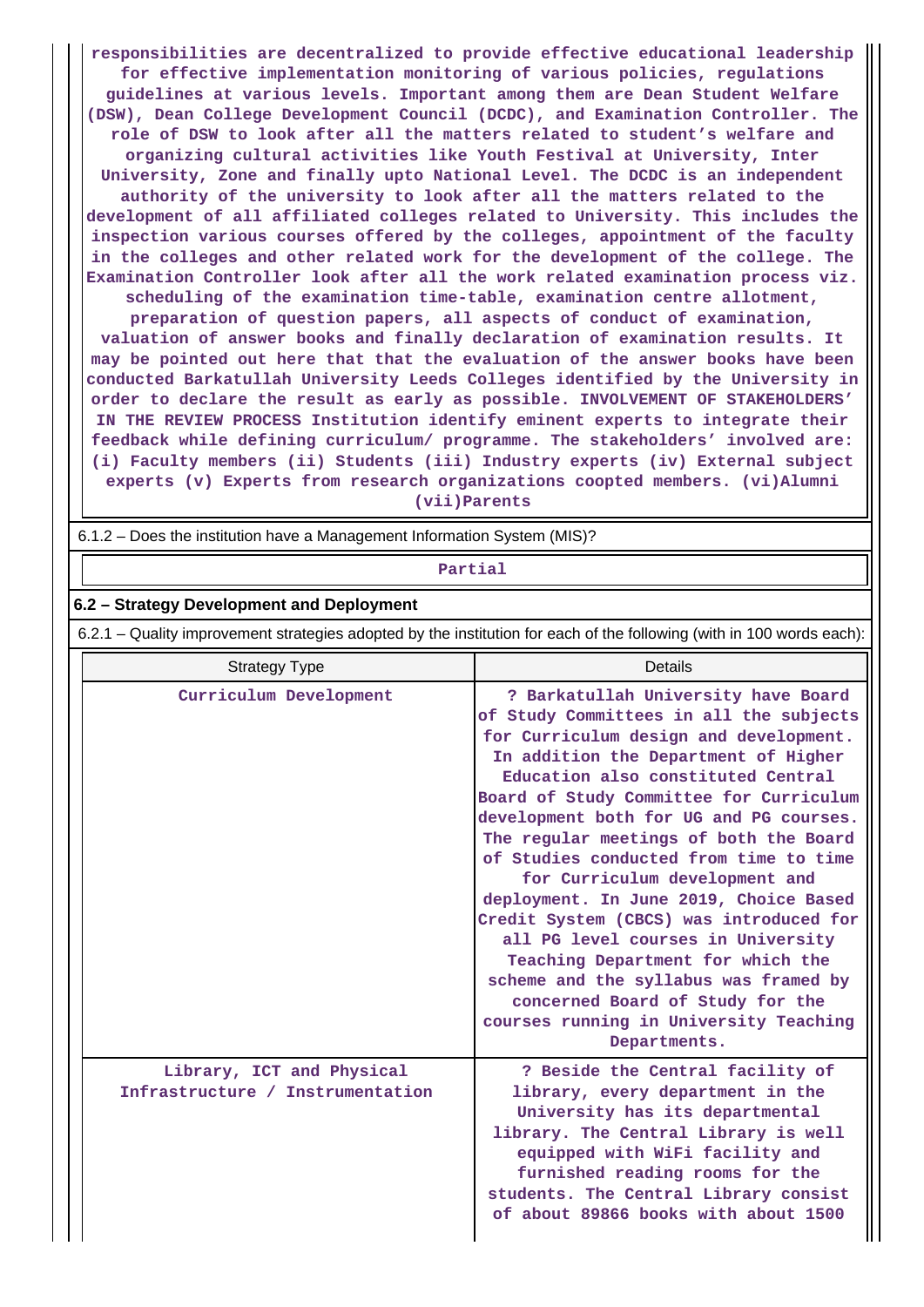|                          | titles. During this academic year books<br>worth of Rs. 5 lac have been ordered in<br>different subjects. ? In Science, Life<br>Science, Technology and Engineering<br>Faculty, every department is equipped<br>with the instruments useful for<br>classroom teaching/practical and<br>research purposes. In addition the<br>University has its own central<br>instrumentation facility known as USIC.<br>The science and life science<br>Departments of the University have many<br>sophisticated instruments for research<br>purpose.                                                                                                                                                                                                                                                                                                                                                                                                                                                                                                                                                                                                                                                                                                                                                                                                                                                                                                                                                                                                                                                                                                                                                                                                                                                 |
|--------------------------|-----------------------------------------------------------------------------------------------------------------------------------------------------------------------------------------------------------------------------------------------------------------------------------------------------------------------------------------------------------------------------------------------------------------------------------------------------------------------------------------------------------------------------------------------------------------------------------------------------------------------------------------------------------------------------------------------------------------------------------------------------------------------------------------------------------------------------------------------------------------------------------------------------------------------------------------------------------------------------------------------------------------------------------------------------------------------------------------------------------------------------------------------------------------------------------------------------------------------------------------------------------------------------------------------------------------------------------------------------------------------------------------------------------------------------------------------------------------------------------------------------------------------------------------------------------------------------------------------------------------------------------------------------------------------------------------------------------------------------------------------------------------------------------------|
| Research and Development | ? The students are admitted to Ph.D.<br>programmes available in different<br>subjects through online process,<br>followed by written test on OMR sheet.<br>The successful candidates given seat as<br>per the concerned Ph.D. Ordinance of<br>the university. A care has been taken<br>while finalizing the Research Topic in<br>RDC, that it should be of applied<br>nature and have relevance for the<br>development of the society. To<br>encourage the research in the subject,<br>the IQAC of Barkatullah University has<br>organized a Research Seminar<br>exclusively for the Research Scholars<br>of the University Teaching Departments<br>during this academic year. ? In order<br>to encourage the research and<br>development, the Barkatullah University<br>provides funding to the projects<br>submitted by faculty members in<br>different subjects. ? In addition the<br>students are also given the scholarship<br>for their research work by the<br>university. The Physics department of<br>the University has received the grant<br>from various funding agencies like SAP,<br>FIST and BRNS for research and<br>development. All the teachers are<br>involved in Research and development.<br>The final year students are also guided<br>by the teachers for project related<br>work. The Woman Study Department also<br>actively working on Research<br>Development. The Department has<br>completed 8 projects on woman related<br>issues. The Pharmacy Department of the<br>University motivate students for the<br>preparation of GPAT and GRE as well as<br>competitive exams like recruitment of<br>drug inspector and pharmacist in<br>state/central government to pursue<br>their higher education. ? The research<br>development of the research scholars |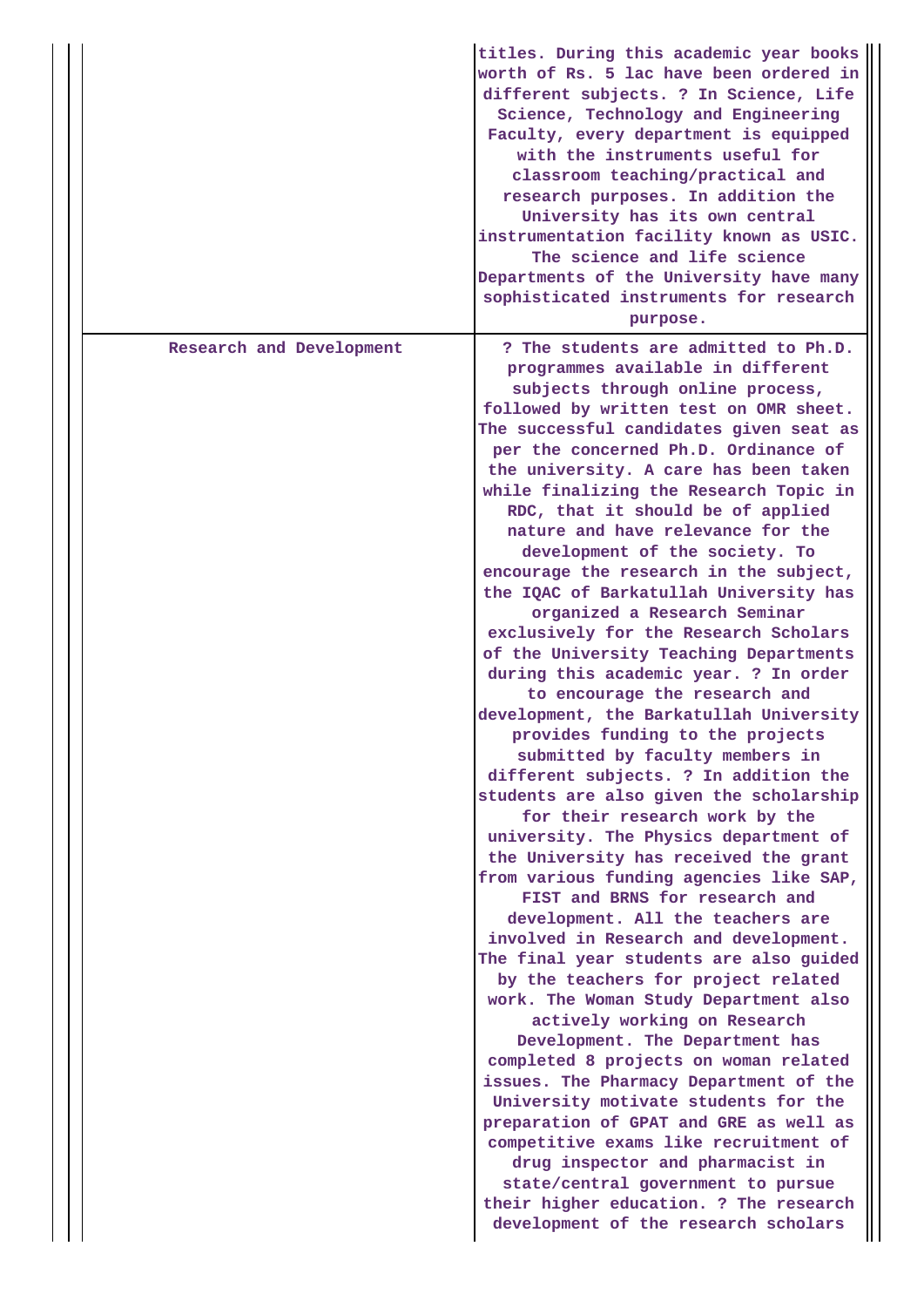|                                      | have been maintained by the Research<br>Committee of the Department.                                                                                                                                                                                                                                                                                                                                                                                                                                                                                                                                                                                                                                                                                                                                    |
|--------------------------------------|---------------------------------------------------------------------------------------------------------------------------------------------------------------------------------------------------------------------------------------------------------------------------------------------------------------------------------------------------------------------------------------------------------------------------------------------------------------------------------------------------------------------------------------------------------------------------------------------------------------------------------------------------------------------------------------------------------------------------------------------------------------------------------------------------------|
| Examination and Evaluation           | ? The performance of the students are<br>evaluated both by Internal and External<br>examination, scheduled by Confidential<br>Section of the University. The<br>assignments given to students are<br>evaluated by the internal faculty<br>members besides the practical<br>examination in science subjects. For<br>external examination the answer sheets<br>are given bar codes to maintain<br>confidentiality of the students. All<br>the answer books are evaluated both by<br>Central Valuation and by sending the<br>answer books to examiners with coding<br>and decoding system. Attempts are made<br>to maintain all possible level of<br>confidentiality and to maintain the<br>academic schedule of the university.                                                                           |
| Teaching and Learning                | ? Regular teaching of all the courses<br>are going on as per the Academic<br>schedule of the university. The faculty<br>covers the syllabus within the<br>stipulated period but in case if the<br>syllabus is not covered due to any<br>undefined reason, the course is covered<br>by engaging the remedial classes by the<br>faculty. The teaching is done both by<br>Black Board and Audio-Visual aid<br>including Smart Classrooms. As far as<br>learning is concerned the students have<br>been given assignments and project work<br>as a part of their curriculum and are<br>exposed to various seminars, symposia,<br>workshops, and training programme from<br>time to time. Fieldwork is also<br>conducted as a part of curriculum in<br>some of the courses as requirement of<br>the subject. |
| Human Resource Management            | ? The field of specialization of the<br>faculty members have been used as Human<br>Resources of the University. Faculty<br>members provides consultancy and give<br>popular lectures on different themes of<br>science and society development<br>programme. The Yoga Department of the<br>University running the yoga classes for<br>the citizens of Bhopal on regular<br>basis. The Departments of our institute<br>has undertaken various social drives<br>with the aim to serve community such as<br>health awareness camp, blood donation<br>camps, etc.                                                                                                                                                                                                                                           |
| Industry Interaction / Collaboration | ? Many Departments of Barkatullah<br>University have linkages with many                                                                                                                                                                                                                                                                                                                                                                                                                                                                                                                                                                                                                                                                                                                                 |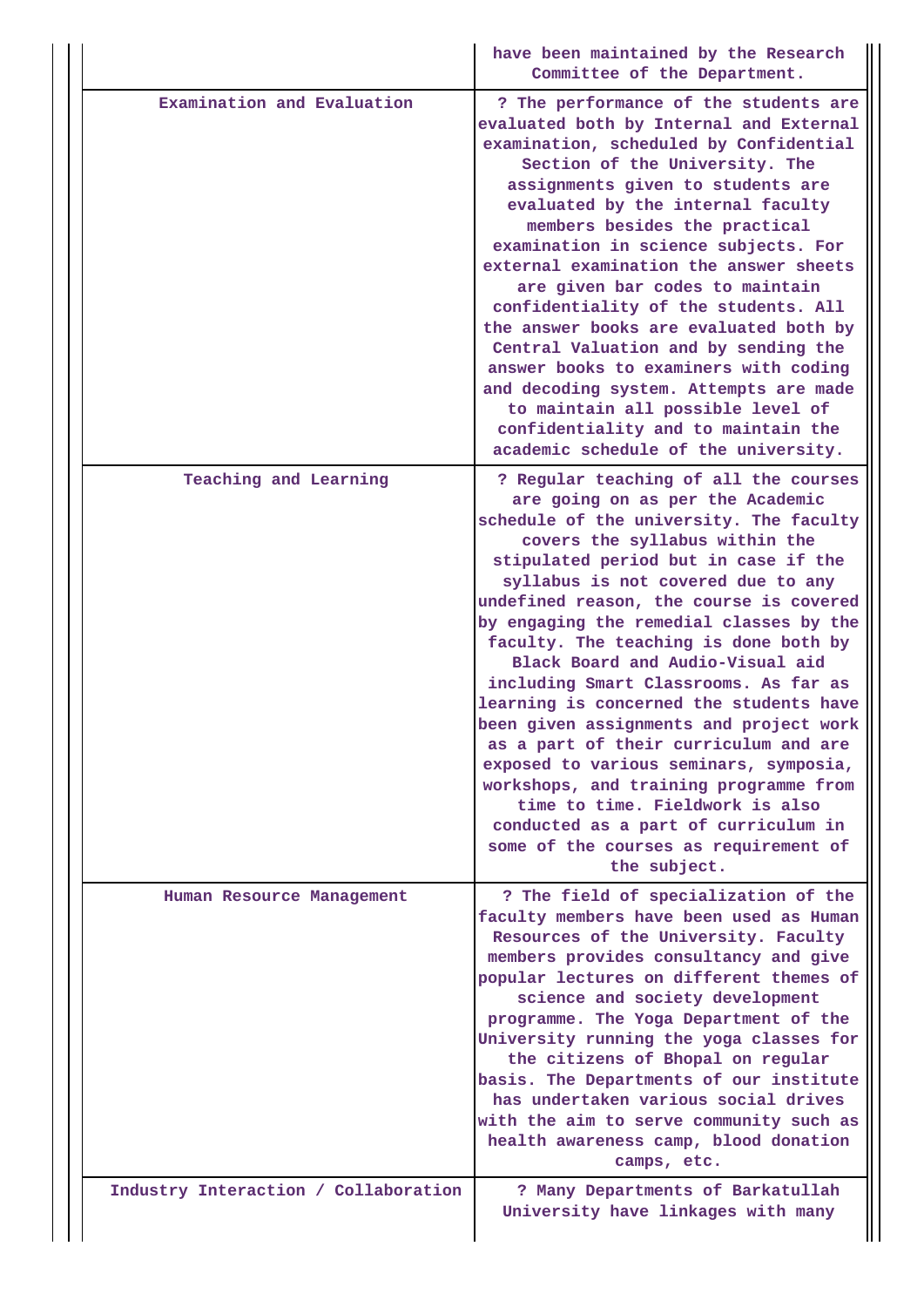|                       | industries particularly in the field of<br>Science, Life science, Technology,<br>Social sciences, Commerce and Law etc.<br>The students of these departments used<br>to visit industries for academic<br>purposes and underwent training with<br>the expertise available with them.<br>During 2018 - 2019, the Barkatullah<br>University has signed collaborative<br>MOUs with AMPRI, CEDMAP, and IISS<br>institute of National interest.                                                                                                                                                                                                                                                                                                                                                                                                                                                                                                               |
|-----------------------|---------------------------------------------------------------------------------------------------------------------------------------------------------------------------------------------------------------------------------------------------------------------------------------------------------------------------------------------------------------------------------------------------------------------------------------------------------------------------------------------------------------------------------------------------------------------------------------------------------------------------------------------------------------------------------------------------------------------------------------------------------------------------------------------------------------------------------------------------------------------------------------------------------------------------------------------------------|
| Admission of Students | ? In Barkatullah University, the<br>admission of students are made through<br>advertisement in news papers and on<br>website of the university. The<br>Applications are invited through online<br>process in regular University Teaching<br>Departments whereas for professional<br>courses like Pharmacy, Engineering and<br>Management the admission of students<br>are made through counselling carried<br>out by Department of Technical<br>Education (DTE). The admissions are<br>made on the basis of merit and if the<br>seats are available the admission is<br>made through CLC. The Barkatullah<br>University attracts the attention of<br>students not only from Madhya Pradesh<br>but throughout the country and abroad.<br>For Ph.D. programmes the admission of<br>students are made through online<br>process followed by written test and<br>the seats are allocated to the students<br>on the basis of merit in different<br>subjects. |

# 6.2.2 – Implementation of e-governance in areas of operations:

| E-governace area         | Details                                                                                                                                                                                                                                                                                                                                                                                                                                                                                                                                                                                             |
|--------------------------|-----------------------------------------------------------------------------------------------------------------------------------------------------------------------------------------------------------------------------------------------------------------------------------------------------------------------------------------------------------------------------------------------------------------------------------------------------------------------------------------------------------------------------------------------------------------------------------------------------|
| Planning and Development | As far as the implementation of e-<br>governance for planning and development<br>in Barkatullah University is concern,<br>the purchase process has been initiated<br>through GEM online portal. The<br>administrative block and the University<br>Teaching Departments are equipped with<br>100 MBPS lease line of BSNL and WiFi<br>facility. During COVID-19 lockdown<br>various Webinar and online classes have<br>been conducted on online platform.<br>During this period the Executive<br>Council as well as Academic Council<br>Standing Committee meetings also<br>conducted in online mode. |
| Administration           | ? The administration notifications,<br>tenders and Madhya Pradesh government<br>notices are displayed on University Web<br>site. The general notices issued by the                                                                                                                                                                                                                                                                                                                                                                                                                                  |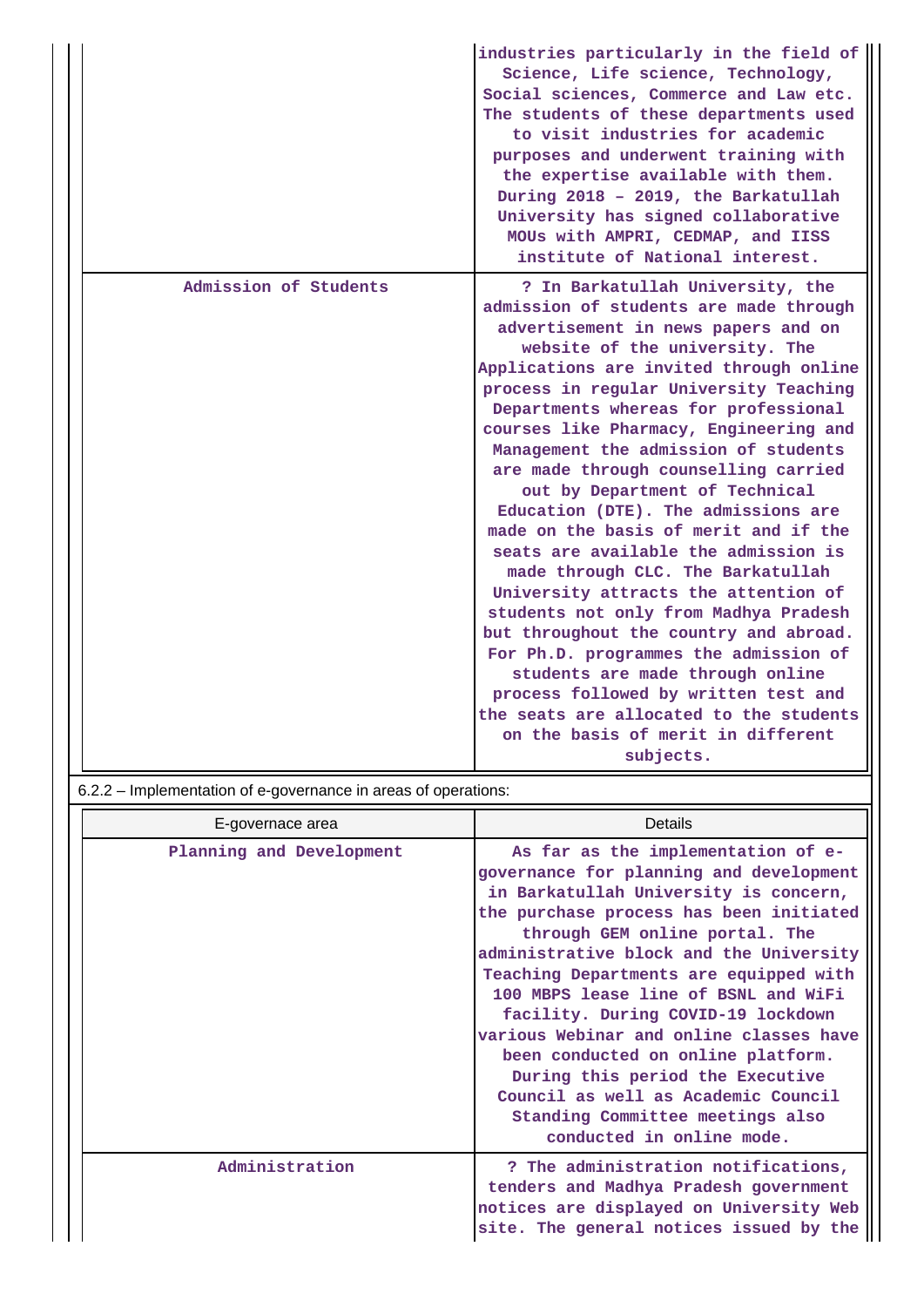|                               | Vice-chancellor and Registrar of the<br>University are communicated to the<br>faculty members and department HODs<br>through e-mail.                                                                                                                                                                                                                                                                                                                                                                                                                                                                            |
|-------------------------------|-----------------------------------------------------------------------------------------------------------------------------------------------------------------------------------------------------------------------------------------------------------------------------------------------------------------------------------------------------------------------------------------------------------------------------------------------------------------------------------------------------------------------------------------------------------------------------------------------------------------|
| Finance and Accounts          | Finance and account section of the<br>University is also facilitated with<br>online payment of the bills and<br>remuneration of experts and examiners<br>associated with the examination work.                                                                                                                                                                                                                                                                                                                                                                                                                  |
| Student Admission and Support | The student's admission process is<br>also done through online facility<br>available on university Website in<br>collaboration of MP Online (A Govt. of<br>Madhya Pradesh portal). In addition to<br>this the student support is available<br>online for all types of documents<br>including migration, eligibility,<br>duplicate mark sheet, degree etc. It<br>may be further pointed out that the<br>admission process for the allotment of<br>seat in the hostels (Both Girls Boys)<br>are made through online process. The<br>facility is also available for students<br>to pay their admission fee online. |
| Examination                   | In examination process the e-<br>governance is used to conduct online<br>examination of Ph.D. entrance test from<br>this academic year. Ph.D. Viva-voce<br>examination is also conducted in online<br>mode. Filling of the examination forms<br>and declaration of the results made by<br>online through IT agency.                                                                                                                                                                                                                                                                                             |

# **6.3 – Faculty Empowerment Strategies**

 6.3.1 – Teachers provided with financial support to attend conferences / workshops and towards membership fee of professional bodies during the year

| Year | Name of Teacher      | Name of conference/<br>workshop attended<br>for which financial<br>support provided      | Name of the<br>professional body for<br>which membership<br>fee is provided                                                              | Amount of support |
|------|----------------------|------------------------------------------------------------------------------------------|------------------------------------------------------------------------------------------------------------------------------------------|-------------------|
| 2019 | Dr. Kapil K.<br>Soni | International<br>Congress of the<br>Society for Eth<br>nopharmacology<br>$(ICSE - 2019)$ | <b>ICSE</b>                                                                                                                              | 10000             |
| 2019 | Dr. P.K.Singh        | "Start up e-<br>commerce"                                                                | jointly<br>organised by<br>Jiwaji<br>University,<br>Gwalior<br>Confederation<br>of All India<br>Traders (CAIT)<br>on Sept.<br>24,2019 at | 1000              |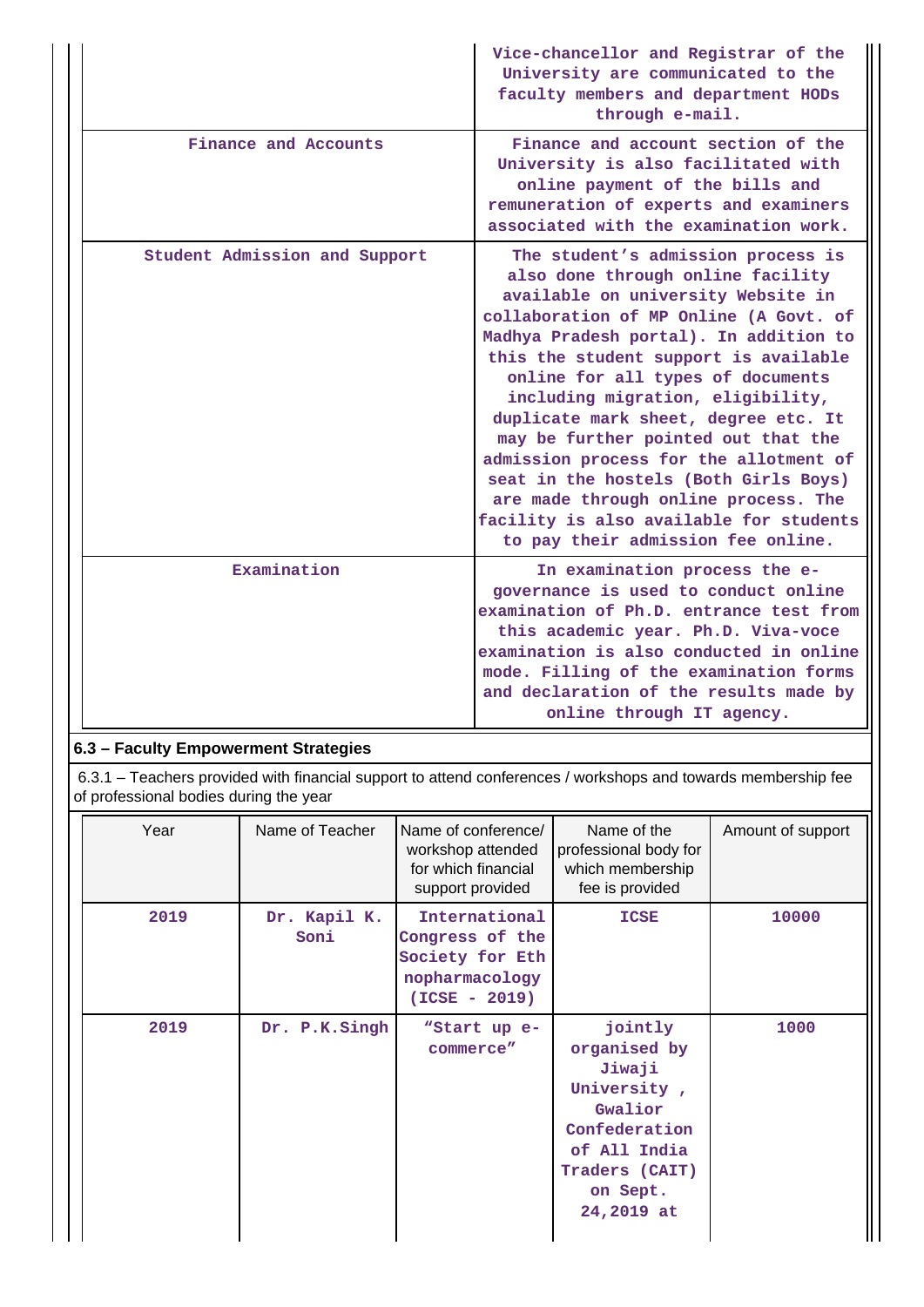|                                                                                                                                                                                                                                |  |                                                                                             |                                                                                                   |  |             |  | Gwalior (M.P.) |                                                  |  |                                                      |
|--------------------------------------------------------------------------------------------------------------------------------------------------------------------------------------------------------------------------------|--|---------------------------------------------------------------------------------------------|---------------------------------------------------------------------------------------------------|--|-------------|--|----------------|--------------------------------------------------|--|------------------------------------------------------|
|                                                                                                                                                                                                                                |  |                                                                                             |                                                                                                   |  | View File   |  |                |                                                  |  |                                                      |
| 6.3.2 - Number of professional development / administrative training programmes organized by the University for<br>teaching and non teaching staff during the year                                                             |  |                                                                                             |                                                                                                   |  |             |  |                |                                                  |  |                                                      |
| Year                                                                                                                                                                                                                           |  | Title of the<br>professional<br>development<br>programme<br>organised for<br>teaching staff | Title of the<br>administrative<br>training<br>programme<br>organised for<br>non-teaching<br>staff |  | From date   |  | To Date        | Number of<br>participants<br>(Teaching<br>staff) |  | Number of<br>participants<br>(non-teaching<br>staff) |
| <b>Nill</b>                                                                                                                                                                                                                    |  | 00                                                                                          | 0 <sup>0</sup>                                                                                    |  | <b>Nill</b> |  | <b>Nill</b>    | <b>Nill</b>                                      |  | <b>Nill</b>                                          |
|                                                                                                                                                                                                                                |  |                                                                                             |                                                                                                   |  | View File   |  |                |                                                  |  |                                                      |
| 6.3.3 - No. of teachers attending professional development programmes, viz., Orientation Programme, Refresher<br>Course, Short Term Course, Faculty Development Programmes during the year                                     |  |                                                                                             |                                                                                                   |  |             |  |                |                                                  |  |                                                      |
| Title of the<br>professional<br>development<br>programme                                                                                                                                                                       |  |                                                                                             | Number of teachers<br>who attended                                                                |  | From Date   |  | To date        |                                                  |  | Duration                                             |
| "Assessing<br>Reading and<br>listening<br>online"<br>organised by<br>Cambridge<br><b>Assessment</b><br>English.                                                                                                                |  |                                                                                             | $\mathbf{1}$                                                                                      |  | 11/06/2020  |  | 11/06/2020     |                                                  |  | $\mathbf{1}$                                         |
| "Boosting<br>confidence and<br>Self-Analysis",<br>organised by<br>Christian<br>Eminent<br>college,<br>Indore.                                                                                                                  |  |                                                                                             | $\mathbf{1}$                                                                                      |  | 23/06/2020  |  | 23/06/2020     |                                                  |  | $\mathbf{1}$                                         |
| "Development<br>of a smart tool<br>for acetone in<br>Air on a paper<br>platform: A<br>green Chemical<br>Approach", the<br>National<br>conference on<br>Emerging trends<br>and Innovative<br><b>Science MPCST</b><br>Bhopal MP. |  |                                                                                             | 1                                                                                                 |  | 28/01/2020  |  | 29/01/2020     |                                                  |  | $\overline{a}$                                       |
| <b>SERB</b><br>supported<br>workshop on<br><b>Advance</b><br>Material for                                                                                                                                                      |  |                                                                                             | 1.                                                                                                |  | 28/02/2020  |  | 29/02/2020     |                                                  |  | $\overline{a}$                                       |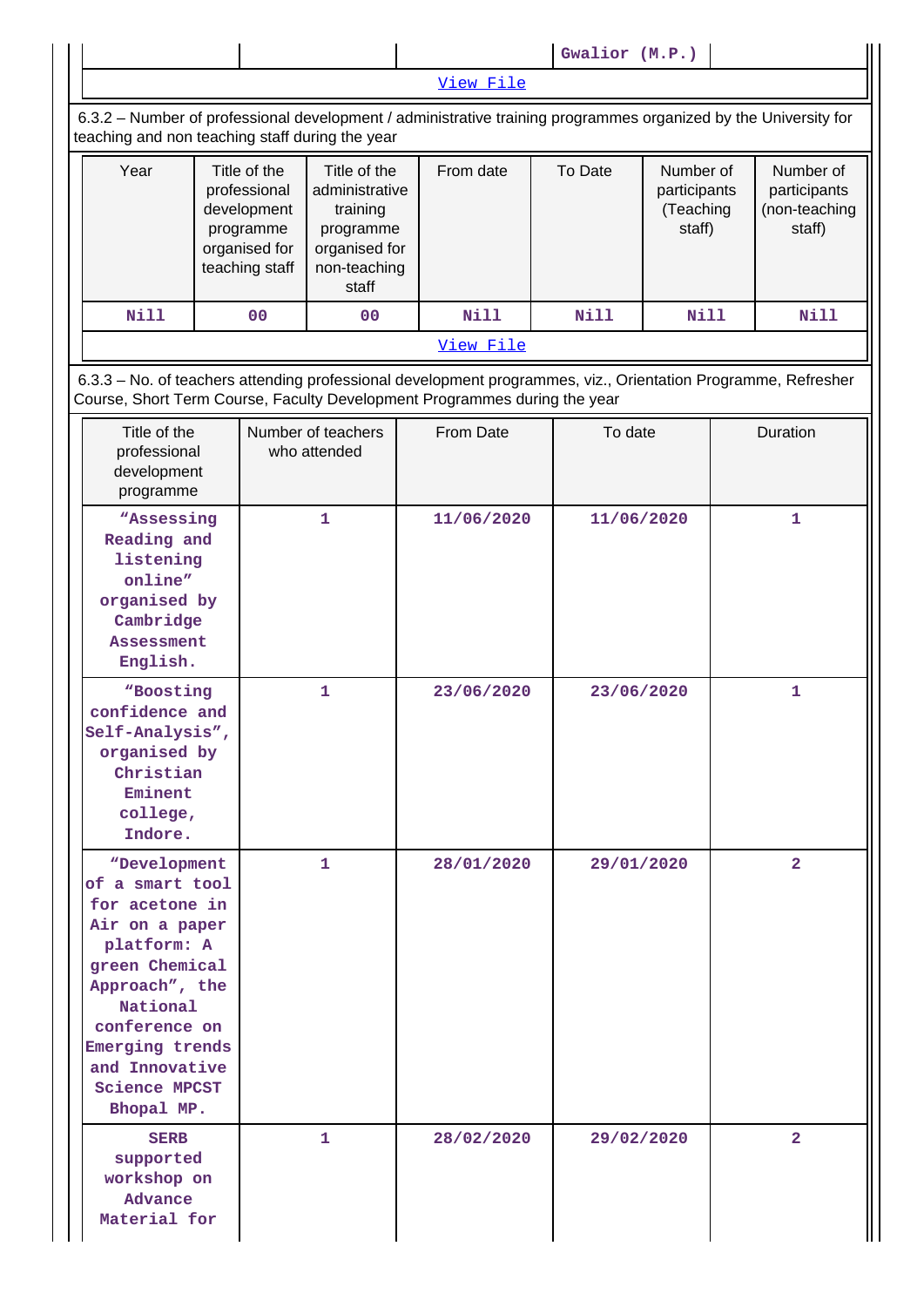| energy storage<br>and Conversion<br>devices and<br>Hands On<br>Training on<br>Electrochemical<br>technologies<br>AMPRI CSIR.                                                                                                                                   |              |            |            |                |
|----------------------------------------------------------------------------------------------------------------------------------------------------------------------------------------------------------------------------------------------------------------|--------------|------------|------------|----------------|
| Workshop:<br>life Skill,<br>Health and<br>Management<br>MANIT Bhopal MP<br>Sponsored By<br>TEQUIP III                                                                                                                                                          | $\mathbf{1}$ | 07/11/2019 | 08/11/2019 | $\overline{2}$ |
| webinar<br>session held<br>organized by<br>Nirmal<br>Integrated<br>Consultancy<br>$(IARS)$ ,<br>Aggarwal<br>Education<br>Solution, and<br>Ovocor<br>Zenminder<br>Consultancy<br>Certificate<br>ID:1025<br>(Verifiable and<br>re-printable at<br>www.iars.info) | 1            | 30/05/2020 | 30/05/2020 | $\mathbf{1}$   |
| "International<br>Webinar on<br>Materials for<br>Energy,<br>Environment and<br>Healthcare<br>Applications"<br>organized by<br>Department of<br>Chemistry, The<br>Gandhigram<br>Rural Institute<br>- DTBU,<br>Gandhigram,<br>Tamilnadu                          | 1            | 21/05/2020 | 22/05/2020 | $\overline{a}$ |
| International<br>Webinar on<br>COVID-19<br>Pandemic,<br>Prevention and<br>Management by<br>Microbiology                                                                                                                                                        | $\mathbf{1}$ | 04/06/2020 | 06/06/2020 | 3              |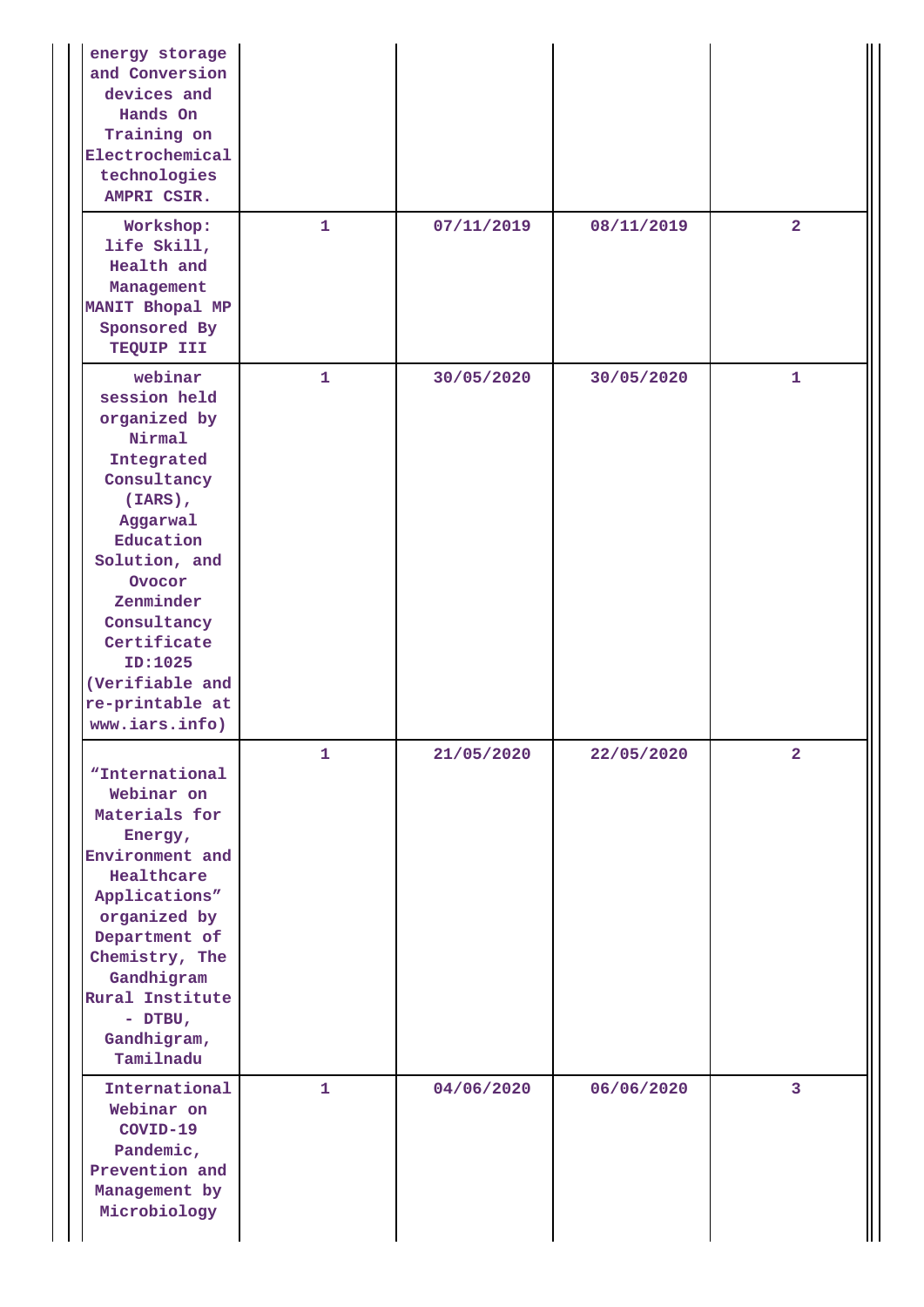| Department<br>Holkar Science<br>College DAVV<br>Indore                                                                                                                                                                                                                                                                                                                                                                                                                                                                                                         |              |                               |                |                                                                                                                                                                                                                                                                                                                                                                                                                                     |  |                  |                    |                                                                                                                                                                                                                                                                                                                                                                                                                                         |
|----------------------------------------------------------------------------------------------------------------------------------------------------------------------------------------------------------------------------------------------------------------------------------------------------------------------------------------------------------------------------------------------------------------------------------------------------------------------------------------------------------------------------------------------------------------|--------------|-------------------------------|----------------|-------------------------------------------------------------------------------------------------------------------------------------------------------------------------------------------------------------------------------------------------------------------------------------------------------------------------------------------------------------------------------------------------------------------------------------|--|------------------|--------------------|-----------------------------------------------------------------------------------------------------------------------------------------------------------------------------------------------------------------------------------------------------------------------------------------------------------------------------------------------------------------------------------------------------------------------------------------|
| National<br>Webinar<br>On Quality<br>Assessment,<br>Enhancement and<br>Sustenance in<br>Higher<br>Education in<br>the Light of<br>New Framework<br>of NAAC o<br>by<br>SVAC, BU Bhopal.                                                                                                                                                                                                                                                                                                                                                                         | $\mathbf{1}$ |                               |                | 30/06/2020                                                                                                                                                                                                                                                                                                                                                                                                                          |  | 30/06/2020       |                    | 1                                                                                                                                                                                                                                                                                                                                                                                                                                       |
| Mechanisms<br>Occurrence of<br>Detonations in<br>Vapor Cloud<br>Explosions,<br>Georgia Tech.<br>University,<br>U.S.A                                                                                                                                                                                                                                                                                                                                                                                                                                           | 1            |                               |                | 27/06/2020                                                                                                                                                                                                                                                                                                                                                                                                                          |  | 27/06/2020       |                    | 1                                                                                                                                                                                                                                                                                                                                                                                                                                       |
|                                                                                                                                                                                                                                                                                                                                                                                                                                                                                                                                                                |              |                               |                | View File                                                                                                                                                                                                                                                                                                                                                                                                                           |  |                  |                    |                                                                                                                                                                                                                                                                                                                                                                                                                                         |
| 6.3.4 - Faculty and Staff recruitment (no. for permanent recruitment):                                                                                                                                                                                                                                                                                                                                                                                                                                                                                         |              |                               |                |                                                                                                                                                                                                                                                                                                                                                                                                                                     |  |                  |                    |                                                                                                                                                                                                                                                                                                                                                                                                                                         |
|                                                                                                                                                                                                                                                                                                                                                                                                                                                                                                                                                                | Teaching     |                               |                |                                                                                                                                                                                                                                                                                                                                                                                                                                     |  | Non-teaching     |                    |                                                                                                                                                                                                                                                                                                                                                                                                                                         |
| Permanent                                                                                                                                                                                                                                                                                                                                                                                                                                                                                                                                                      |              | <b>Full Time</b><br>Permanent |                |                                                                                                                                                                                                                                                                                                                                                                                                                                     |  | <b>Full Time</b> |                    |                                                                                                                                                                                                                                                                                                                                                                                                                                         |
| 0                                                                                                                                                                                                                                                                                                                                                                                                                                                                                                                                                              |              | 0<br>0                        |                |                                                                                                                                                                                                                                                                                                                                                                                                                                     |  |                  | 0                  |                                                                                                                                                                                                                                                                                                                                                                                                                                         |
| $6.3.5$ – Welfare schemes for                                                                                                                                                                                                                                                                                                                                                                                                                                                                                                                                  |              |                               |                |                                                                                                                                                                                                                                                                                                                                                                                                                                     |  |                  |                    |                                                                                                                                                                                                                                                                                                                                                                                                                                         |
| Teaching                                                                                                                                                                                                                                                                                                                                                                                                                                                                                                                                                       |              | Non-teaching                  |                |                                                                                                                                                                                                                                                                                                                                                                                                                                     |  |                  | <b>Students</b>    |                                                                                                                                                                                                                                                                                                                                                                                                                                         |
| 1. Group Insurance<br>Scheme (GIS), :Available<br>for students 2. Teachers<br>Welfare Fund (TWF)<br>:University level 3.<br>Medical reimbursement for<br>serious illness and<br>diseases, 4. University<br>provide relaxation in<br>tuition fee for the wards<br>of teaching staff,<br>admitted in different<br>courses of the<br>University. : Annexure V<br>5. The faculty members<br>provides residential<br>accommodation on<br>subsidized rent within<br>university campus.<br>:Available In the campus<br>6. Yoga Department<br>conduct Yoga Classes for |              | University also provides      | courses of the | 1. Group Insurance<br>Scheme (GIS), 2.<br>Appointment of staff on<br>compensatory ground, 3.<br>Medical reimbursement for<br>serious illness and<br>diseases, 4. University<br>provide relaxation in<br>tuition fee for the wards<br>of non-teaching staff,<br>admitted in different<br>University, 5. The non-<br>teaching members provides<br>residential accommodation<br>on subsidized rent within<br>university campus, 6. The |  |                  | Meditation Classes | 1. The University<br>provides 3 girls and 3<br>boys hostels within the<br>campus to accommodate<br>about more than 550<br>students. 2. Poor<br>students are getting<br>scholarship, 3. Research<br>Scholarship is also<br>provided to the students<br>as a part of welfare<br>scheme of the University,<br>4. Health Centre with<br>ambulance facility<br>available for students<br>resides in hostels. 5.<br>Time to time Heartfulness |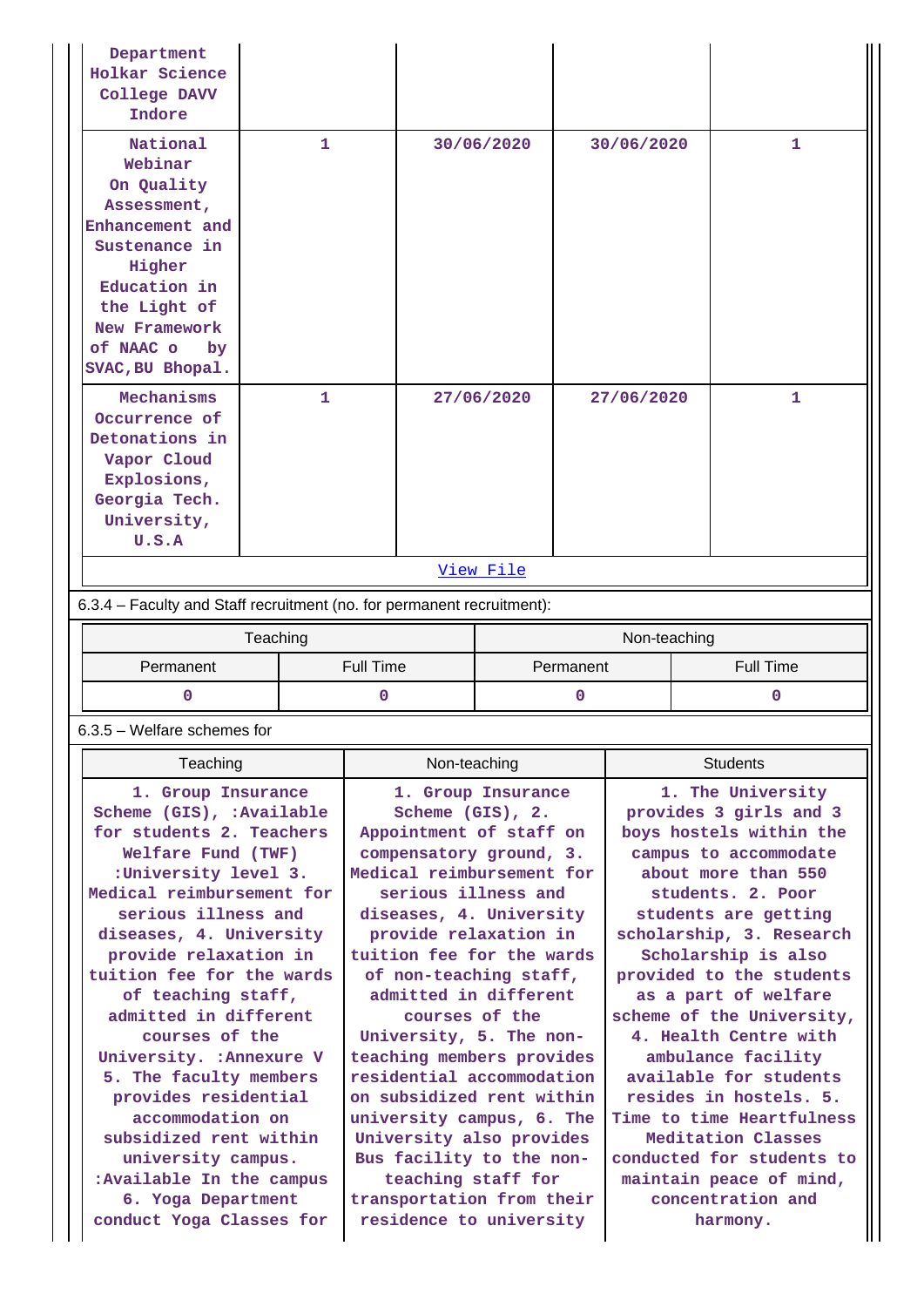| faculty members, 7.<br>Health Centre with<br>ambulance facility<br>available for faculty<br>members.                                                                                                                                                                                                                                                                                                                                                                                                                                                                  |                               |          | office and back on<br>subsidized rates. 7. Yoga<br>Department conduct Yoga<br>Classes for non-teaching<br>members, 8. Health Centre<br>with ambulance facility<br>available for non-<br>teaching members. |  |             |            |  |
|-----------------------------------------------------------------------------------------------------------------------------------------------------------------------------------------------------------------------------------------------------------------------------------------------------------------------------------------------------------------------------------------------------------------------------------------------------------------------------------------------------------------------------------------------------------------------|-------------------------------|----------|-----------------------------------------------------------------------------------------------------------------------------------------------------------------------------------------------------------|--|-------------|------------|--|
| 6.4 - Financial Management and Resource Mobilization                                                                                                                                                                                                                                                                                                                                                                                                                                                                                                                  |                               |          |                                                                                                                                                                                                           |  |             |            |  |
| 6.4.1 – Institution conducts internal and external financial audits regularly (with in 100 words each)                                                                                                                                                                                                                                                                                                                                                                                                                                                                |                               |          |                                                                                                                                                                                                           |  |             |            |  |
| Institutional audit is done by the local fund Audit Section established in the<br>university, where a team of auditors has been posted from the Finance<br>Department of Govt. of Madhya Pradesh. All payments are made after<br>administrative approval followed by pre audit process by the auditors. The<br>external financial audit is also made by a team of auditors appointed by the<br>office of Auditor General, Gwalior on regular basis.<br>6.4.2 - Funds / Grants received from management, non-government bodies, individuals, philanthropies during the |                               |          |                                                                                                                                                                                                           |  |             |            |  |
| year(not covered in Criterion III)<br>Name of the non government                                                                                                                                                                                                                                                                                                                                                                                                                                                                                                      |                               |          | Funds/ Grnats received in Rs.                                                                                                                                                                             |  |             | Purpose    |  |
| <b>NONE</b>                                                                                                                                                                                                                                                                                                                                                                                                                                                                                                                                                           | funding agencies /individuals |          |                                                                                                                                                                                                           |  |             | ---        |  |
|                                                                                                                                                                                                                                                                                                                                                                                                                                                                                                                                                                       |                               |          | $\mathbf 0$<br>No file uploaded.                                                                                                                                                                          |  |             |            |  |
| 6.4.3 - Total corpus fund generated                                                                                                                                                                                                                                                                                                                                                                                                                                                                                                                                   |                               |          |                                                                                                                                                                                                           |  |             |            |  |
|                                                                                                                                                                                                                                                                                                                                                                                                                                                                                                                                                                       |                               |          | 0.00                                                                                                                                                                                                      |  |             |            |  |
| 6.5 - Internal Quality Assurance System                                                                                                                                                                                                                                                                                                                                                                                                                                                                                                                               |                               |          |                                                                                                                                                                                                           |  |             |            |  |
| 6.5.1 - Whether Academic and Administrative Audit (AAA) has been done?                                                                                                                                                                                                                                                                                                                                                                                                                                                                                                |                               |          |                                                                                                                                                                                                           |  |             |            |  |
| <b>Audit Type</b>                                                                                                                                                                                                                                                                                                                                                                                                                                                                                                                                                     |                               | External |                                                                                                                                                                                                           |  | Internal    |            |  |
|                                                                                                                                                                                                                                                                                                                                                                                                                                                                                                                                                                       | Yes/No                        |          | Agency                                                                                                                                                                                                    |  | Yes/No      | Authority  |  |
| Academic                                                                                                                                                                                                                                                                                                                                                                                                                                                                                                                                                              | <b>No</b>                     |          | Nill                                                                                                                                                                                                      |  | Yes         | <b>UGC</b> |  |
| Administrative                                                                                                                                                                                                                                                                                                                                                                                                                                                                                                                                                        | <b>Nill</b>                   |          | Nill                                                                                                                                                                                                      |  | <b>Nill</b> | Nill       |  |
| 6.5.2 – What efforts are made by the University to promote autonomy in the affiliated/constituent colleges? (if<br>applicable)                                                                                                                                                                                                                                                                                                                                                                                                                                        |                               |          |                                                                                                                                                                                                           |  |             |            |  |
| University considered the proposals submitted by affiliated colleges for<br>autonomy. The proposals are reviewed as per the criteria given by UGC and the<br>autonomy is granted on the basis of the report submitted by the inspection<br>committee constituted on UGC guide lines. So far 3-4 colleges have been given<br>autonomy.                                                                                                                                                                                                                                 |                               |          |                                                                                                                                                                                                           |  |             |            |  |
|                                                                                                                                                                                                                                                                                                                                                                                                                                                                                                                                                                       |                               |          |                                                                                                                                                                                                           |  |             |            |  |
| 6.5.3 - Activities and support from the Parent - Teacher Association (at least three)<br>1. Feedback of the Parents are invited from time to time. 2. Parents are<br>contacted by the faculty members to communicate the progress of the ward. 3.<br>Parent - Teacher interaction pave the way for the motivation of the students.                                                                                                                                                                                                                                    |                               |          |                                                                                                                                                                                                           |  |             |            |  |
| 6.5.4 – Development programmes for support staff (at least three)                                                                                                                                                                                                                                                                                                                                                                                                                                                                                                     |                               |          |                                                                                                                                                                                                           |  |             |            |  |
|                                                                                                                                                                                                                                                                                                                                                                                                                                                                                                                                                                       |                               |          |                                                                                                                                                                                                           |  |             |            |  |

 **1. Computer Training for supporting staff of the University. 2. University is conducting training programme for the support staff from time to time.**

6.5.5 – Post Accreditation initiative(s) (mention at least three)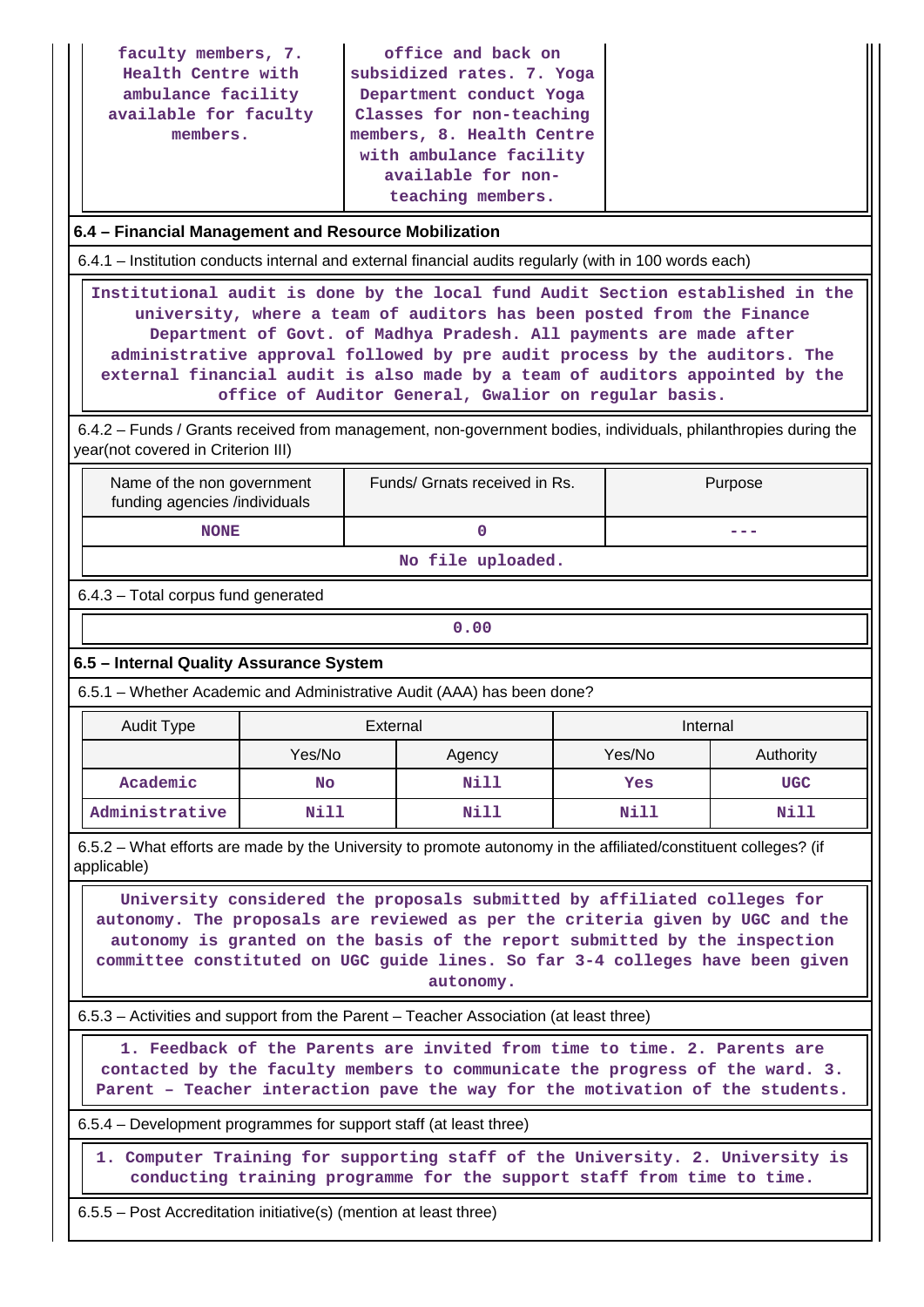**1. Suggestions made by NAAC peer team is communicated to all HODs for further Enhancement. 2. More emphasis is given for the development of academics, research and infrastructure. 3. Innovation related to societal research and other activities and Best Practices.**

| 6.5.6 - Internal Quality Assurance System Details |     |  |  |  |  |  |
|---------------------------------------------------|-----|--|--|--|--|--|
| a) Submission of Data for AISHE portal            | Yes |  |  |  |  |  |
| b) Participation in NIRF                          | No  |  |  |  |  |  |
| c)ISO certification                               | Yes |  |  |  |  |  |
| d)NBA or any other quality audit                  | No  |  |  |  |  |  |

6.5.7 – Number of Quality Initiatives undertaken during the year

| Year | Name of quality<br>initiative by IQAC                                                                                                                                                                                                                                                                                                           | Date of<br>conducting IQAC | <b>Duration From</b> | Duration To | Number of<br>participants |
|------|-------------------------------------------------------------------------------------------------------------------------------------------------------------------------------------------------------------------------------------------------------------------------------------------------------------------------------------------------|----------------------------|----------------------|-------------|---------------------------|
| 2019 | Special<br>lecture on<br>National<br>Education<br>Policy was<br>organized at<br>$11 - 2.00$ pm<br>in the<br>Seminar Hall<br>of<br><b>Bioscience</b><br>Department<br>by IQAC,<br>under the<br>chairmanship<br>of Hon'ble<br>Vice<br>Chancellor.<br>The lecture<br>was<br>delivered by<br>Prof. T.V.<br>Kattimani,<br>Vice<br>Chancellor,<br>Ind | 15/07/2019                 | 15/07/2019           | 15/07/2019  | 55                        |
| 2019 | <b>NAAC</b><br>Criteria<br>wise<br>workshop on<br>the<br>instructions<br>of Honble<br>Chancellor.<br>Inauguration<br>was held in<br>the<br>Rajbhawan.<br>(A report is<br>to be obtain<br>from Prof.                                                                                                                                             | 15/09/2019                 | 15/09/2019           | 15/09/2019  | 125                       |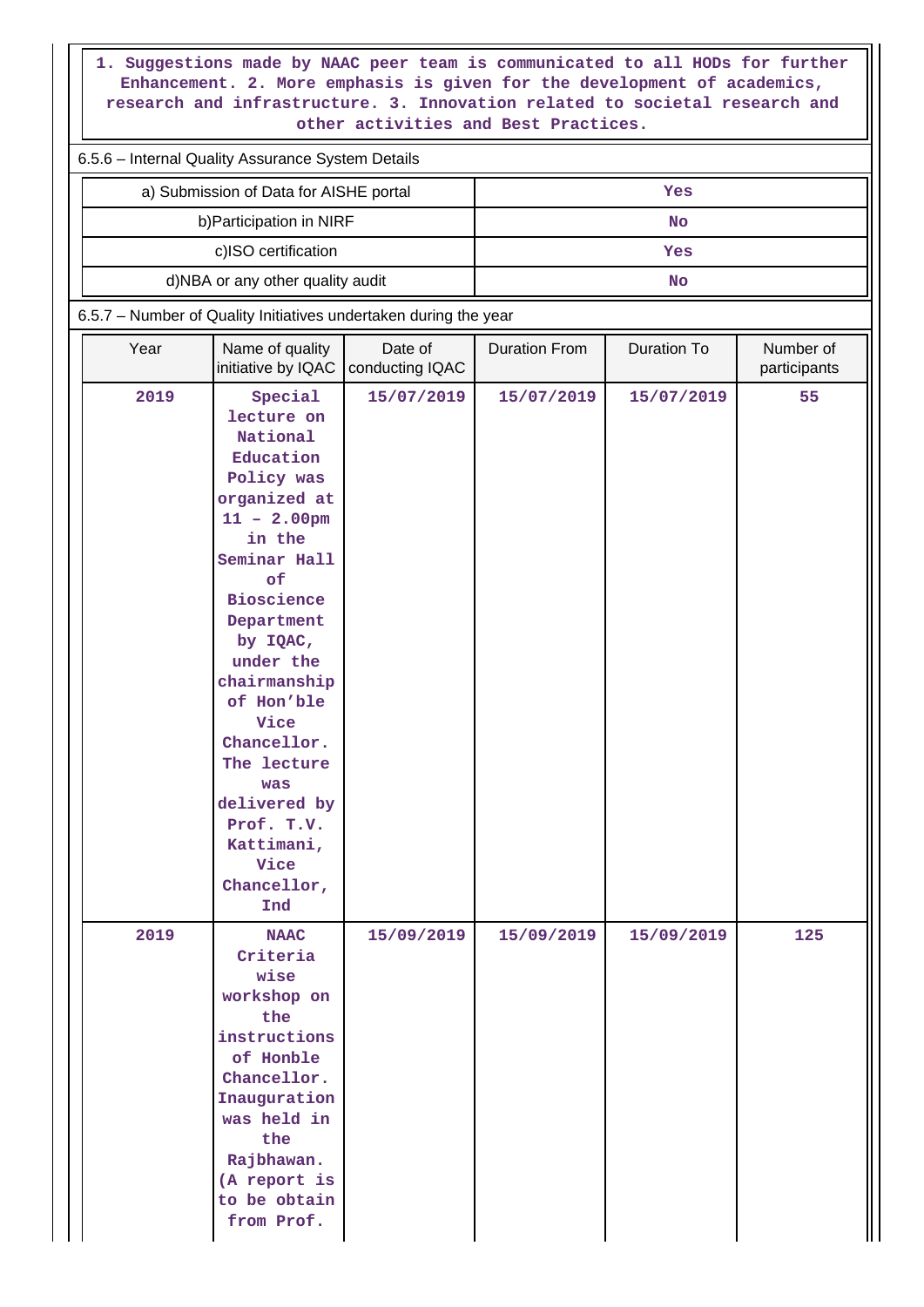|      | K.N.<br>Tripathi)                                                                                                                                                                                                                                                         |            |            |            |     |
|------|---------------------------------------------------------------------------------------------------------------------------------------------------------------------------------------------------------------------------------------------------------------------------|------------|------------|------------|-----|
| 2019 | Workshop<br>on NAAC<br>Criteria - $I$<br>(Curricular<br>Aspects)<br>Coordinator<br>Prof. K.N.Tr<br>ipathi.<br>Invited<br>speaker was<br>Prof. S.K.<br>Gupta,<br>Jiwaji<br>University,<br>Gwalior. The<br>workshop was<br>held in<br>Barkatullah<br>University,<br>Bhopal. | 19/09/2019 | 19/09/2019 | 19/09/2019 | 175 |
| 2019 | Workshop<br>on NAAC<br>Criteria -<br>II (Teaching-<br>Learning and<br>Evaluation)<br>coordinator<br>Prof. K.B.<br>Panda. This<br>workshop was<br>held in<br>People's<br>University.<br>Invited<br>speaker was<br>Prof.<br>Agrawal                                         | 24/09/2019 | 24/09/2019 | 24/09/2019 | 65  |
| 2019 | Workshop<br>on NAAC<br>Criteria -<br><b>III</b><br>(Research,<br>Innovations<br>and<br>Extension)<br>coordinator<br>was Prof.<br>Vinoy<br>Shrivastava.<br>This<br>workshop was<br>held in the<br>Madhyanchal<br>University,<br>Bhopal.                                    | 28/09/2019 | 28/09/2019 | 28/09/2019 | 75  |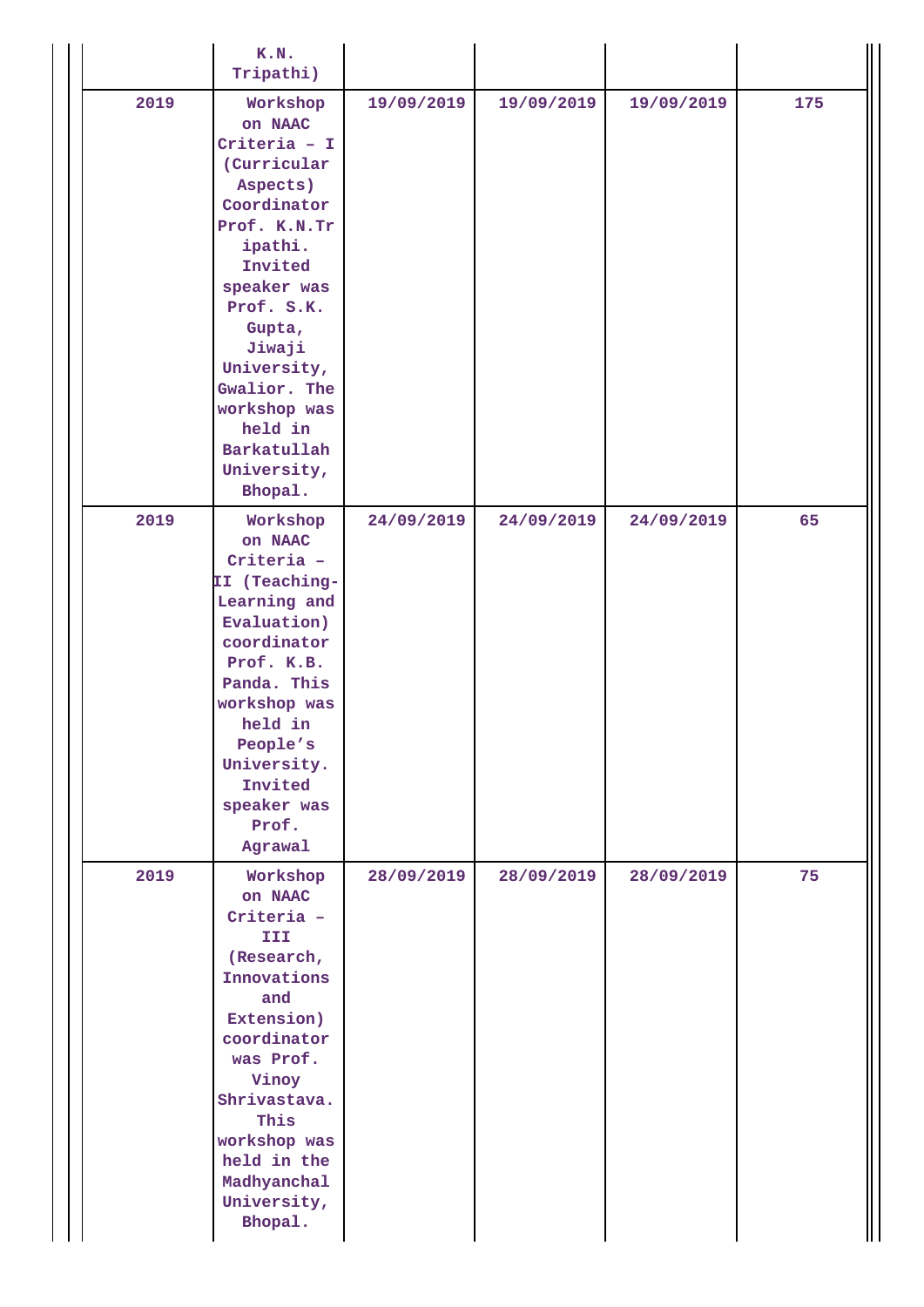|      | Invited<br>speaker was<br>Prof. R.J.<br>Rao Vice<br>Chancellor<br>Barkatullah<br>University,<br>Bh                                                                                                                                                                                                                                    |            |            |            |    |
|------|---------------------------------------------------------------------------------------------------------------------------------------------------------------------------------------------------------------------------------------------------------------------------------------------------------------------------------------|------------|------------|------------|----|
| 2019 | Workshop<br>on NAAC<br>Criteria -<br>IV (Infrastr<br>ucture and<br>Learning<br>Resource)<br>coordinator<br>was Prof.<br>Ragini<br>Gothalwal.<br>This<br>workshop was<br>held in<br>Sociology<br>Department<br>of<br>Barkatullah<br>University,<br>Bhopal. The<br>Invited<br>speaker was<br>Prof.<br>Pratosh<br>Bansal, Devi<br>Ahilya | 05/10/2019 | 05/10/2019 | 05/10/2019 | 70 |
| 2019 | Workshop<br>on NAAC<br>Criteria - V<br>(Student<br>Support and<br>Progression)<br>coordinator<br>was Prof.<br>Bhupinder<br>Singh. This<br>workshop was<br>held in Biot<br>echnology<br>Department<br>of<br>Barkatullah<br>University,<br>Bhopal. The<br>Invited<br>speaker was<br>Prof.<br>Avinash<br>Tiwari,                         | 12/10/2019 | 12/10/2019 | 12/10/2019 | 65 |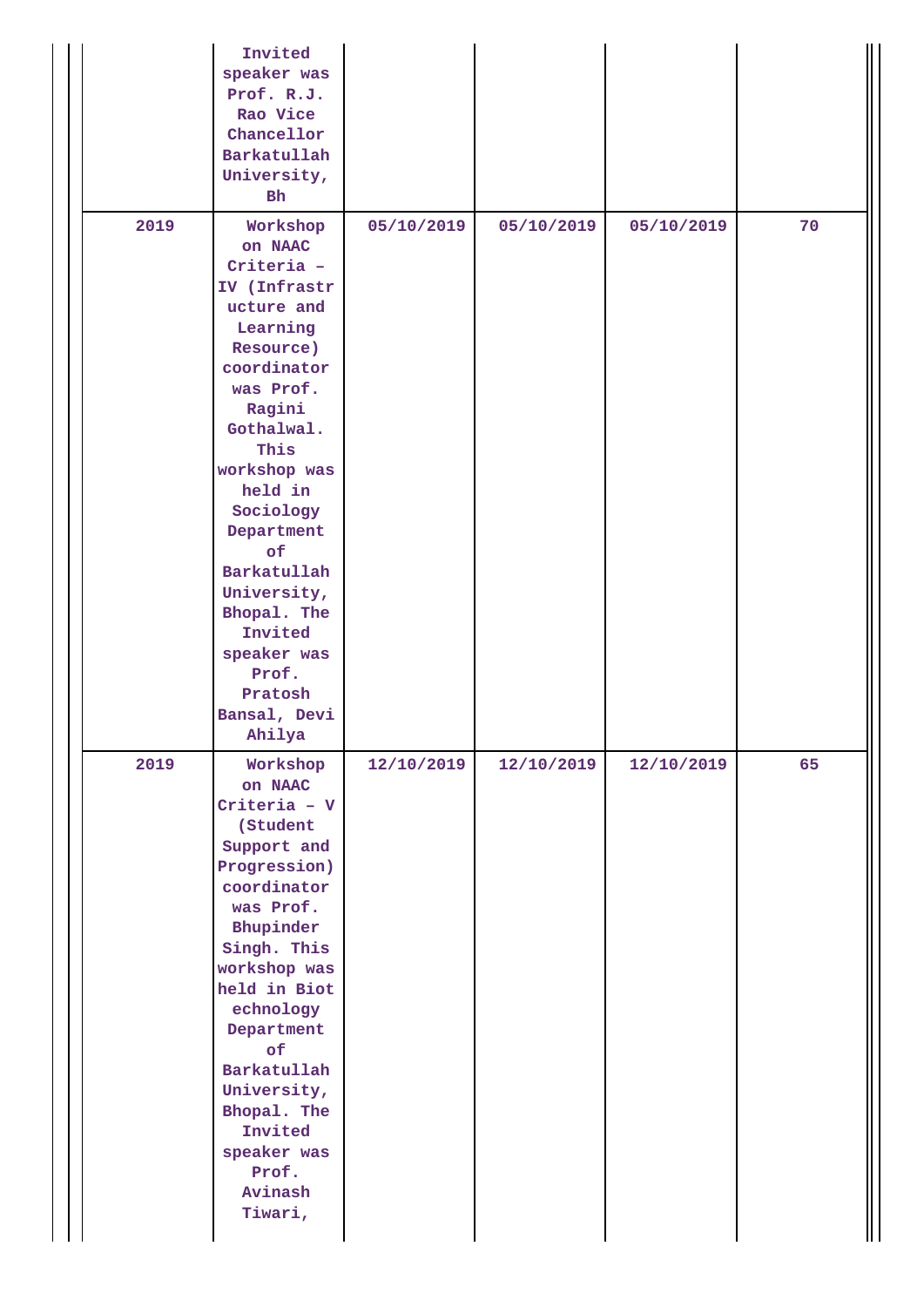|      | Jiwaji<br>Universi                                                                                                                                                                                                                                                                                                                            |            |            |            |    |
|------|-----------------------------------------------------------------------------------------------------------------------------------------------------------------------------------------------------------------------------------------------------------------------------------------------------------------------------------------------|------------|------------|------------|----|
| 2019 | Workshop<br>on NAAC<br>Criteria -<br>VI<br>(Governance,<br>Leadership<br>and<br>Management)<br>Coordinator<br>was Prof.<br>Mona<br>Purohit.<br>This<br>workshop was<br>held in<br>Sociology<br>Department<br>of<br>Barkatullah<br>University,<br>Bhopal. The<br>Invited<br>speaker was<br>Prof. Arun<br>Kumar<br>Pandey, Vice<br>Chancel      | 17/10/2019 | 17/10/2019 | 17/10/2019 | 70 |
| 2019 | Workshop<br>on NAAC<br>Criteria -<br>VII (Institu<br>tional<br>Values and<br><b>Best</b><br>Practices)<br>Coordinator<br>was Prof.<br>Sadhana<br>Singh. This<br>workshop was<br>held in<br>Sociology<br>Department<br>of<br>Barkatullah<br>University,<br>Bhopal. The<br>Invited<br>speaker was<br>Prof. K.K.<br>Sharma<br>Former Vice<br>Cha | 24/10/2019 | 24/10/2019 | 24/10/2019 | 75 |
|      |                                                                                                                                                                                                                                                                                                                                               |            | View File  |            |    |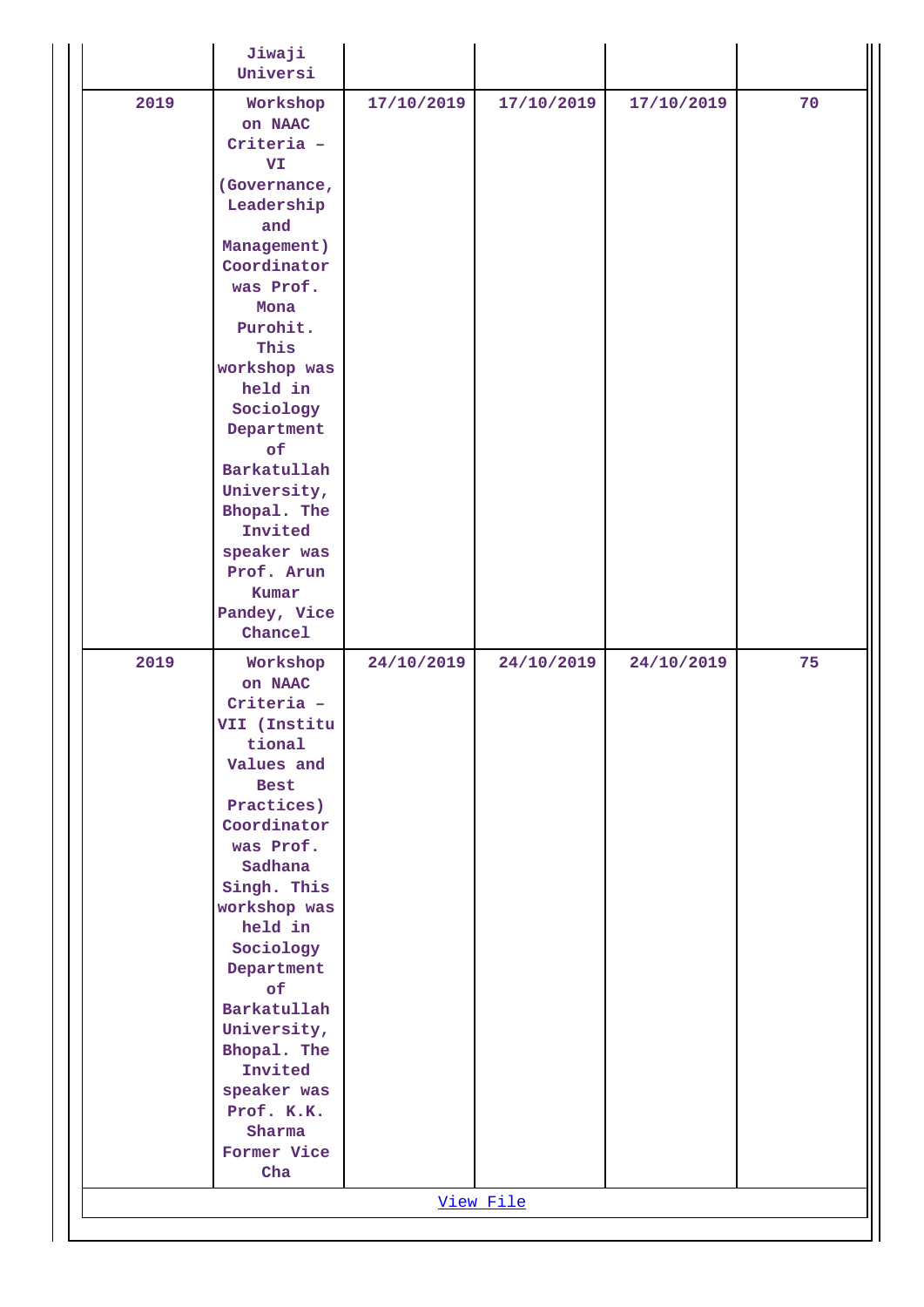# **CRITERION VII – INSTITUTIONAL VALUES AND BEST PRACTICES**

### **7.1 – Institutional Values and Social Responsibilities**

 7.1.1 – Gender Equity (Number of gender equity promotion programmes organized by the institution during the year)

| Title of the<br>programme                                                                                                                                                                                                                         | Period from | Period To  | Number of Participants |      |
|---------------------------------------------------------------------------------------------------------------------------------------------------------------------------------------------------------------------------------------------------|-------------|------------|------------------------|------|
|                                                                                                                                                                                                                                                   |             |            | Female                 | Male |
| 'Gender<br>Sensitization<br>Workshop' (for<br>University<br>Students) On<br>the occasion of<br>International<br>Women's Day in<br>Collaboration<br>with Sociology<br>Dept, NSS and<br>Yoga Department<br>of Barkatullah<br>University,<br>Bhopal. | 06/03/2020  | 06/03/2020 | 30                     | 30   |
| Special<br>lecture On<br>"Engaging Men<br>in Gender<br>Justice" in<br>Collaboration<br>with NSS                                                                                                                                                   | 27/09/2019  | 27/09/2019 | 70                     | 58   |
| Special<br>lecture on<br>'Everyday Well<br>being: In<br>Alternative<br>Health<br>paradigm' on 22<br>Jan, 2020 in<br>Collaboration<br>with Maharani<br>Laxmi Bai Girls<br>Hostel, BU,<br>Bhopal.                                                   | 22/06/2020  | 22/06/2020 | 30                     | 27   |
| Webinar<br>titled "Gender<br>Dimensions of<br>$Covid-19$<br>Pandemic".                                                                                                                                                                            | 12/06/2020  | 12/06/2020 | 32                     | 24   |

7.1.2 – Environmental Consciousness and Sustainability/Alternate Energy initiatives such as:

Percentage of power requirement of the University met by the renewable energy sources

**University is using 470KW from Sustainability/ alternate energy source. Solar panels have been already installed in some departments (UIT, Administrative block, Pharmacy, Microbiology Dept. and Indira Gandhi Girls hostel) and are under process at other places. Percentage of power requirement of the**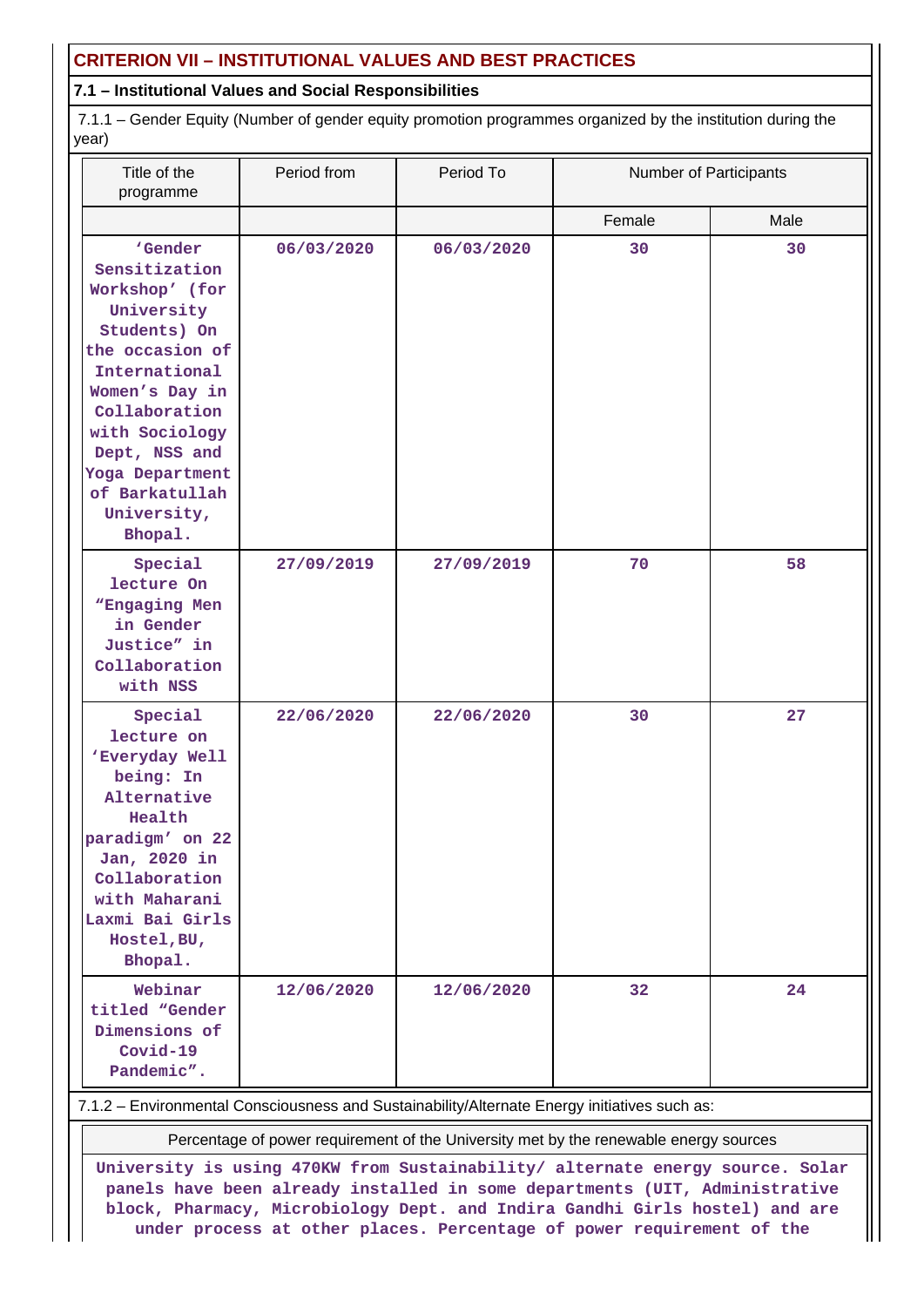### **University met by the renewable energy sources Street lights have been changed to LED 100.**

|                   | Item facilities                                                                                   |                                                                                                   | Yes/No              |                   |                   |                                                                                                                                                                                                        | Number of beneficiaries                                                                                                                                                                                                                                                                                                  |                                                     |
|-------------------|---------------------------------------------------------------------------------------------------|---------------------------------------------------------------------------------------------------|---------------------|-------------------|-------------------|--------------------------------------------------------------------------------------------------------------------------------------------------------------------------------------------------------|--------------------------------------------------------------------------------------------------------------------------------------------------------------------------------------------------------------------------------------------------------------------------------------------------------------------------|-----------------------------------------------------|
| Ramp/Rails        |                                                                                                   |                                                                                                   | Yes                 |                   |                   | 20                                                                                                                                                                                                     |                                                                                                                                                                                                                                                                                                                          |                                                     |
| <b>Rest Rooms</b> |                                                                                                   |                                                                                                   | Yes                 |                   |                   | 20                                                                                                                                                                                                     |                                                                                                                                                                                                                                                                                                                          |                                                     |
|                   | 7.1.4 - Inclusion and Situatedness                                                                |                                                                                                   |                     |                   |                   |                                                                                                                                                                                                        |                                                                                                                                                                                                                                                                                                                          |                                                     |
| Year              | Number of<br>initiatives to<br>address<br>locational<br>advantages<br>and disadva<br>ntages       | Number of<br>initiatives<br>taken to<br>engage with<br>and<br>contribute to<br>local<br>community | Date                | Duration          |                   | Name of<br>initiative                                                                                                                                                                                  | <b>Issues</b><br>addressed                                                                                                                                                                                                                                                                                               | Number of<br>participating<br>students<br>and staff |
| 2020              | $\mathbf 1$                                                                                       | 1                                                                                                 | 21/06/2<br>020      | 1                 |                   | Interna<br>tional<br>Yoga Day                                                                                                                                                                          | Yoga<br>and<br>Health                                                                                                                                                                                                                                                                                                    | 571                                                 |
| 2020              | $\overline{a}$                                                                                    | $\overline{2}$                                                                                    | 07/06/2<br>020      | 52                | Heartfu<br>llness |                                                                                                                                                                                                        | Mental<br>and<br>Physical<br>Health                                                                                                                                                                                                                                                                                      | 60                                                  |
|                   |                                                                                                   |                                                                                                   |                     | No file uploaded. |                   |                                                                                                                                                                                                        |                                                                                                                                                                                                                                                                                                                          |                                                     |
|                   | 7.1.5 - Human Values and Professional Ethics Code of conduct (handbooks) for various stakeholders |                                                                                                   |                     |                   |                   |                                                                                                                                                                                                        |                                                                                                                                                                                                                                                                                                                          |                                                     |
|                   | <b>Title</b>                                                                                      |                                                                                                   | Date of publication |                   |                   |                                                                                                                                                                                                        | Follow up(max 100 words)                                                                                                                                                                                                                                                                                                 |                                                     |
|                   | Synaptic information<br>for students                                                              |                                                                                                   |                     | 01/07/2019        |                   | Relevant information<br>pertaining to students is<br>presented in the Synaptic<br>information. The<br>information incorporates<br>different facilities<br>available for students in<br>a capsule form. |                                                                                                                                                                                                                                                                                                                          |                                                     |
|                   | Hostel rules                                                                                      |                                                                                                   |                     | 01/07/2019        |                   |                                                                                                                                                                                                        |                                                                                                                                                                                                                                                                                                                          |                                                     |
|                   |                                                                                                   |                                                                                                   |                     |                   |                   |                                                                                                                                                                                                        | and girls are there in<br>the Barkatullah<br>University premises<br>separate rules and code<br>of conduct are<br>documented. All the<br>hostels are having<br>cooperative mess<br>facility. For the<br>security of students,<br>undertaking from the<br>parents with police<br>verification is taken<br>before admission | Hostels for both boys                               |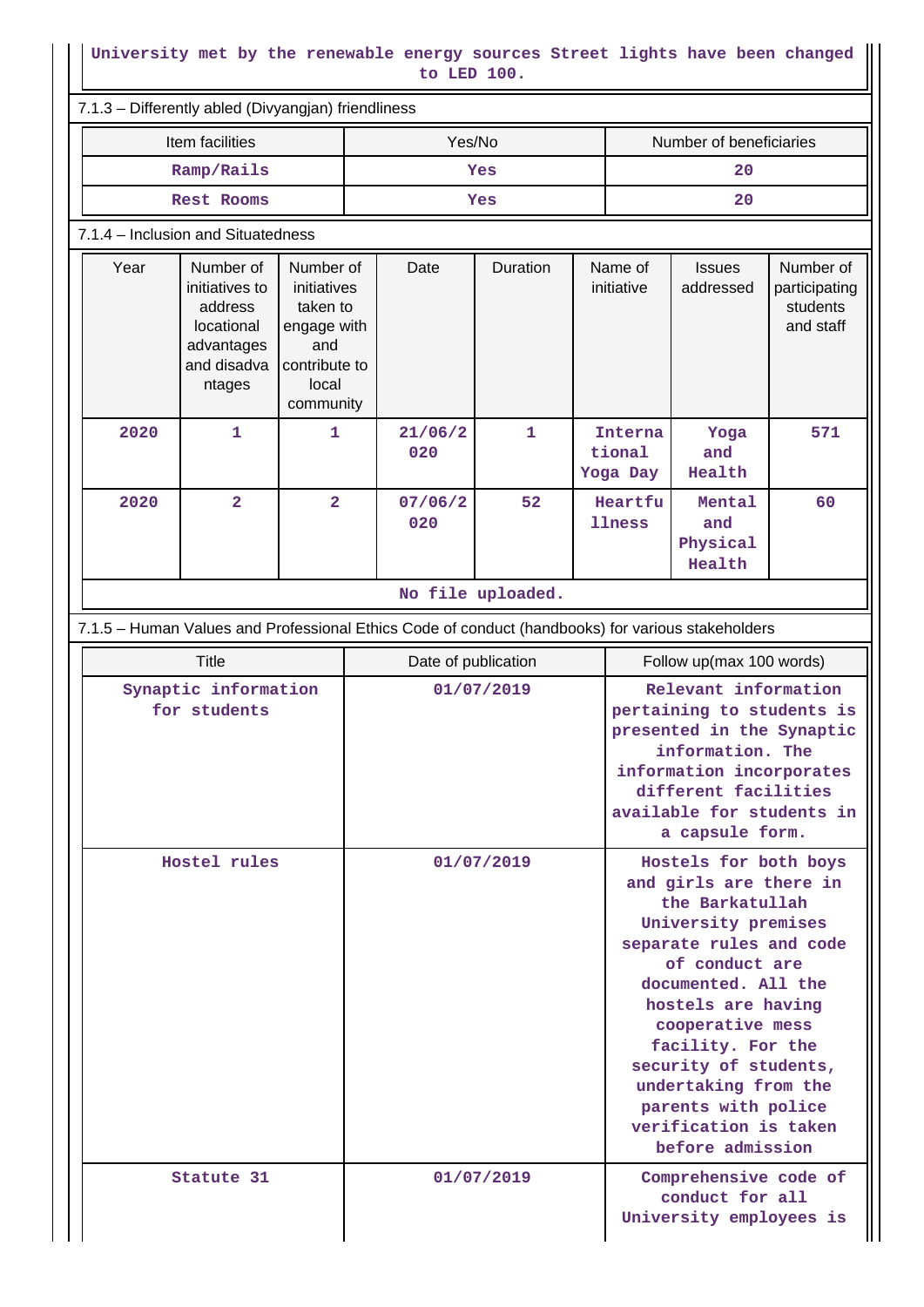|                    |            | documented.                                                                                                                                                   |
|--------------------|------------|---------------------------------------------------------------------------------------------------------------------------------------------------------------|
| Exam Rules         | 15/06/2020 | Exam rules are<br>documented<br>comprehensively in<br>Ordinance. Available in<br>the Websites of BU.                                                          |
| Anti Ragging rules | 01/07/2019 | The DSW office has<br>properly documented the<br>Anti ragging rules which<br>is taken from the UGC.<br>These rules are available<br>in the University website |

| 7.1.6 – Activities conducted for promotion of universal Values and Ethics |                      |             |                        |  |  |  |
|---------------------------------------------------------------------------|----------------------|-------------|------------------------|--|--|--|
| Activity                                                                  | <b>Duration From</b> | Duration To | Number of participants |  |  |  |
| Hara Bhopal<br>Sheetal Bhopal<br>Program                                  | 03/09/2019           | 03/09/2019  | 15                     |  |  |  |
| <b>Teachers Day</b><br>Celebration                                        | 05/09/2019           | 05/09/2019  | 12                     |  |  |  |
| Swach Bharat<br>Safai Abhiyaan                                            | 21/09/2019           | 21/09/2019  | 15                     |  |  |  |
| Induction Program<br>for the Freshers                                     | 25/09/2019           | 25/09/2019  | 27                     |  |  |  |
| Gandhi 150-Gandhi<br>Jayanti program                                      | 02/10/2019           | 02/10/2019  | 16                     |  |  |  |
| Worlds Unity Day                                                          | 30/10/2019           | 30/10/2019  | 20                     |  |  |  |
| Debate<br>Competition                                                     | 14/02/2020           | 14/02/2020  | 25                     |  |  |  |
| Alumni Meet                                                               | 22/02/2020           | 22/02/2020  | 20                     |  |  |  |
| Integration<br>Program and Group<br>discussion                            | 24/02/2020           | 24/02/2020  | 25                     |  |  |  |
| Organized<br>workshop on<br>Criterion VII of<br><b>NAAC</b>               | 24/10/2019           | 24/10/2019  | 64                     |  |  |  |
| View File                                                                 |                      |             |                        |  |  |  |

#### 7.1.7 – Initiatives taken by the institution to make the campus eco-friendly (at least five)

 **1. Plantation in the campus on regular basis. 2. Digital platforms and virtual activities are replacing paper work and paper usage. 3. Ban on usage of one –time use plastic. 4. Regular cleanliness drive by all the departments. All the departments celebrated Gandhi Jayanti(2nd Oct 2019), by cleaning campus as well as departments (Swachch BharatAbhiyaan). 5. Preserving and maintaining water bodies within the campus. 6. Cutting on wastage of paper, water, food etc. 7. Pledge taken by faculty, staff and students to reduce the use of plastic folders, single use disposable folders, to recycle paper waste. 8. This year "Hariyali Mahotsav- Ek Abhiyan Dharti ke Shringarka" was organized and celebrated with great enthusiasm. Number of events were organized on the occasion which included- plantation, selfie competition with plants, reading of pledge, essay writing , painting and debate competition on the issue of**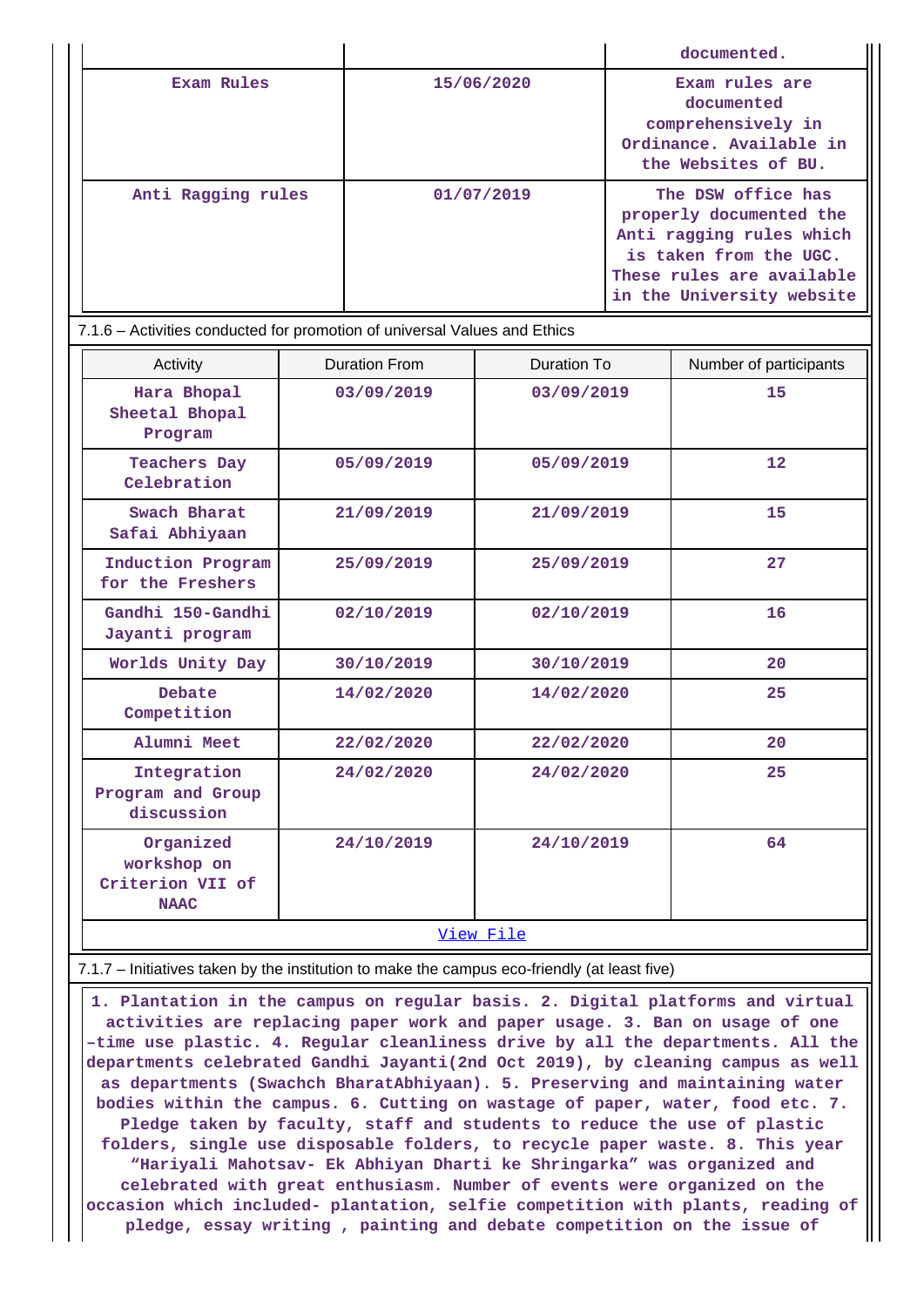**environment conservation. Faculty,staff and students actively participated in the plantation activity.**

#### **7.2 – Best Practices**

7.2.1 – Describe at least two institutional best practices

 **Academic: • Academic calendars are prepared in the beginning of academic session. All the activities including admissions, start date of session, exams, results, cultural and sports activities are carried out according to the academic section. • Welcome programmes are organized by all the departments for newly admitted students where they are introduced to faculty seniors and research scholars. At the same time they are given overview of the departmental academic activities. • The University has adopted Choice Based Credit System and Comprehensive and Continuous evaluation process has been adopted for all courses. • The main emphasis is given on experimental work and PG Research. • Each faculty of UTD is offered Rs. 2 Lakh grant for research projects. The university also provides fellowships to research students from University Funds to promote research activities. • This year, lockdown period during Pandemic was used as an opportunity by the faculty and students to take a step further towards transforming our teaching and learning system from classrooms to virtual platforms. • Various expert lectures, webinars were conducted in University departments where experts enlightened our students with their subject knowledge, motivational thoughts and experiences. • In addition, there is a feedback system from students on regular basis for quality of education, provision of resources, etc. Feedback is then analyzed and improvement plan is initiated. Administration: • Regular Meetings are conducted by the Vice Chancellor with Faculty, Officers, Staff and students to improve the quality of education as well as the status of the University. • The university follows strict rules to maintain University a Ragging free campus. The faculty ensures a continuous interaction with newly admitted students so that they feel at home during their stay in the campus. • The University encourages Eco-green campus by using alternate energy sources and prioritizes the use of renewable energy. Solar panels have been placed in various departments producing 470 KV of electricity. • 100 street lights have been changed to LEDs instead of Conventional lights. • University imparts continuous training programmes for teachers and employees including online class training, computer training for employees etc. • The University is a secured campus with 24 X 7 security staff. • The University maintains impeccably clean campus. An agency looks after the whole campus and keeps it clean. Apart from this, departments run cleanliness drives regularly. Other best Practices in various Departments: Department of Arabic The aim of the department is to provide higher and vocational educational through Arabic medium. We mainly focus on improving dialect and proper pronunciation to perfect student's Arabic speaking skills. With the use of technology the department try to add value to the individual as to our institute. The department provides workshops and organize seminars for language interpretation. The department also provides workshop on proper use and pronunciation of 'dwad'(an Arabic term). The department also conducts personality development programs. Department of Biotechnology and Bioinfomatics • The department has Plagiarism check, to ensure Copyright and IPR. • The department has institutional ethical committee for lab animals. Department of Microbiology • The department collects university garden waste for preparation of Vermicompost. • Use of Mushroom waste for Vermicompost. Department of Physics The department strives to achieve excellence in Teaching and Research. A great emphasis is given to encourage and motivate students to get in-depth subject knowledge. The students are given opportunity to work with renowned scientists in premier institutes of India. This year 7 students from the department have completed their project works from RRCAT (Indore), IUC (Indore),MANIT (Bhopal) etc. Department of Regional Planning and Economic**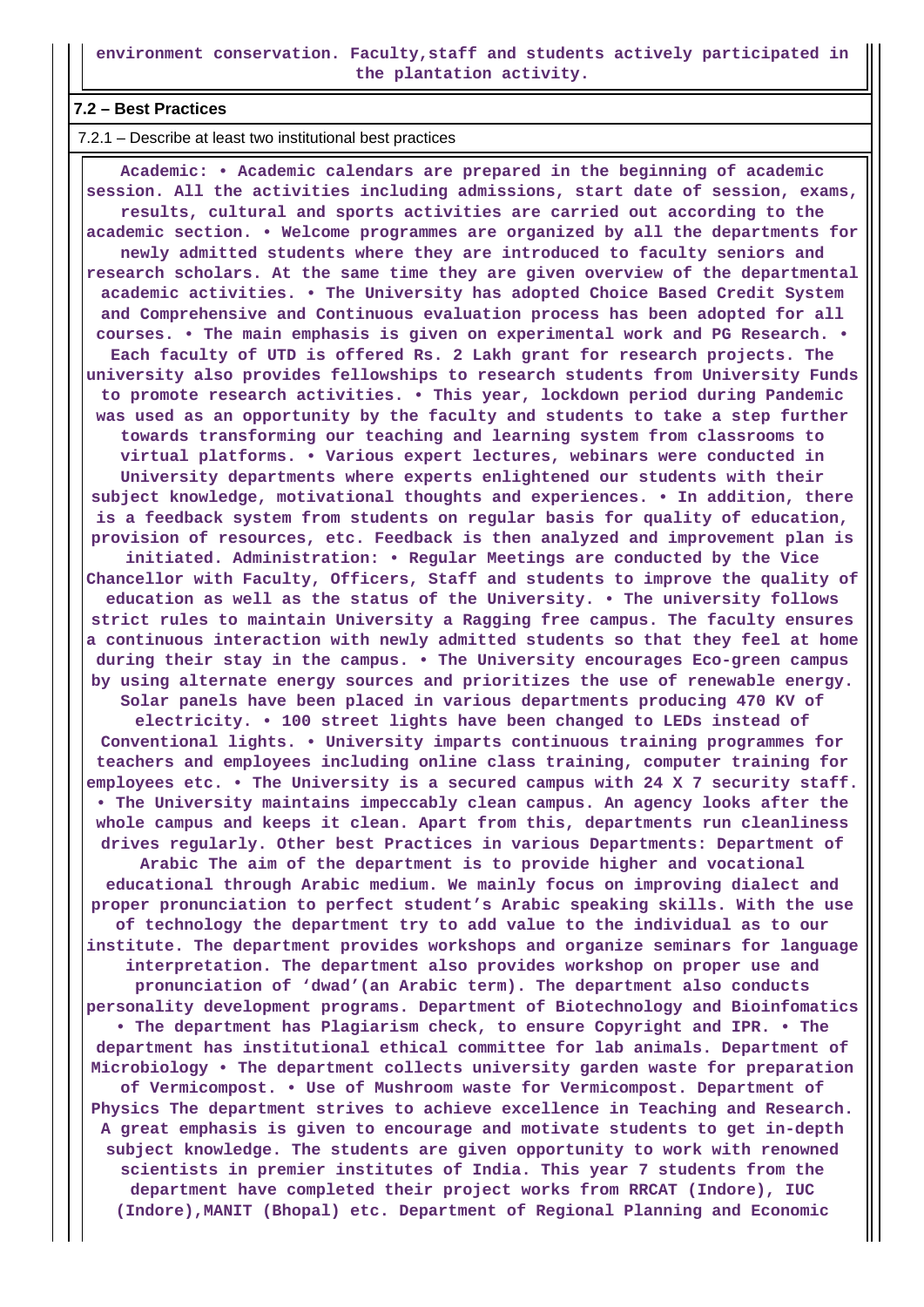**Growth • The students study regional problems and possible solutions. Recognizing, understanding and implementing the linkages between the disciplines like Economics, Geography, Sociology, Psychology in dealing problems of social science is another practice which adds to the uniqueness of the department. Department of Sociology and Social work • To instill in students environmental consciousness, the department has started plant donation practice under the head of Green Initiative. All outgoing students are encouraged to donate a pot or plant a tree in the departmental campus. • Fieldwork is an intrinsic part of the curriculum design.However under this students are encouraged to concentrate on women, children, aged and especially vulnerable sections of society to orient them to social needs and socially responsible behavior. Department of Women study University believes in Gender equality and women empowerment and several programs are conducted regularly on Gender Sensitization by Women Study Centre of the University. • Publications of Books/ Journals on women related issues • Teaching -M.A. Women's Studies course itself is an initiative towards gender equality and justice • Field Visit / Study tours are an important part of Women's Studies Curriculum. This year M. A Students visited Bhimbetika– The World heritage Site. Along with this, village tour was also organized. Department of Yoga • The university aims in emphasizing overall growth at mental, physical and spiritual level. To fulfill this, Yoga department of the University conducts short and long term programs not only for the students of Barkatullah University, but for the local community as well. • The department provides practical skills and related scientific and traditional knowledge required to become a competent and effective therapist and health care adviser. • The department also offers appropriate courses to meet the needs of the changing times. Department of Physical Education • The department encourages plantation by every student and organizes blood donation camp every year. • Organised free of cost special training and coaching program to students. The Institute has produced national and international level players in the field of Hockey, Cricket, Judo, Taekwando, Basketball, Shooting and best physique. The University has aspecial training/coaching hall with big screen for biomechanical analysis of sports skills.**

 Upload details of two best practices successfully implemented by the institution as per NAAC format in your institution website, provide the link

<http://www.bubhopal.ac.in/site/Upload/2ec1d1f3-7cc1-410f-bde2-0a8abb3dd5a1.pdf>

#### **7.3 – Institutional Distinctiveness**

 7.3.1 – Provide the details of the performance of the institution in one area distinctive to its vision, priority and thrust in not more than 500 words

 **Spread in 380 acres of land of BU is committed to achieve greenery across the entire campus. More than 100 varieties of rare plants having aesthetic and medicinal properties can be seen in the lush green campus of BU. To sustain and maintain the green cover Plantation drive is carried out at periodic intervals. The University is making all attempts to make the campus plastic free. Furthermore, There are 15 earthen ponds in the campus for retaining rain water for about three to nine months. In the same continuation a model of roof top harvesting system has been installed in the department of Zoology and Applied Aquaculture. Conservation of endangered flora and fauna like Flucortia indica and Gmlina arborea is attempted by the university. For reducing water footprints attempt is made to print the documents on both side of the paper. All the important circulars and information are made available on e mail to reduce paper wastage. Recently, on the initiative of Alumni of Microbiology department at a pilot scale a vermi-composting unit of two tons capacity has been started. Biodegradable waste is collected from the household and disposed here for vermicomposting.**